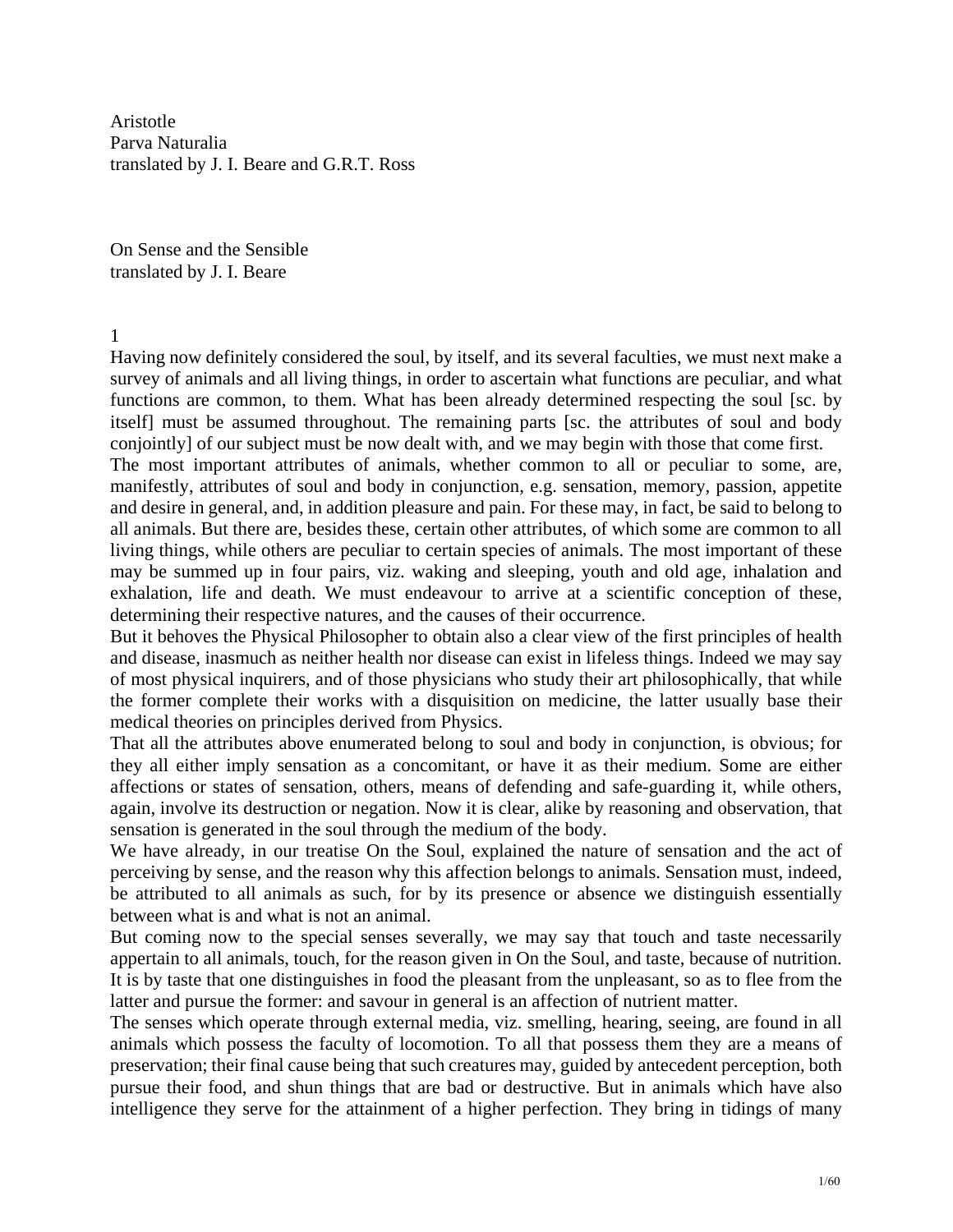distinctive qualities of things, from which the knowledge of truth, speculative and practical, is generated in the soul.

Of the two last mentioned, seeing, regarded as a supply for the primary wants of life, and in its direct effects, is the superior sense; but for developing intelligence, and in its indirect consequences, hearing takes the precedence. The faculty of seeing, thanks to the fact that all bodies are coloured, brings tidings of multitudes of distinctive qualities of all sorts; whence it is through this sense especially that we perceive the common sensibles, viz. figure, magnitude, motion, number: while hearing announces only the distinctive qualities of sound, and, to some few animals, those also of voice. indirectly, however, it is hearing that contributes most to the growth of intelligence. For rational discourse is a cause of instruction in virtue of its being audible, which it is, not directly, but indirectly; since it is composed of words, and each word is a thought-symbol. Accordingly, of persons destitute from birth of either sense, the blind are more intelligent than the deaf and dumb.

2

Of the distinctive potency of each of the faculties of sense enough has been said already.

But as to the nature of the sensory organs, or parts of the body in which each of the senses is naturally implanted, inquirers now usually take as their guide the fundamental elements of bodies. Not, however, finding it easy to coordinate five senses with four elements, they are at a loss respecting the fifth sense. But they hold the organ of sight to consist of fire, being prompted to this view by a certain sensory affection of whose true cause they are ignorant. This is that, when the eye is pressed or moved, fire appears to flash from it. This naturally takes place in darkness, or when the eyelids are closed, for then, too, darkness is produced.

This theory, however, solves one question only to raise another; for, unless on the hypothesis that a person who is in his full senses can see an object of vision without being aware of it, the eye must on this theory see itself. But then why does the above affection not occur also when the eye is at rest? The true explanation of this affection, which will contain the answer to our question, and account for the current notion that the eye consists of fire, must be determined in the following way: Things which are smooth have the natural property of shining in darkness, without, however, producing light. Now, the part of the eye called 'the black', i.e. its central part, is manifestly smooth. The phenomenon of the flash occurs only when the eye is moved, because only then could it possibly occur that the same one object should become as it were two. The rapidity of the movement has the effect of making that which sees and that which is seen seem different from one another. Hence the phenomenon does not occur unless the motion is rapid and takes place in darkness. For it is in the dark that that which is smooth, e.g. the heads of certain fishes, and the sepia of the cuttle-fish, naturally shines, and, when the movement of the eye is slow, it is impossible that that which sees and that which is seen should appear to be simultaneously two and one. But, in fact, the eye sees itself in the above phenomenon merely as it does so in ordinary optical reflexion.

If the visual organ proper really were fire, which is the doctrine of Empedocles, a doctrine taught also in the Timaeus, and if vision were the result of light issuing from the eye as from a lantern, why should the eye not have had the power of seeing even in the dark? It is totally idle to say, as the Timaeus does, that the visual ray coming forth in the darkness is quenched. What is the meaning of this 'quenching' of light? That which, like a fire of coals or an ordinary flame, is hot and dry is, indeed, quenched by the moist or cold; but heat and dryness are evidently not attributes of light. Or if they are attributes of it, but belong to it in a degree so slight as to be imperceptible to us, we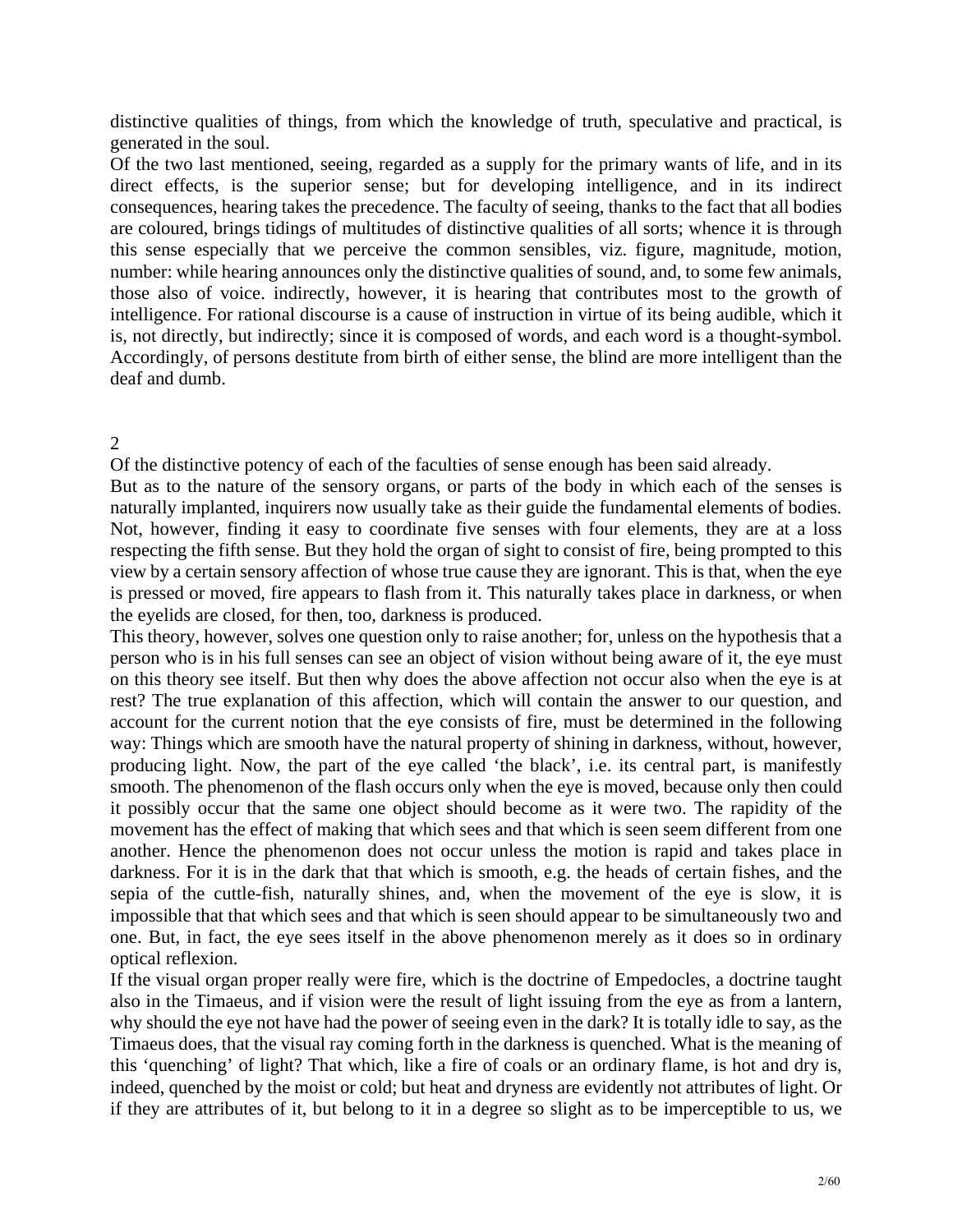should have expected that in the daytime the light of the sun should be quenched when rain falls, and that darkness should prevail in frosty weather. Flame, for example, and ignited bodies are subject to such extinction, but experience shows that nothing of this sort happens to the sunlight. Empedocles at times seems to hold that vision is to be explained as above stated by light issuing forth from the eye, e.g. in the following passage: –

As when one who purposes going abroad prepares a lantern,

A gleam of fire blazing through the stormy night,

Adjusting thereto, to screen it from all sorts of winds,

transparent sides,

Which scatter the breath of the winds as they blow,

While, out through them leaping, the fire,

i.e. all the more subtile part of this,

Shines along his threshold old incessant beams:

So [Divine love] embedded the round "lens", [viz.]

the primaeval fire fenced within the membranes,

In [its own] delicate tissues;

And these fended off the deep surrounding flood,

While leaping forth the fire, i.e. all its more subtile part.  $-$ 

Sometimes he accounts for vision thus, but at other times he explains it by emanations from the visible objects.

Democritus, on the other hand, is right in his opinion that the eye is of water; not, however, when he goes on to explain seeing as mere mirroring. The mirroring that takes place in an eye is due to the fact that the eye is smooth, and it really has its seat not in the eye which is seen, but in that which sees. For the case is merely one of reflexion. But it would seem that even in his time there was no scientific knowledge of the general subject of the formation of images and the phenomena of reflexion. It is strange too, that it never occurred to him to ask why, if his theory be true, the eye alone sees, while none of the other things in which images are reflected do so.

True, then, the visual organ proper is composed of water, yet vision appertains to it not because it is so composed, but because it is translucent – a property common alike to water and to air. But water is more easily confined and more easily condensed than air; wherefore it is that the pupil, i.e. the eye proper, consists of water. That it does so is proved by facts of actual experience. The substance which flows from eyes when decomposing is seen to be water, and this in undeveloped embryos is remarkably cold and glistening. In sanguineous animals the white of the eye is fat and oily, in order that the moisture of the eye may be proof against freezing. Wherefore the eye is of all parts of the body the least sensitive to cold: no one ever feels cold in the part sheltered by the eyelids. The eyes of bloodless animals are covered with a hard scale which gives them similar protection.

issuing from it; that the visual ray should extend itself all the way to the stars, or else go out merely It is, to state the matter generally, an irrational notion that the eye should see in virtue of something to a certain point, and there coalesce, as some say, with rays which proceed from the object. It would be better to suppose this coalescence to take place in the fundament of the eye itself. But even this would be mere trifling. For what is meant by the 'coalescence' of light with light? Or how is it possible? Coalescence does not occur between any two things taken at random. And how could the light within the eye coalesce with that outside it? For the environing membrane comes between them.

between the eye and its objects is air or light, vision is caused by a process through this medium. That without light vision is impossible has been stated elsewhere; but, whether the medium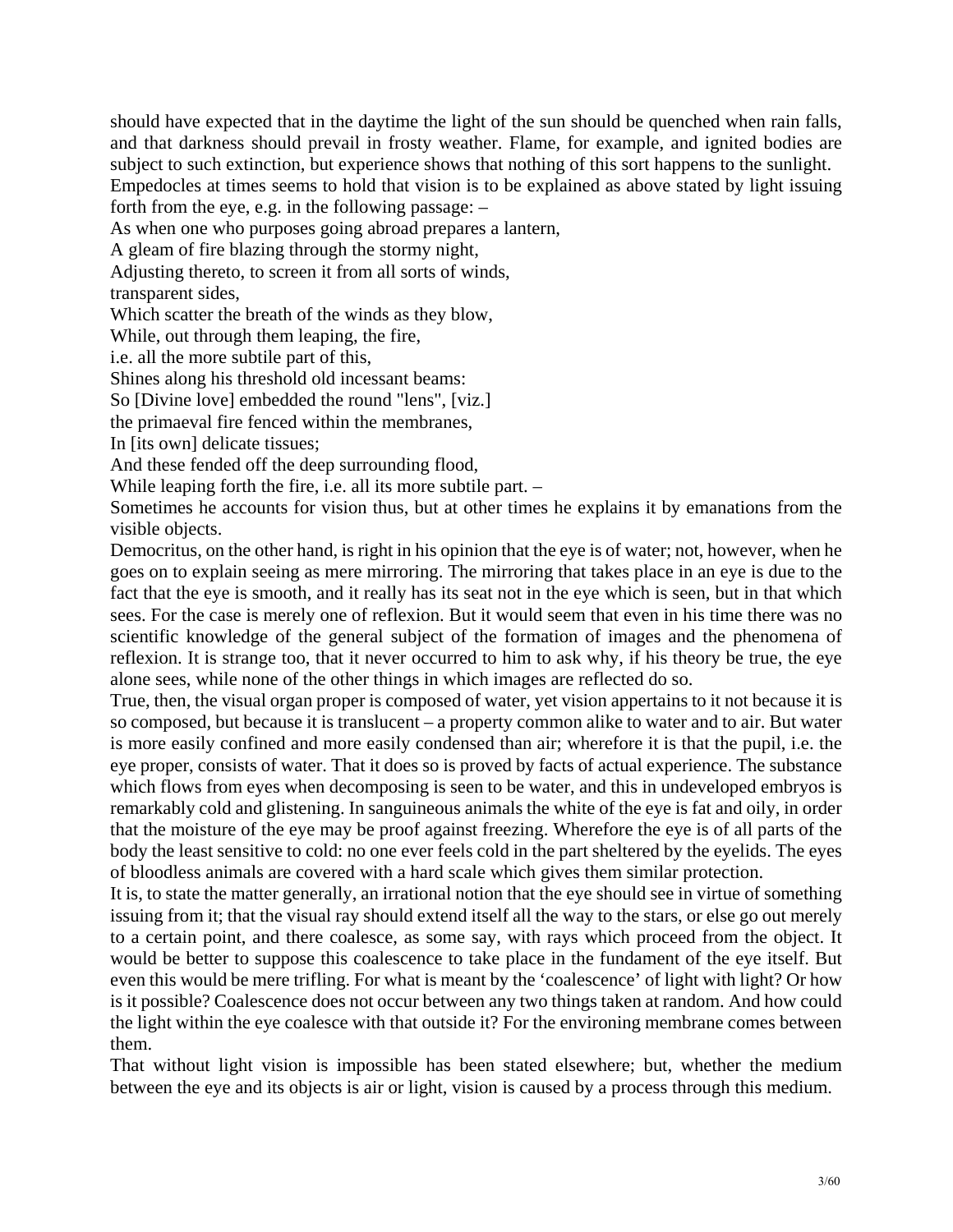Accordingly, that the inner part of the eye consists of water is easily intelligible, water being translucent.

Now, as vision outwardly is impossible without [extra-organic] light, so also it is impossible inwardly [without light within the organ]. There must, therefore, be some translucent medium within the eye, and, as this is not air, it must be water. The soul or its perceptive part is not situated at the external surface of the eye, but obviously somewhere within: whence the necessity of the interior of the eye being translucent, i.e. capable of admitting light. And that it is so is plain from actual occurrences. It is matter of experience that soldiers wounded in battle by a sword slash on the temple, so inflicted as to sever the passages of [i.e. inward from] the eye, feel a sudden onset of darkness, as if a lamp had gone out; because what is called the pupil, i.e. the translucent, which is a sort of inner lamp, is then cut off [from its connexion with the soul].

sensory organs in this way, i.e. by correlating each of them with one of the four elements, – we Hence, if the facts be at all as here stated, it is clear that  $-$  if one should explain the nature of the must conceive that the part of the eye immediately concerned in vision consists of water, that the part immediately concerned in the perception of sound consists of air, and that the sense of smell consists of fire. (I say the sense of smell, not the organ.) For the organ of smell is only potentially that which the sense of smell, as realized, is actually; since the object of sense is what causes the actualization of each sense, so that it (the sense) must (at the instant of actualization) be (actually) that which before (the moment of actualization) it was potentially. Now, odour is a smoke-like evaporation, and smoke-like evaporation arises from fire. This also helps us to understand why the olfactory organ has its proper seat in the environment of the brain, for cold matter is potentially hot. In the same way must the genesis of the eye be explained. Its structure is an offshoot from the brain, because the latter is the moistest and coldest of all the bodily parts.

This explains why the sensory organ of both touch and taste is closely related to the heart. For the The organ of touch proper consists of earth, and the faculty of taste is a particular form of touch. heart as being the hottest of all the bodily parts, is the counterpoise of the brain.

This then is the way in which the characteristics of the bodily organs of sense must be determined.

3

Of the sensibles corresponding to each sensory organ, viz. colour, sound, odour, savour, touch, we have treated in On the Soul in general terms, having there determined what their function is, and what is implied in their becoming actualized in relation to their respective organs. We must next seeing or hearing. The point of our present discussion is, therefore, to determine what each sensible consider what account we are to give of any one of them; what, for example, we should say colour is, or sound, or odour, or savour; and so also respecting [the object of] touch. We begin with colour. Now, each of them may be spoken of from two points of view, i.e. either as actual or as potential. We have in On the Soul explained in what sense the colour, or sound, regarded as actualized [for sensation] is the same as, and in what sense it is different from, the correlative sensation, the actual object must be in itself, in order to be perceived as it is in actual consciousness.

peculiar to air, or water, or any other of the bodies usually called translucent, but is a common We have already in On the Soul stated of Light that it is the colour of the Translucent, [being so related to it] incidentally; for whenever a fiery element is in a translucent medium presence there is Light; while the privation of it is Darkness. But the 'Translucent', as we call it, is not something 'nature' and power, capable of no separate existence of its own, but residing in these, and subsisting likewise in all other bodies in a greater or less degree. As the bodies in which it subsists must have some extreme bounding surface, so too must this. Here, then, we may say that Light is a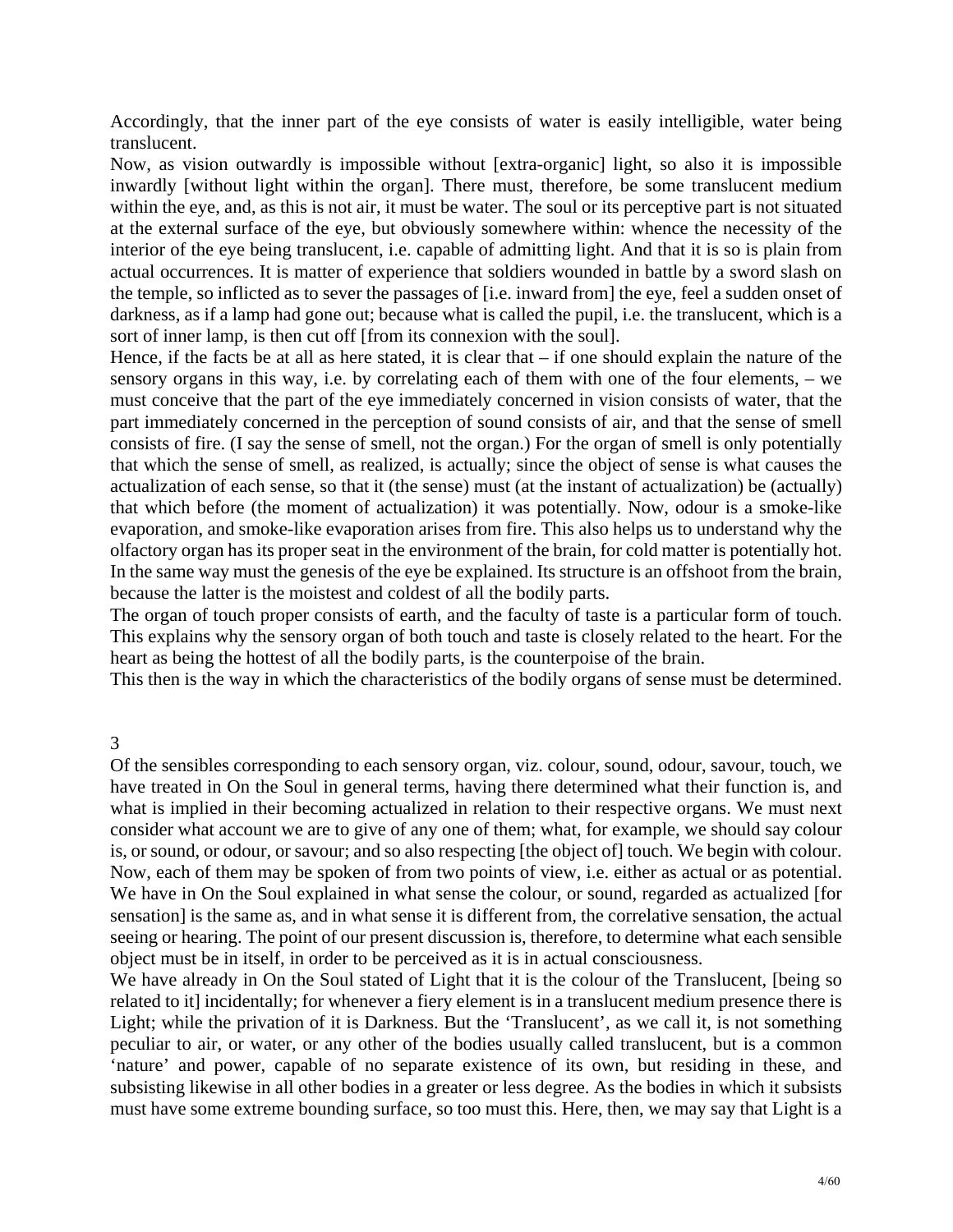'nature' inhering in the Translucent when the latter is without determinate boundary. But it is manifest that, when the Translucent is in determinate bodies, its bounding extreme must be something real; and that colour is just this 'something' we are plainly taught by facts – colour being actually either at the external limit, or being itself that limit, in bodies. Hence it was that the Pythagoreans named the superficies of a body its 'hue', for 'hue', indeed, lies at the limit of the body; but the limit of the body; is not a real thing; rather we must suppose that the same natural substance which, externally, is the vehicle of colour exists [as such a possible vehicle] also in the interior of the body.

Air and water, too [i.e. as well as determinately bounded bodies] are seen to possess colour; for their brightness is of the nature of colour. But the colour which air or sea presents, since the body in which it resides is not determinately bounded, is not the same when one approaches and views it close by as it is when one regards it from a distance; whereas in determinate bodies the colour presented is definitely fixed, unless, indeed, when the atmospheric environment causes it to change. Hence it is clear that that in them which is susceptible of colour is in both cases the same. It is therefore the Translucent, according to the degree to which it subsists in bodies (and it does so in all more or less), that causes them to partake of colour. But since the colour is at the extremity of the body, it must be at the extremity of the Translucent in the body. Whence it follows that we may define colour as the limit of the Translucent in determinately bounded body. For whether we consider the special class of bodies called translucent, as water and such others, or determinate bodies, which appear to possess a fixed colour of their own, it is at the exterior bounding surface that all alike exhibit their colour.

colours White and Black are generated in determinate bodies. Now, that which when present in air produces light may be present also in the Translucent which pervades determinate bodies; or again, it may not be present, but there may be a privation of it. Accordingly, as in the case of air the one condition is light, the other darkness, in the same way the

We must now treat of the other colours, reviewing the several hypotheses invented to explain their genesis.

[a particle of] either separately would be invisible, though the joint product [of two particles, a Their product could, at all events, appear neither white nor black; and, as it must have some colour, (1) It is conceivable that the White and the Black should be juxtaposed in quantities so minute that black and a white] would be visible; and that they should thus have the other colours for resultants. and can have neither of these, this colour must be of a mixed character – in fact, a species of colour different from either. Such, then, is a possible way of conceiving the existence of a plurality of colours besides the White and Black; and we may suppose that [of this 'plurality'] many are the result of a [numerical] ratio; for the blacks and whites may be juxtaposed in the ratio of 3 to 2 or of 3 to 4, or in ratios expressible by other numbers; while some may be juxtaposed according to no numerically expressible ratio, but according to some relation of excess or defect in which the blacks and whites involved would be incommensurable quantities; and, accordingly, we may regard all these colours [viz. all those based on numerical ratios] as analogous to the sounds that enter into music, and suppose that those involving simple numerical ratios, like the concords in music, may be those generally regarded as most agreeable; as, for example, purple, crimson, and some few such colours, their fewness being due to the same causes which render the concords few. The other compound colours may be those which are not based on numbers. Or it may be that, while all colours whatever [except black and white] are based on numbers, some are regular in this respect, others irregular; and that the latter [though now supposed to be all based on numbers], whenever they are not pure, owe this character to a corresponding impurity in [the arrangement of]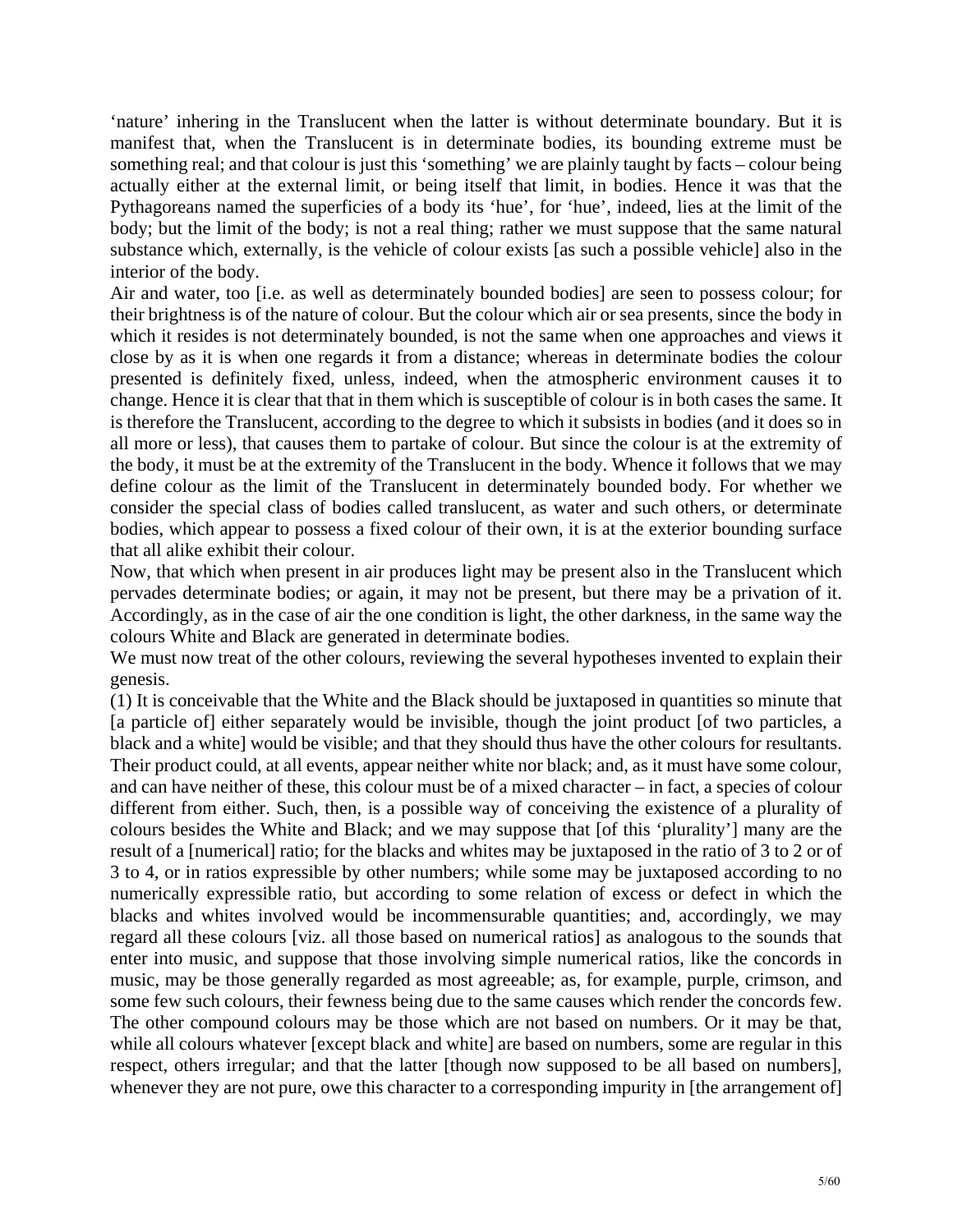their numerical ratios. This then is one conceivable hypothesis to explain the genesis of intermediate colours.

(2) Another is that the Black and White appear the one through the medium of the other, giving an effect like that sometimes produced by painters overlaying a less vivid upon a more vivid colour, as when they desire to represent an object appearing under water or enveloped in a haze, and like that parts seeming to present themselves at once. On the hypothesis of superposition, however, no such produced by the sun, which in itself appears white, but takes a crimson hue when beheld through a fog or a cloud of smoke. On this hypothesis, too, a variety of colours may be conceived to arise in the same way as that already described; for between those at the surface and those underneath a definite ratio might sometimes exist; in other cases they might stand in no determinate ratio. To [introduce a theory of colour which would set all these hypotheses aside, and] say with the ancients that colours are emanations, and that the visibility of objects is due to such a cause, is absurd. For they must, in any case, explain sense-perception through Touch; so that it were better to say at once that visual perception is due to a process set up by the perceived object in the medium between this object and the sensory organ; due, that is, to contact [with the medium affected,] not to emanations. If we accept the hypothesis of juxtaposition, we must assume not only invisible magnitude, but also imperceptible time, in order that the succession in the arrival of the stimulatory movements may be unperceived, and that the compound colour seen may appear to be one, owing to its successive assumption is needful: the stimulatory process produced in the medium by the upper colour, when this is itself unaffected, will be different in kind from that produced by it when affected by the underlying colour. Hence it presents itself as a different colour, i.e. as one which is neither white nor black. So that, if it is impossible to suppose any magnitude to be invisible, and we must assume that there is some distance from which every magnitude is visible, this superposition theory, too [i.e. as well as No. 3 infra], might pass as a real theory of colour-mixture. Indeed, in the previous case also there is no reason why, to persons at a distance from the juxtaposed blacks and whites, some one colour should not appear to present itself as a blend of both. [But it would not be so on a nearer view], for it will be shown, in a discussion to be undertaken later on, that there is no magnitude absolutely invisible.

interpenetration, as we have described it in the treatise on Mixture, where we dealt with this subject (3) There is a mixture of bodies, however, not merely such as some suppose, i.e. by juxtaposition of their minimal parts, which, owing to [the weakness of our] sense, are imperceptible by us, but a mixture by which they [i.e. the 'matter' of which they consist] are wholly blent together by generally in its most comprehensive aspect. For, on the supposition we are criticizing, the only totals capable of being mixed are those which are divisible into minimal parts, [e.g. genera into individuals] as men, horses, or the [various kinds of] seeds. For of mankind as a whole the individual man is such a least part; of horses [as an aggregate] the individual horse. Hence by the juxtaposition of these we obtain a mixed total, consisting [like a troop of cavalry] of both together; but we do not say that by such a process any individual man has been mixed with any individual horse. Not in this way, but by complete interpenetration [of their matter], must we conceive those things to be mixed which are not divisible into minima; and it is in the case of these that natural mixture exhibits itself in its most perfect form. We have explained already in our discourse 'On Mixture' how such mixture is possible. This being the true nature of mixture, it is plain that when bodies are mixed their colours also are necessarily mixed at the same time; and [it is no less plain] that this is the real cause determining the existence of a plurality of colours – not superposition or juxtaposition. For when bodies are thus mixed, their resultant colour presents itself as one and the same at all distances alike; not varying as it is seen nearer or farther away.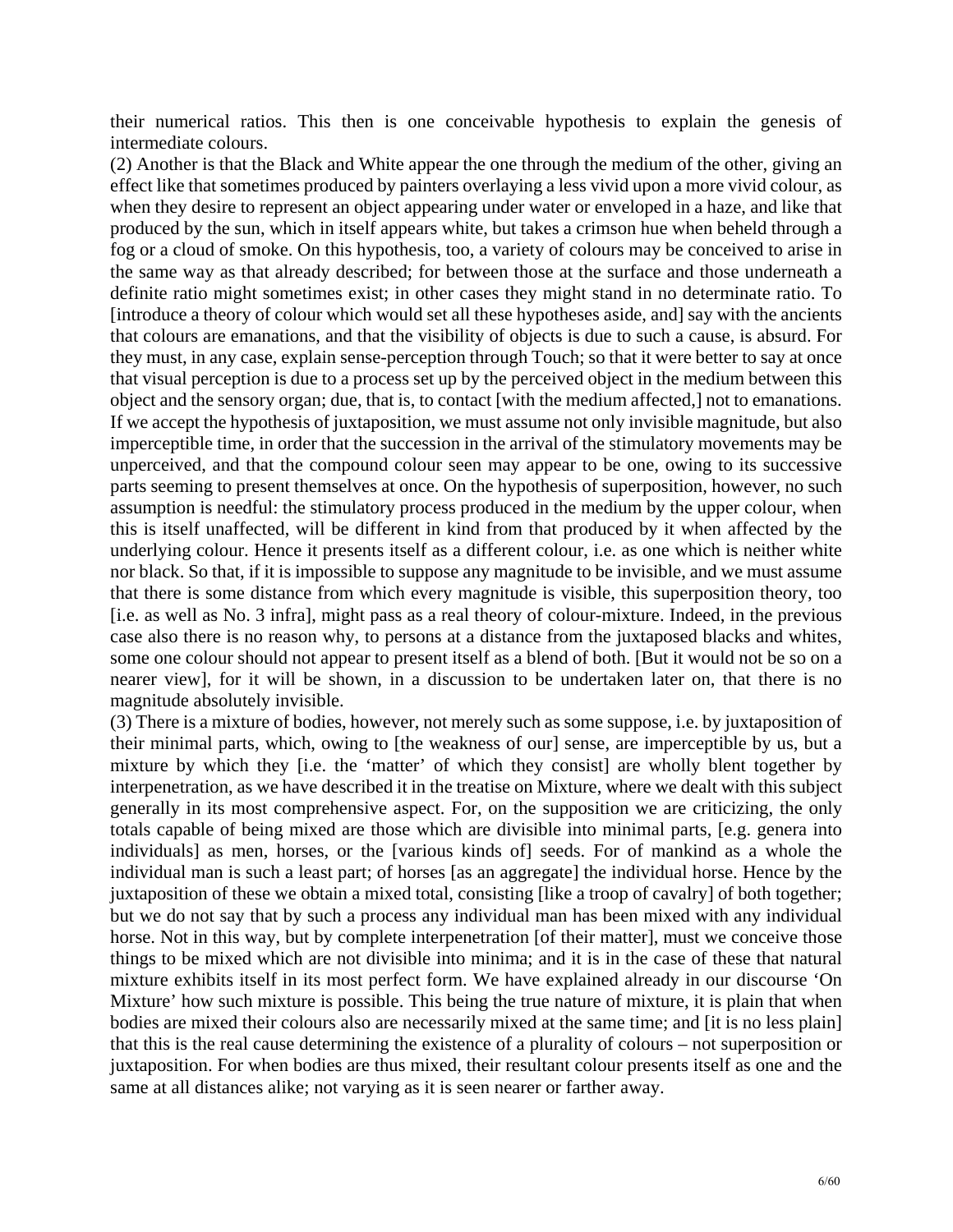Colours will thus, too [as well as on the former hypotheses], be many in number on account of the fact that the ingredients may be combined with one another in a multitude of ratios; some will be based on determinate numerical ratios, while others again will have as their basis a relation of quantitative excess or defect not expressible in integers. And all else that was said in reference to the colours, considered as juxtaposed or superposed, may be said of them likewise when regarded as mixed in the way just described.

Why colours, as well as savours and sounds, consist of species determinate [in themselves] and not infinite [in number] is a question which we shall discuss hereafter.

4

We have now explained what colour is, and the reason why there are many colours; while before, in our work On the Soul, we explained the nature of sound and voice. We have next to speak of Odour and Savour, both of which are almost the same physical affection, although they each have their which is the doctrine of Empedocles; or (b) the water must be a sort of matter, qualified, as it were, being in different things. Savours, as a class, display their nature more clearly to us than Odours, the cause of which is that the olfactory sense of man is inferior in acuteness to that of the lower animals, and is, when compared with our other senses, the least perfect of Man's sense of Touch, on the contrary, excels that of all other animals in fineness, and Taste is a modification of Touch. Now the natural substance water per se tends to be tasteless. But [since without water tasting is impossible] either (a) we must suppose that water contains in itself [uniformly diffused through it] the various kinds of savour, already formed, though in amounts so small as to be imperceptible, to produce germs of savours of all kinds, so that all kinds of savour are generated from the water, though different kinds from its different parts, or else (c) the water is in itself quite undifferentiated in respect of savour [whether developed or undeveloped], but some agent, such for example as one

the pericarp itself; and we see, moreover, that these juices, when extracted and allowed to lie, might conceive Heat or the Sun to be, is the efficient cause of savour. (a) Of these three hypotheses, the falsity of that held by Empedocles is only too evident. For we see that when pericarpal fruits are plucked [from the tree] and exposed in the sun, or subjected to the action of fire, their sapid juices are changed by the heat, which shows that their qualities are not due to their drawing anything from the water in the ground, but to a change which they undergo within instead of sweet become by lapse of time harsh or bitter, or acquire savours of any and every sort; and that, again, by the process of boiling or fermentation they are made to assume almost all kinds of new savours.

(b) It is likewise impossible that water should be a material qualified to generate all kinds of Savour germs [so that different savours should arise out of different parts of the water]; for we see different kinds of taste generated from the same water, having it as their nutriment.

affection from an external agent. Now, it is manifest that water does not contract the quality of particles; whence water is more difficult than oil to hold in the hand without spilling. But since (C) It remains, therefore, to suppose that the water is changed by passively receiving some sapidity from the agency of Heat alone. For water is of all liquids the thinnest, thinner even than oil itself, though oil, owing to its viscosity, is more ductile than water, the latter being uncohesive in its perfectly pure water does not, when subjected to the action of Heat, show any tendency to acquire consistency, we must infer that some other agency than heat is the cause of sapidity. For all savours [i.e. sapid liquors] exhibit a comparative consistency. Heat is, however, a coagent in the matter.

Now the sapid juices found in pericarpal fruits evidently exist also in the earth. Hence many of the old natural philosophers assert that water has qualities like those of the earth through which it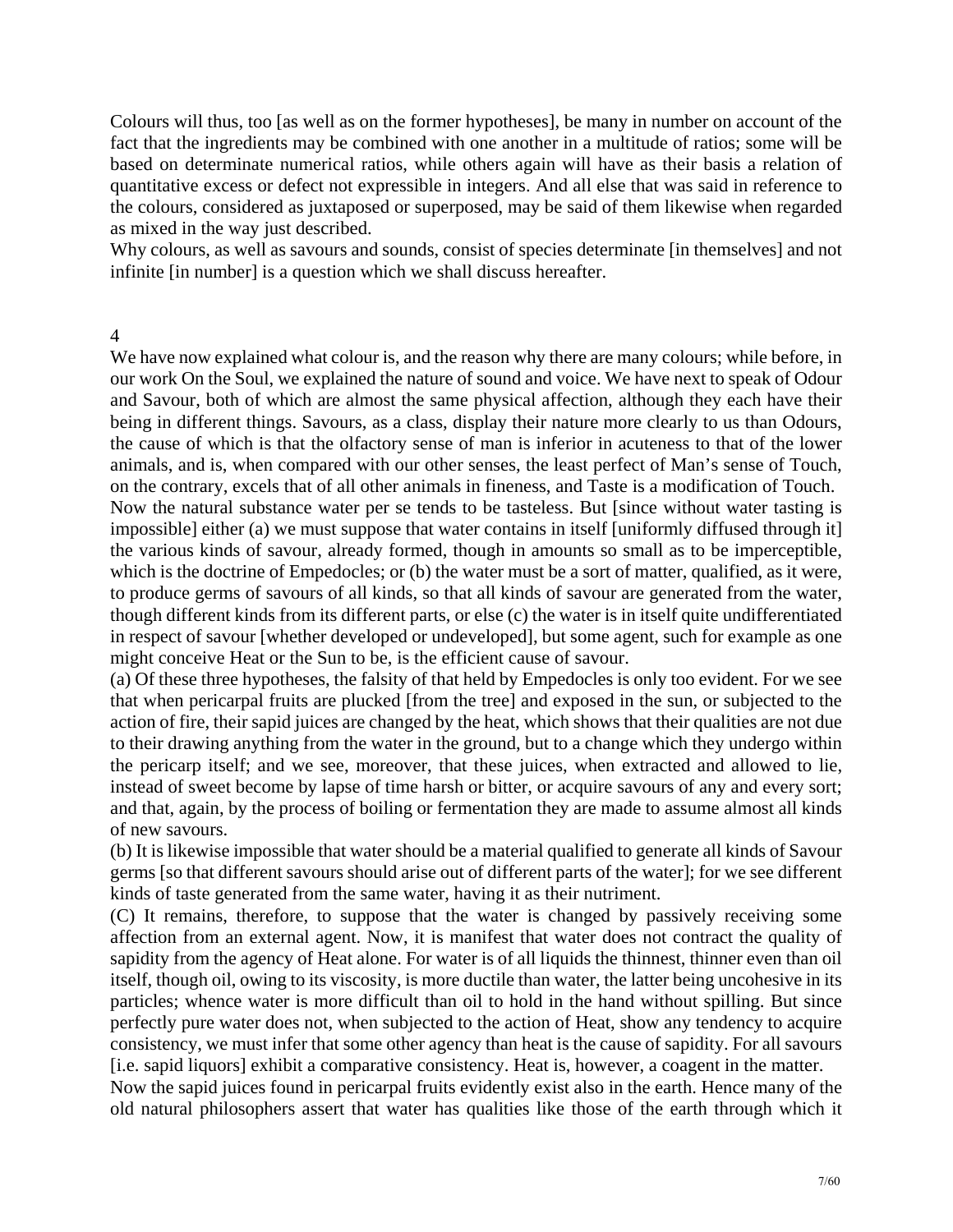flows, a fact especially manifest in the case of saline springs, for salt is a form of earth. Hence also when liquids are filtered through ashes, a bitter substance, the taste they yield is bitter. There are many wells, too, of which some are bitter, others acid, while others exhibit other tastes of all kinds. As was to be anticipated, therefore, it is in the vegetable kingdom that tastes occur in richest Any two things can affect, or be affected by, one another only so far as contrariety to the other variety. For, like all things else, the Moist, by nature's law, is affected only by its contrary; and this contrary is the Dry. Thus we see why the Moist is affected by Fire, which as a natural substance, is dry. Heat is, however, the essential property of Fire, as Dryness is of Earth, according to what has been said in our treatise on the elements. Fire and Earth, therefore, taken absolutely as such, have no natural power to affect, or be affected by, one another; nor have any other pair of substances. resides in either of them.

activity of sense-perception in general is analogous, not to the process of acquiring knowledge, but As, therefore, persons washing Colours or Savours in a liquid cause the water in which they wash to acquire such a quality [as that of the colour or savour], so nature, too, by washing the Dry and Earthy in the Moist, and by filtering the latter, that is, moving it on by the agency of heat through the dry and earthy, imparts to it a certain quality. This affection, wrought by the aforesaid Dry in the Moist, capable of transforming the sense of Taste from potentiality to actuality, is Savour. Savour brings into actual exercise the perceptive faculty which pre-existed only in potency. The to that of exercising knowledge already acquired.

gustable, however, that the assimilated food supplies nutrition. For all organisms are nourished by That Savours, either as a quality or as the privation of a quality, belong not to every form of the Dry but to the Nutrient, we shall see by considering that neither the Dry without the Moist, nor the Moist without the Dry, is nutrient. For no single element, but only composite substance, constitutes nutriment for animals. Now, among the perceptible elements of the food which animals assimilate, the tangible are the efficient causes of growth and decay; it is qua hot or cold that the food assimilated causes these; for the heat or cold is the direct cause of growth or decay. It is qua the Sweet [i.e. the 'gustable' proper], either by itself or in combination with other savours. Of this we must speak with more precise detail in our work on Generation: for the present we need touch upon it only so far as our subject here requires. Heat causes growth, and fits the food-stuff for alimentation; it attracts [into the organic system] that which is light [viz. the sweet], while the salt and bitter it rejects because of their heaviness. In fact, whatever effects external heat produces in external bodies, the same are produced by their internal heat in animal and vegetable organisms. Hence it is [i.e. by the agency of heat as described] that nourishment is effected by the sweet. The other savours are introduced into and blended in food [naturally] on a principle analogous to that on which the saline or the acid is used artificially, i.e. for seasoning. These latter are used because they counteract the tendency of the sweet to be too nutrient, and to float on the stomach.

As the intermediate colours arise from the mixture of white and black, so the intermediate savours arise from the Sweet and Bitter; and these savours, too, severally involve either a definite ratio, or else an indefinite relation of degree, between their components, either having certain integral numbers at the basis of their mixture, and, consequently, of their stimulative effect, or else being mixed in proportions not arithmetically expressible. The tastes which give pleasure in their combination are those which have their components joined in a definite ratio.

while [so far as both imply privation of the Sweet] the Saline is fairly identical with the Bitter. The sweet taste alone is Rich, [therefore the latter may be regarded as a variety of the former], Between the extremes of sweet and bitter come the Harsh, the Pungent, the Astringent, and the Acid. Savours and Colours, it will be observed, contain respectively about the same number of species. For there are seven species of each, if, as is reasonable, we regard Dun [or Grey] as a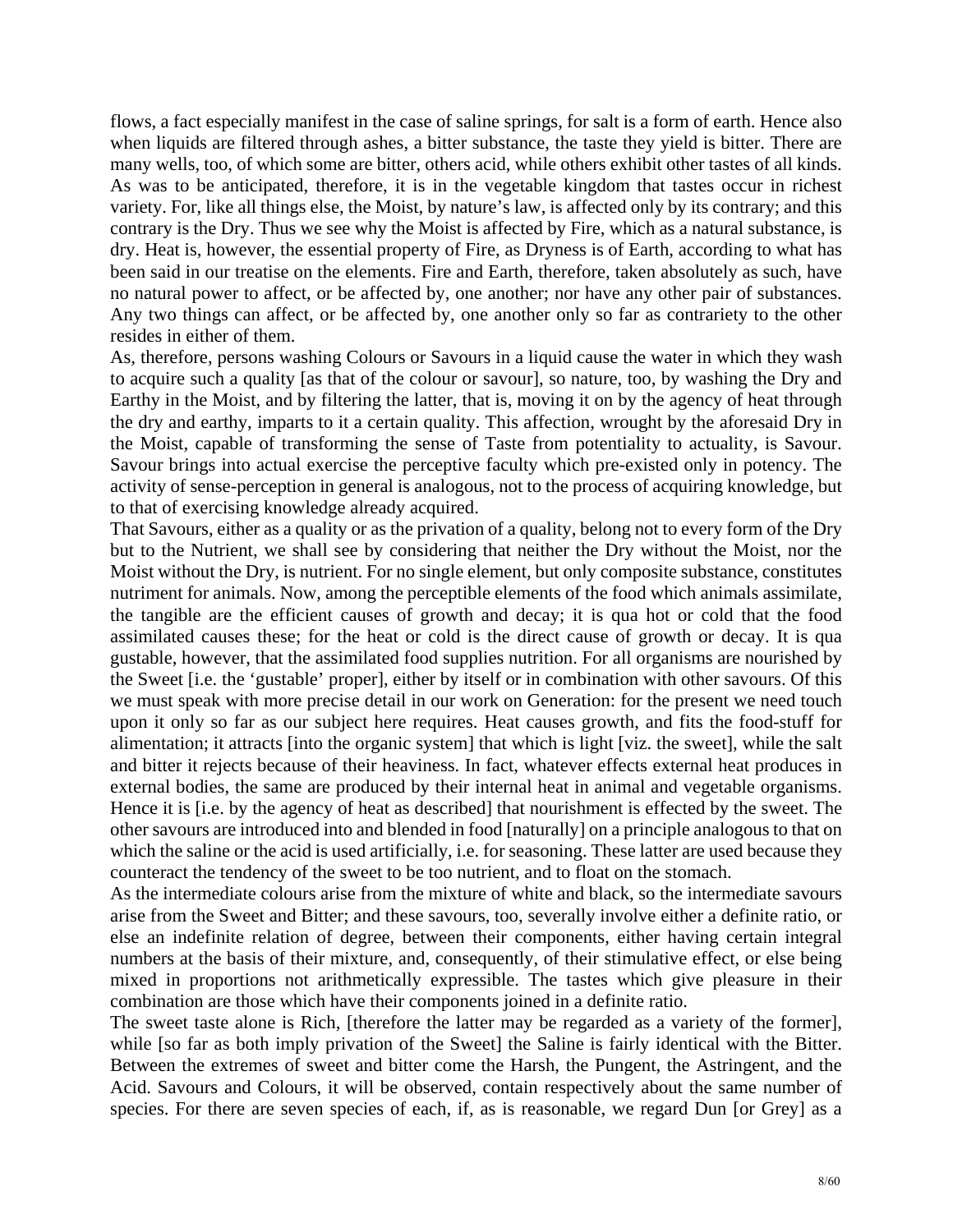variety of Black (for the alternative is that Yellow should be classed with White, as Rich with Sweet); while [the irreducible colours, viz.] Crimson, Violet, leek-Green, and deep Blue, come between White and Black, and from these all others are derived by mixture.

Again, as Black is a privation of White in the Translucent, so Saline or Bitter is a privation of Sweet in the Nutrient Moist. This explains why the ash of all burnt things is bitter; for the potable [sc. the sweet] moisture has been exuded from them.

Democritus and most of the natural philosophers who treat of sense-perception proceed quite irrationally, for they represent all objects of sense as objects of Touch. Yet, if this is really so, it clearly follows that each of the other senses is a mode of Touch; but one can see at a glance that this is impossible.

Again, they treat the percepts common to all senses as proper to one. For [the qualities by which all, at least to Sight and Touch. This explains why it is that the senses are liable to err regarding they explain taste viz.] Magnitude and Figure, Roughness and Smoothness, and, moreover, the Sharpness and Bluntness found in solid bodies, are percepts common to all the senses, or if not to them, while no such error arises respecting their proper sensibles; e.g. the sense of Seeing is not deceived as to Colour, nor is that of Hearing as to Sound.

and Black; for he asserts that the latter is [a mode of the] rough, and the former [a mode of the] On the other hand, they reduce the proper to common sensibles, as Democritus does with White smooth, while he reduces Savours to the atomic figures. Yet surely no one sense, or, if any, the sense of Sight rather than any other, can discern the common sensibles. But if we suppose that the sense of Taste is better able to do so, then – since to discern the smallest objects in each kind is what marks the acutest sense. – Taste should have been the sense which best perceived the common sensibles generally, and showed the most perfect power of discerning figures in general.

Again, all the sensibles involve contrariety; e.g. in Colour White is contrary to Black, and in Savours Bitter is contrary to Sweet; but no one figure is reckoned as contrary to any other figure. Else, to which of the possible polygonal figures [to which Democritus reduces Bitter] is the spherical figure [to which he reduces Sweet] contrary?

Again, since figures are infinite in number, savours also should be infinite; [the possible rejoinder – 'that they are so, only that some are not perceived' – cannot be sustained] for why should one savour be perceived, and another not?

This completes our discussion of the object of Taste, i.e. Savour; for the other affections of Savours are examined in their proper place in connection with the natural history of Plants.

5

effects in the Moist of water only. We customarily predicate Translucency of both air and water in Our conception of the nature of Odours must be analogous to that of Savours; inasmuch as the Sapid Dry effects in air and water alike, but in a different province of sense, precisely what the Dry common; but it is not qua translucent that either is a vehicle of odour, but qua possessed of a power of washing or rinsing [and so imbibing] the Sapid Dryness.

For the object of Smell exists not in air only: it also exists in water. This is proved by the case of fishes and testacea, which are seen to possess the faculty of smell, although water contains no air (for whenever air is generated within water it rises to the surface), and these creatures do not respire. Hence, if one were to assume that air and water are both moist, it would follow that Odour is the natural substance consisting of the Sapid Dry diffused in the Moist, and whatever is of this kind would be an object of Smell.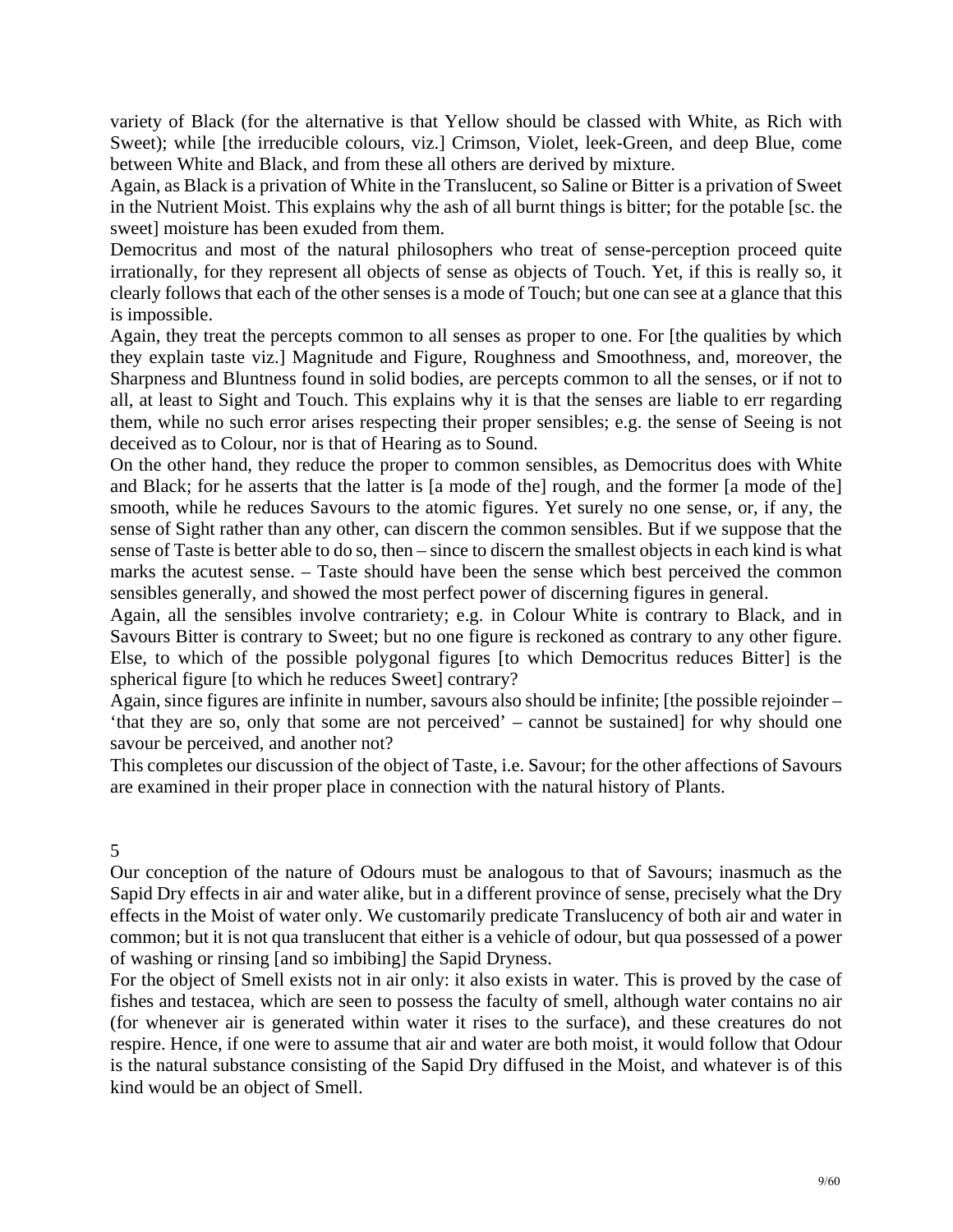That the property of odorousness is based upon the Sapid may be seen by comparing the things which possess with those which do not possess odour. The elements, viz. Fire, Air, Earth, Water, because it is sapid. The kinds of wood, too, which contain more ['elemental'] water are less are inodorous, because both the dry and the moist among them are without sapidity, unless some added ingredient produces it. This explains why sea-water possesses odour, for [unlike 'elemental' water] it contains savour and dryness. Salt, too, is more odorous than natron, as the oil which exudes from the former proves, for natron is allied to ['elemental'] earth more nearly than salt. Again, a stone is inodorous, just because it is tasteless, while, on the contrary, wood is odorous, odorous than others. Moreover, to take the case of metals, gold is inodorous because it is without taste, but bronze and iron are odorous; and when the [sapid] moisture has been burnt out of them, their slag is, in all cases, less odorous the metals [than the metals themselves]. Silver and tin are more odorous than the one class of metals, less so than the other, inasmuch as they are water [to a greater degree than the former, to a less degree than the latter].

species of earth. Now, it is unlikely that odour is either of these. For vaporous exhalation consists Some writers look upon Fumid exhalation, which is a compound of Earth and Air, as the essence of Odour. [Indeed all are inclined to rush to this theory of Odour.] Heraclitus implied his adherence to it when he declared that if all existing things were turned into Smoke, the nose would be the organ to discern them with. All writers incline to refer odour to this cause [sc. exhalation of some sort], but some regard it as aqueous, others as fumid, exhalation; while others, again, hold it to be either. Aqueous exhalation is merely a form of moisture, but fumid exhalation is, as already remarked, composed of Air and Earth. The former when condensed turns into water; the latter, in a particular of mere water [which, being tasteless, is inodorous]; and fumid exhalation cannot occur in water at all, though, as has been before stated, aquatic creatures also have the sense of smell.

Again, the exhalation theory of odour is analogous to the theory of emanations. If, therefore, the latter is untenable, so, too, is the former.

to bitter tastes; which explains why the former are offensive to inhalation as the latter are to This explains why coldness and freezing render Savours dull, and abolish odours altogether; for It is clearly conceivable that the Moist, whether in air (for air, too, is essentially moist) or in water, should imbibe the influence of, and have effects wrought in it by, the Sapid Dryness. Moreover, if the Dry produces in moist media, i.e. water and air, an effect as of something washed out in them, it is manifest that odours must be something analogous to savours. Nay, indeed, this analogy is, in some instances, a fact [registered in language]; for odours as well as savours are spoken of as pungent, sweet, harsh, astringent rich [='savoury']; and one might regard fetid smells as analogous deglutition. It is clear, therefore, that Odour is in both water and air what Savour is in water alone. cooling and freezing tend to annul the kinetic heat which helps to fabricate sapidity.

There are two species of the Odorous. For the statement of certain writers that the odorous is not divisible into species is false; it is so divisible. We must here define the sense in which these species are to be admitted or denied.

unpleasant incidentally, and the same reasoning explains why it is that they are perceptible to all animals in common. One class of odours, then, is that which runs parallel, as has been observed, to savours: to odours of this class their pleasantness or unpleasantness belongs incidentally. For owing to the fact that Savours are qualities of nutrient matter, the odours connected with these [e.g. those of a certain food] are agreeable as long as animals have an appetite for the food, but they are not agreeable to them when sated and no longer in want of it; nor are they agreeable, either, to those animals that do not like the food itself which yields the odours. Hence, as we observed, these odours are pleasant or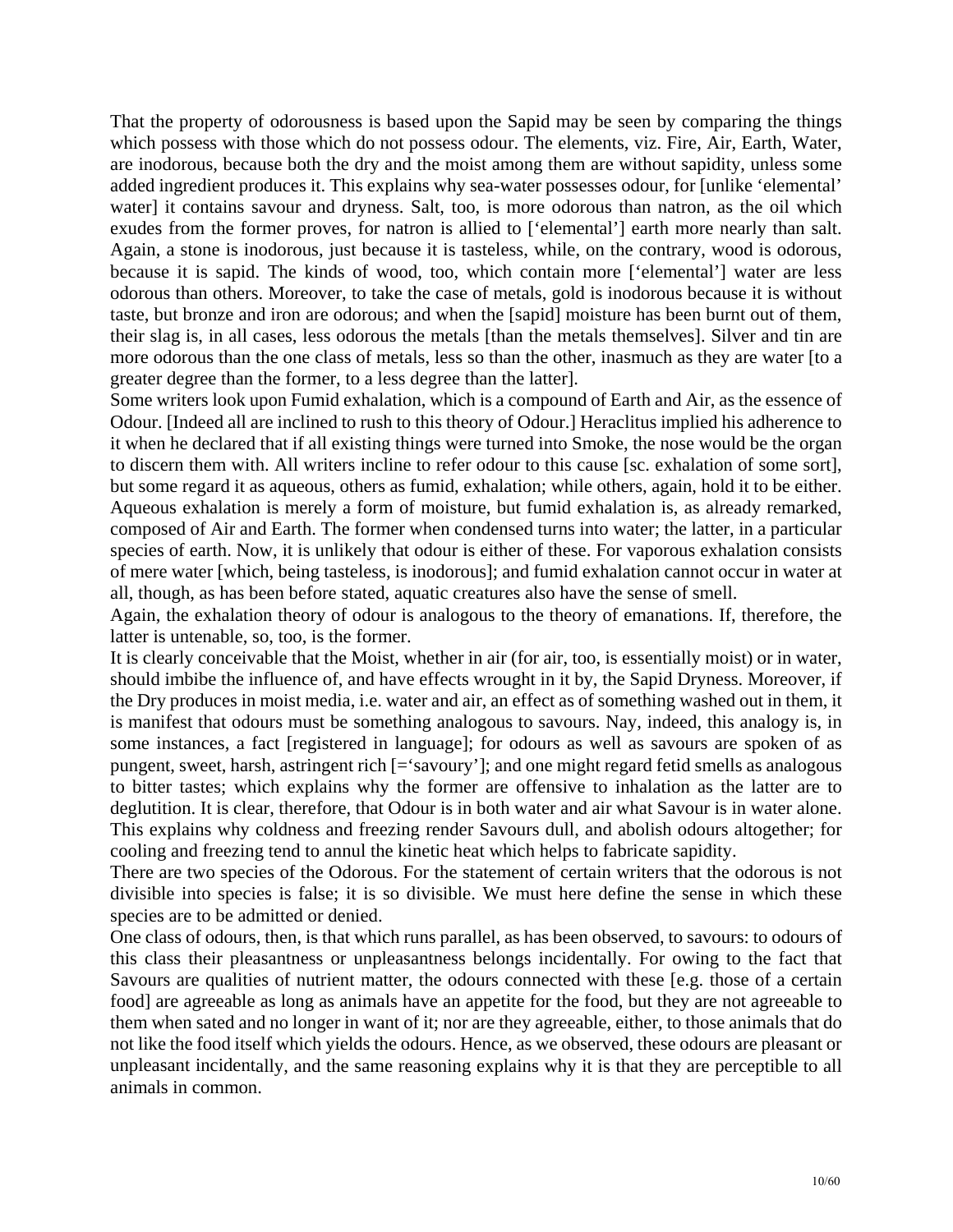The other class of odours consists of those agreeable in their essential nature, e.g. those of flowers. For these do not in any degree stimulate animals to food, nor do they contribute in any way to appetite; their effect upon it, if any, is rather the opposite. For the verse of Strattis ridiculing Euripides –

Use not perfumery to flavour soup, contains a truth.

Those who nowadays introduce such flavours into beverages deforce our sense of pleasure by habituating us to them, until, from two distinct kinds of sensations combined, pleasure arises as it might from one simple kind.

pleasureableness depends upon taste, are divided into as many species as there are different tastes; its vessels is thin and pure but easily cooled (whence it happens that the exhalation arising from food, being cooled by the coldness of this region, produces unhealthy rheums); therefore it is that to taste, is often unwholesome; whereas the odour arising from what is fragrant, that odour which is Of this species of odour man alone is sensible; the other, viz. that correlated with Tastes, is, as has been said before, perceptible also to the lower animals. And odours of the latter sort, since their but we cannot go on to say this of the former kind of odour, since its nature is agreeable or disagreeable per se. The reason why the perception of such odours is peculiar to man is found in the characteristic state of man's brain. For his brain is naturally cold, and the blood which it contains in odours of such a species have been generated for human beings, as a safeguard to health. This is their sole function, and that they perform it is evident. For food, whether dry or moist, though sweet pleasant in its own right, is, so to say, always beneficial to persons in any state of bodily health whatever.

For this reason, too, the perception of odour [in general] effected through respiration, not in all animals, but in man and certain other sanguineous animals, e.g. quadrupeds, and all that participate freely in the natural substance air; because when odours, on account of the lightness of the heat in them, mount to the brain, the health of this region is thereby promoted. For odour, as a power, is naturally heat-giving. Thus Nature has employed respiration for two purposes: primarily for the relief thereby brought to the thorax, secondarily for the inhalation of odour. For while an animal is inhaling, – odour moves in through its nostrils, as it were 'from a side-entrance.'

so to speak, among animals perceives and takes pleasure in the odours of flowers and such things. But the perception of the second class of odours above described [does not belong to all animal, but] is confined to human beings, because man's brain is, in proportion to his whole bulk, larger and moister than the brain of any other animal. This is the reason of the further fact that man alone, For the heat and stimulation set up by these odours are commensurate with the excess of moisture and coldness in his cerebral region. On all the other animals which have lungs, Nature has bestowed their due perception of one of the two kinds of odour [i.e. that connected with nutrition] through the act of respiration, guarding against the needless creation of two organs of sense; for in the fact that they respire the other animals have already sufficient provision for their perception of the one species of odour only, as human beings have for their perception of both.

insects as a class, have, thanks to the species of odour correlated with nutrition, a keen olfactory But that creatures which do not respire have the olfactory sense is evident. For fishes, and all sense of their proper food from a distance, even when they are very far away from it; such is the case with bees, and also with the class of small ants, which some denominate knipes. Among marine animals, too, the murex and many other similar animals have an acute perception of their food by its odour.

It is not equally certain what the organ is whereby they so perceive. This question, of the organ whereby they perceive odour, may well cause a difficulty, if we assume that smelling takes place in animals only while respiring (for that this is the fact is manifest in all the animals which do respire),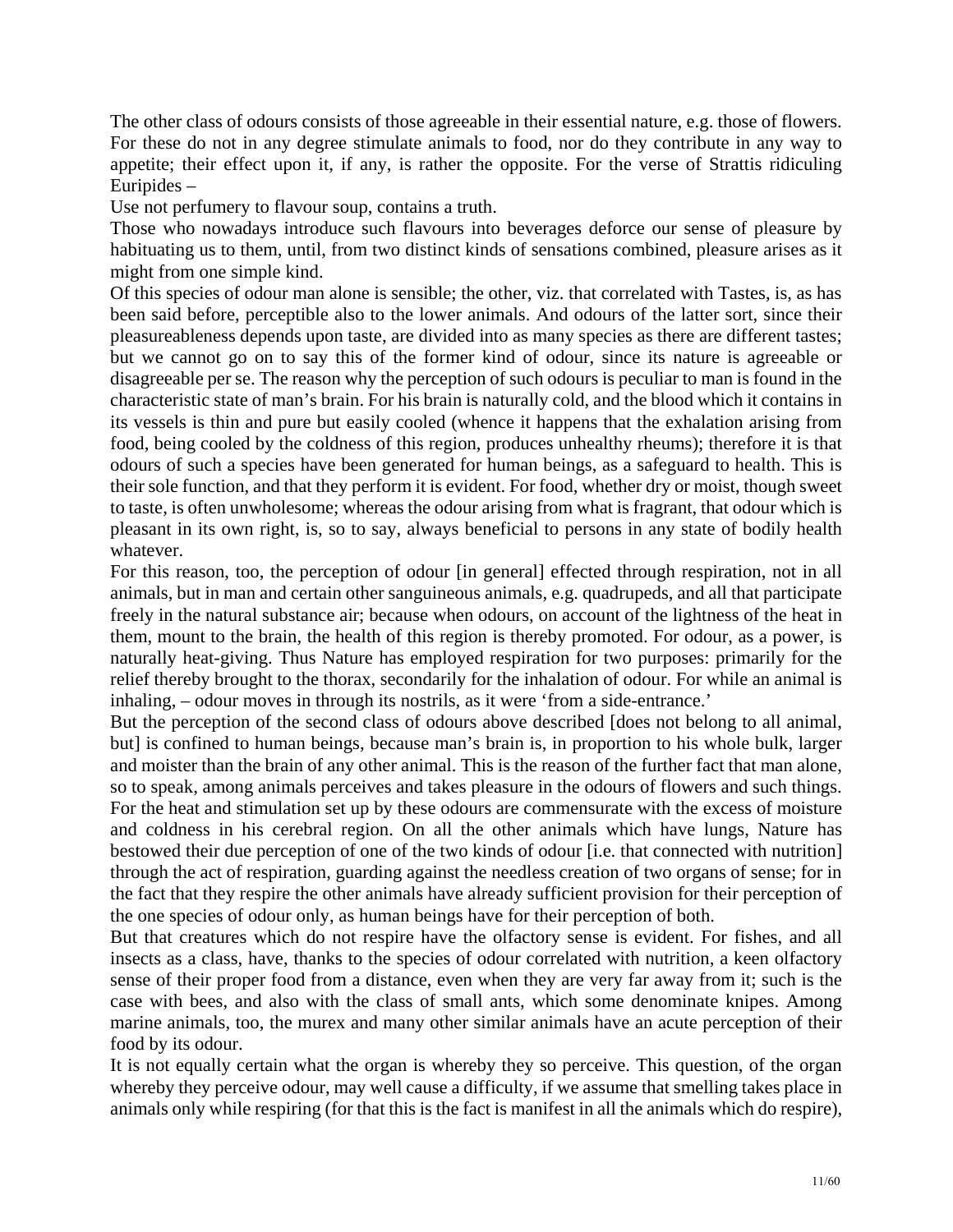whereas none of those just mentioned respires, and yet they have the sense of smell – unless, indeed, they have some other sense not included in the ordinary five. This supposition is, however, impossible. For any sense which perceives odour is a sense of smell, and this they do perceive, besides eyes, an agency to raise the lids, but see straightway [without intermission] from the actual though probably not in the same way as creatures which respire, but when the latter are respiring the current of breath removes something that is laid like a lid upon the organ proper (which explains why they do not perceive odours when not respiring); while in creatures which do not respire this is always off: just as some animals have eyelids on their eyes, and when these are not raised they cannot see, whereas hard-eyed animals have no lids, and consequently do not need, moment at which it is first possible for them to do so [i.e. from the moment when an object first comes within their field of vision].

Consistently with what has been said above, not one of the lower animals shows repugnance to the odour of things which are essentially ill-smelling, unless one of the latter is positively pernicious. They are destroyed, however, by these things, just as human beings are; i.e. as human beings get headaches from, and are often asphyxiated by, the fumes of charcoal, so the lower animals perish from the strong fumes of brimstone and bituminous substances; and it is owing to experience of such effects that they shun these. For the disagreeable odour in itself they care nothing whatever (though the odours of many plants are essentially disagreeable), unless, indeed, it has some effect upon the taste of their food.

smell, too, is an affection of nutrient substances (which fall within the class of Tangibles), and is The senses making up an odd number, and an odd number having always a middle unit, the sense of smell occupies in itself as it were a middle position between the tactual senses, i.e. Touch and Taste, and those which perceive through a medium, i.e. Sight and Hearing. Hence the object of also an affection of the audible and the visible; whence it is that creatures have the sense of smell both in air and water. Accordingly, the object of smell is something common to both of these provinces, i.e. it appertains both to the tangible on the one hand, and on the other to the audible and translucent. Hence the propriety of the figure by which it has been described by us as an immersion or washing of dryness in the Moist and Fluid. Such then must be our account of the sense in which one is or is not entitled to speak of the odorous as having species.

unsound. For, in the first place, we see that food must be composite, since the bodies nourished by odour is in relation to general health what savour is in the province of nutrition and in relation to the The theory held by certain of the Pythagoreans, that some animals are nourished by odours alone, is it are not simple. This explains why waste matter is secreted from food, either within the organisms, or, as in plants, outside them. But since even water by itself alone, that is, when unmixed, will not suffice for food – for anything which is to form a consistency must be corporeal – , it is still much less conceivable that air should be so corporealized [and thus fitted to be food]. But, besides this, we see that all animals have a receptacle for food, from which, when it has entered, the body absorbs it. Now, the organ which perceives odour is in the head, and odour enters with the inhalation of the breath; so that it goes to the respiratory region. It is plain, therefore, that odour, qua odour, does not contribute to nutrition; that, however, it is serviceable to health is equally plain, as well by immediate perception as from the arguments above employed; so that bodies nourished.

This then must conclude our discussion of the several organs of sense-perception.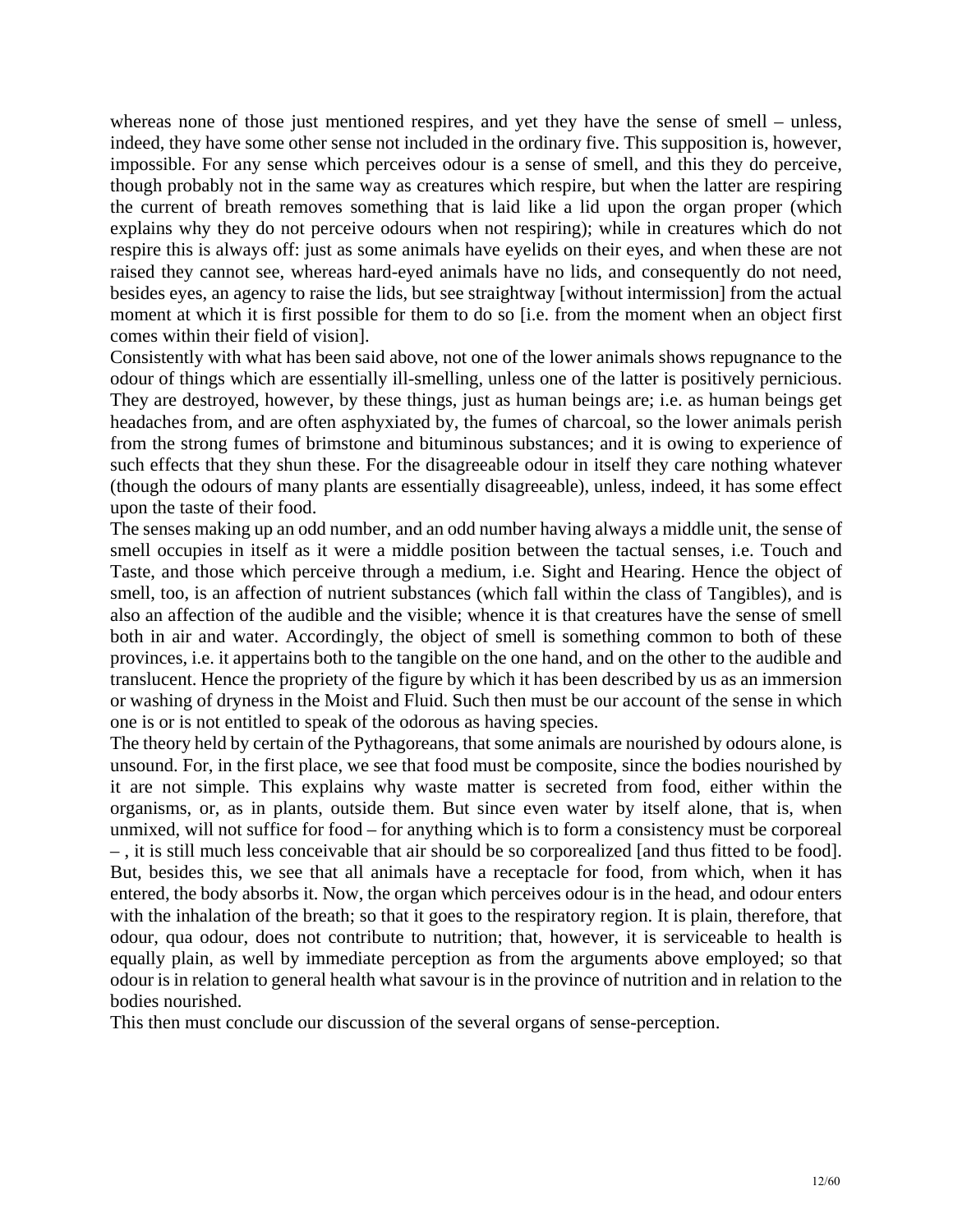6

One might ask: if every body is infinitely divisible, are its sensible qualities – Colour, Savour, Odour, Sound, Weight, Cold or Heat, [Heaviness or] Lightness, Hardness or Softness – also infinitely divisible? Or, is this impossible?

[One might well ask this question], because each of them is productive of sense-perception, since, in fact, all derive their name [of 'sensible qualities'] from the very circumstance of their being able to stimulate this. Hence, [if this is so] both our perception of them should likewise be divisible to infinity, and every part of a body [however small] should be a perceptible magnitude. For it is impossible, e.g. to see a thing which is white but not of a certain magnitude.

Since if it were not so, [if its sensible qualities were not divisible, pari passu with body], we might conceive a body existing but having no colour, or weight, or any such quality; accordingly not Yet it must [be really composed of perceptible parts], since assuredly it does not consist of are magnitudes, physically real, but without sensible quality], it seems to tell in favour of the perceptible at all. For these qualities are the objects of sense-perception. On this supposition, every perceptible object should be regarded as composed not of perceptible [but of imperceptible] parts. mathematical [and therefore purely abstract and non-sensible] quantities. Again, by what faculty should we discern and cognize these [hypothetical real things without sensible qualities]? Is it by Reason? But they are not objects of Reason; nor does reason apprehend objects in space, except when it acts in conjunction with sense-perception. At the same time, if this be the case [that there atomistic hypothesis; for thus, indeed, [by accepting this hypothesis], the question [with which this chapter begins] might be solved [negatively]. But it is impossible [to accept this hypothesis]. Our views on the subject of atoms are to be found in our treatise on Movement.

this difference that we do not [actually] see its ten-thousandth part in a grain of millet, although The solution of these questions will bring with it also the answer to the question why the species of Colour, Taste, Sound, and other sensible qualities are limited. For in all classes of things lying between extremes the intermediates must be limited. But contraries are extremes, and every object of sense-perception involves contrariety: e.g. in Colour, White x Black; in Savour, Sweet x Bitter, and in all the other sensibles also the contraries are extremes. Now, that which is continuous is divisible into an infinite number of unequal parts, but into a finite number of equal parts, while that which is not per se continuous is divisible into species which are finite in number. Since then, the several sensible qualities of things are to be reckoned as species, while continuity always subsists in these, we must take account of the difference between the Potential and the Actual. It is owing to sight has embraced the whole grain within its scope; and it is owing to this, too, that the sound contained in a quarter-tone escapes notice, and yet one hears the whole strain, inasmuch as it is a continuum; but the interval between the extreme sounds [that bound the quarter-tone] escapes the ear [being only potentially audible, not actually]. So, in the case of other objects of sense, extremely small constituents are unnoticed; because they are only potentially not actually [perceptible e.g.] visible, unless when they have been parted from the wholes. So the footlength too exists potentially in the two-foot length, but actually only when it has been separated from the whole. But objective increments so small as those above might well, if separated from their totals, [instead of achieving 'actual' exisistence] be dissolved in their environments, like a drop of sapid moisture poured out into the sea. But even if this were not so [sc. with the objective magnitude], still, since the [subjective] of sense-perception is not perceptible in itself, nor capable of separate existence (since it exists only potentially in the more distinctly perceivable whole of sense-perception), so neither will it be possible to perceive [actually] its correlatively small object [sc. its quantum of pathema or sensible quality] when separated from the object-total. But yet this [small object] is to be considered as perceptible: for it is both potentially so already [i.e. even when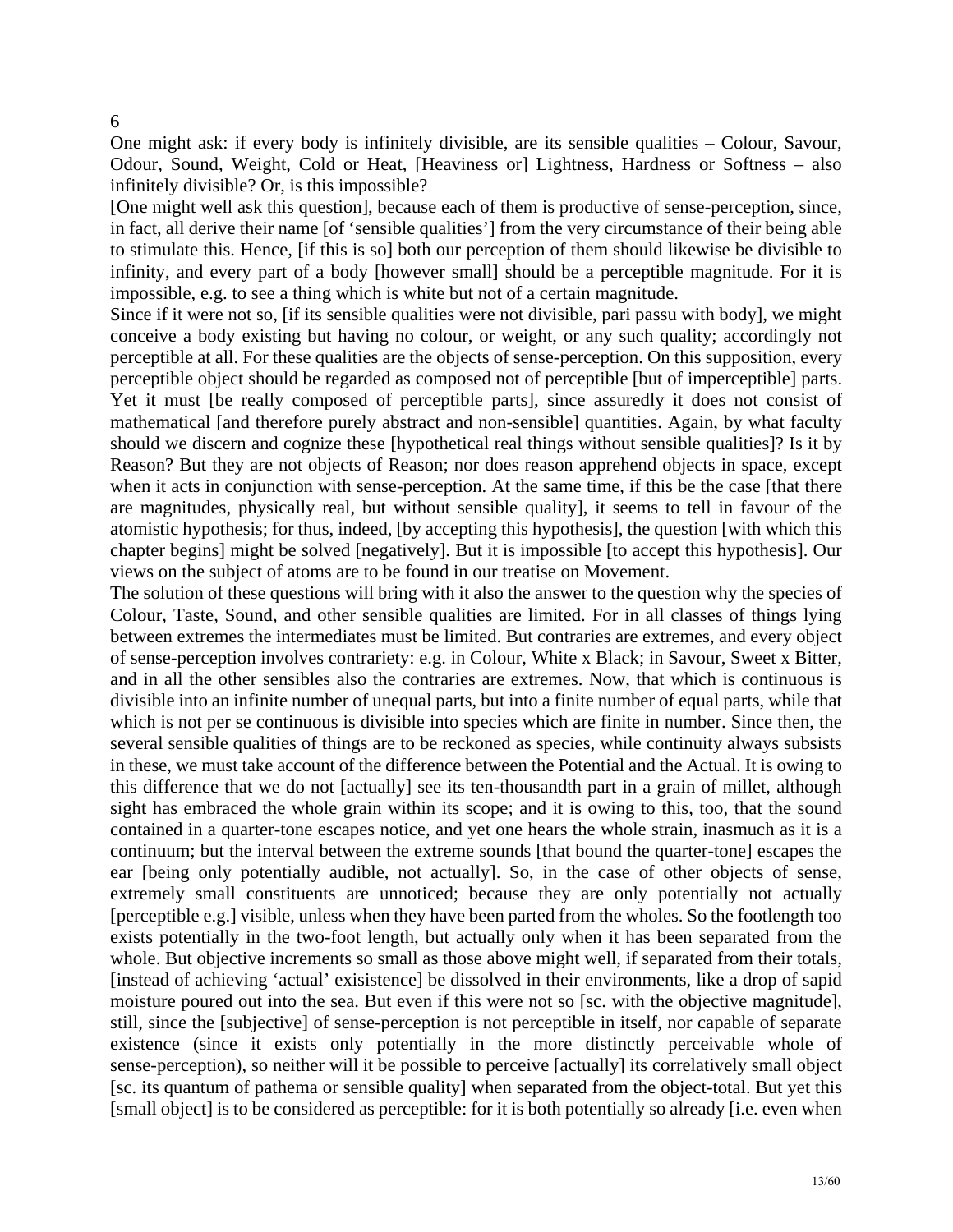alone], and destined to be actually so when it has become part of an aggregate. Thus, therefore, we have shown that some magnitudes and their sensible qualities escape notice, and the reason why they do so, as well as the manner in which they are still perceptible or not perceptible in such cases. Accordingly then when these [minutely subdivided] sensibles have once again become aggregated in a whole in such a manner, relatively to one another, as to be perceptible actually, and not merely because they are in the whole, but even apart from it, it follows necessarily [from what has been already stated] that their sensible qualities, whether colours or tastes or sounds, are limited in number.

One might ask: – do the objects of sense-perception, or the movements proceeding from them ([since movements there are,] in whichever of the two ways [viz. by emanations or by stimulatory kinesis] sense-perception takes place), when these are actualized for perception, always arrive first at a spatial middle point [between the sense-organ and its object], as Odour evidently does, and also Sound? For he who is nearer [to the odorous object] perceives the Odour sooner [than who is farther away], and the Sound of a stroke reaches us some time after it has been struck. Is it thus also with an object seen, and with Light? Empedocles, for example, says that the Light from the Sun arrives first in the intervening space before it comes to the eye, or reaches the Earth. This might plausibly seem to be the case. For whatever is moved [in space], is moved from one place to another; hence there must be a corresponding interval of time also in which it is moved from the one place to the other. But any given time is divisible into parts; so that we should assume a time when the sun's ray was not as yet seen, but was still travelling in the middle space.

in moving towards them has its form changed) [granting this, then, the question arises]: is the same Now, even if it be true that the acts of 'hearing' and 'having heard', and, generally, those of 'perceiving' and 'having perceived', form co-instantaneous wholes, in other words, that acts of sense-perception do not involve a process of becoming, but have their being none the less without involving such a process; yet, just as, [in the case of sound], though the stroke which causes the Sound has been already struck, the Sound is not yet at the ear (and that this last is a fact is further proved by the transformation which the letters [viz. the consonants as heard] undergo [in the case of words spoken from a distance], implying that the local movement [involved in Sound] takes place in the space between [us and the speaker]; for the reason why [persons addressed from a distance] do not succeed in catching the sense of what is said is evidently that the air [sound wave] also true in the case of Colour and Light? For certainly it is not true that the beholder sees, and the object is seen, in virtue of some merely abstract relationship between them, such as that between equals. For if it were so, there would be no need [as there is] that either [the beholder or the thing beheld] should occupy some particular place; since to the equalization of things their being near to, or far from, one another makes no difference.

Now this [travelling through successive positions in the medium] may with good reason take place as regards Sound and Odour, for these, like [their media] Air and Water, are continuous, but the movement of both is divided into parts. This too is the ground of the fact that the object which the person first in order of proximity hears or smells is the same as that which each subsequent person perceives, while yet it is not the same.

a bell, or frankincense, or fire – all perceive an object numerically one and the same; while, of Some, indeed, raise a question also on these very points; they declare it impossible that one person should hear, or see, or smell, the same object as another, urging the impossibility of several persons in different places hearing or smelling [the same object], for the one same thing would [thus] be divided from itself. The answer is that, in perceiving the object which first set up the motion – e.g. course, in the special object perceived they perceive an object numerically different for each, though specifically the same for all; and this, accordingly, explains how it is that many persons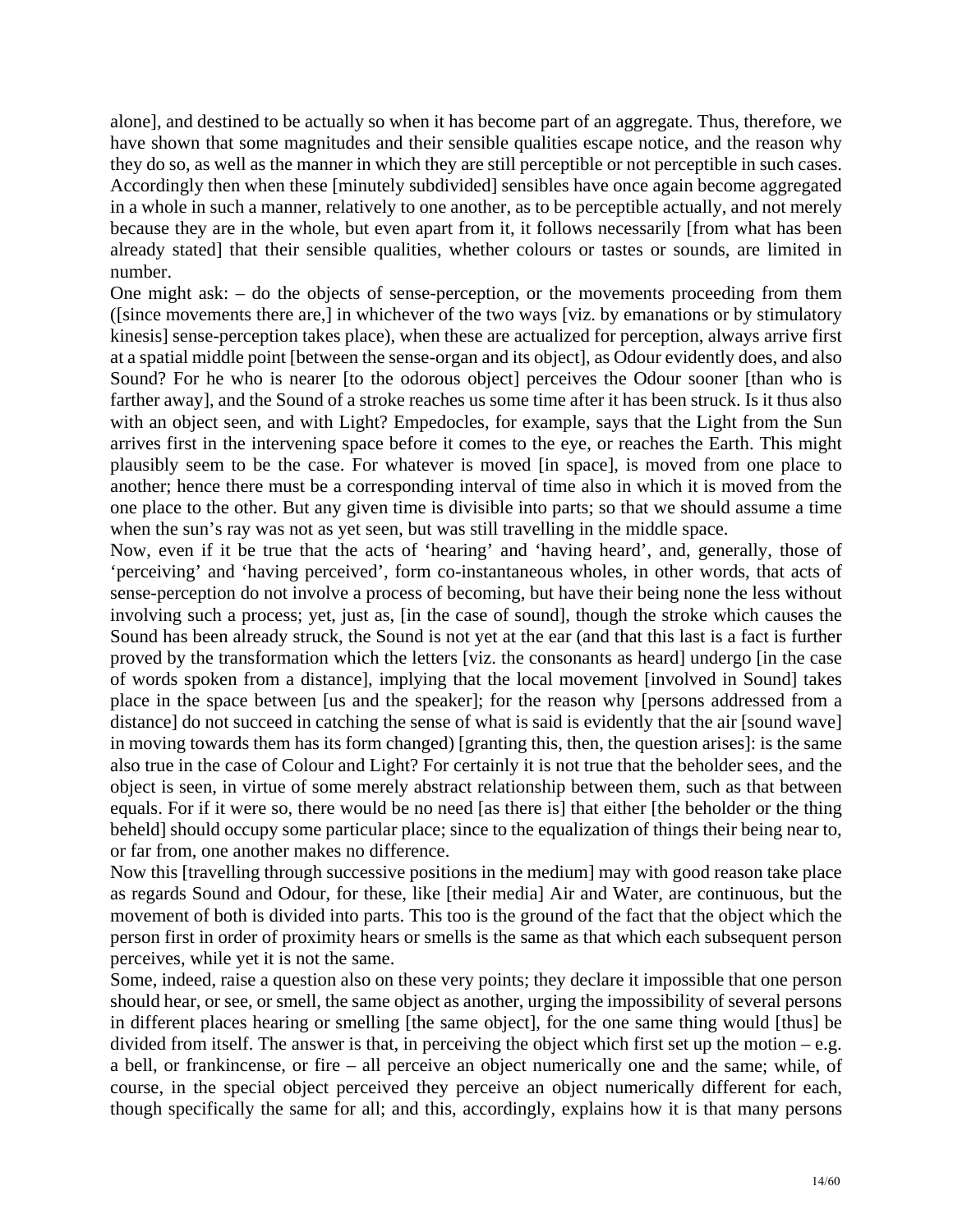together see, or smell, or hear [the same object]. These things [the odour or sound proper] are not bodies, but an affection or process of some kind (otherwise this [viz. simultaneous perception of the one object by many] would not have been, as it is, a fact of experience) though, on the other hand, they each imply a body [as their cause].

extensive, each part of it successively is affected by the part contiguous, while the part first But [though sound and odour may travel,] with regard to Light the case is different. For Light has its raison d'etre in the being [not becoming] of something, but it is not a movement. And in general, even in qualitative change the case is different from what it is in local movement [both being different species of kinesis]. Local movements, of course, arrive first at a point midway before reaching their goal (and Sound, it is currently believed, is a movement of something locally moved), but we cannot go on to assert this [arrival at a point midway] like manner of things which undergo qualitative change. For this kind of change may conceivably take place in a thing all at once, without one half of it being changed before the other; e.g. it is conceivable that water should be frozen simultaneously in every part. But still, for all that, if the body which is heated or frozen is changed in quality is so changed by the cause itself which originates the change, and thus the change throughout the whole need not take place coinstantaneously and all at once. Tasting would have been as smelling now is, if we lived in a liquid medium, and perceived [the sapid object] at a distance, before touching it.

Naturally, then, the parts of media between a sensory organ and its object are not all affected at once – except in the case of Light [illumination] for the reason above stated, and also in the case of seeing, for the same reason; for Light is an efficient cause of seeing.

## 7

coinstantaneously in the same individual time? The above assumption explains why persons do not easier to discern each object of sense when in its simple form than when an ingredient in a mixture; easier, for example, to discern wine when neat than when blended, and so also honey, and [in other provinces] a colour, or to discern the nete by itself alone, than [when sounded with the hypate] in the octave; the reason being that component elements tend to efface [the distinctive characteristics Another question respecting sense-perception is as follows: assuming, as is natural, that of two [simultaneous] sensory stimuli the stronger always tends to extrude the weaker [from consciousness], is it conceivable or not that one should be able to discern two objects perceive what is brought before their eyes, if they are at the time deep in thought, or in a fright, or listening to some loud noise. This assumption, then, must be made, and also the following: that it is of] one another. Such is the effect [on one another] of all ingredients of which, when compounded, some one thing is formed.

If, then, the greater stimulus tends to expel the less, it necessarily follows that, when they concur, this greater should itself too be less distinctly perceptible than if it were alone, since the less by blending with it has removed some of its individuality, according to our assumption that simple objects are in all cases more distinctly perceptible.

Now, if the two stimuli are equal but heterogeneous, no perception of either will ensue; they will alike efface one another's characteristics. But in such a case the perception of either stimulus in its simple form is impossible. Hence either there will then be no sense-perception at all, or there will be a perception compounded of both and differing from either. The latter is what actually seems to result from ingredients blended together, whatever may be the compound in which they are so mixed.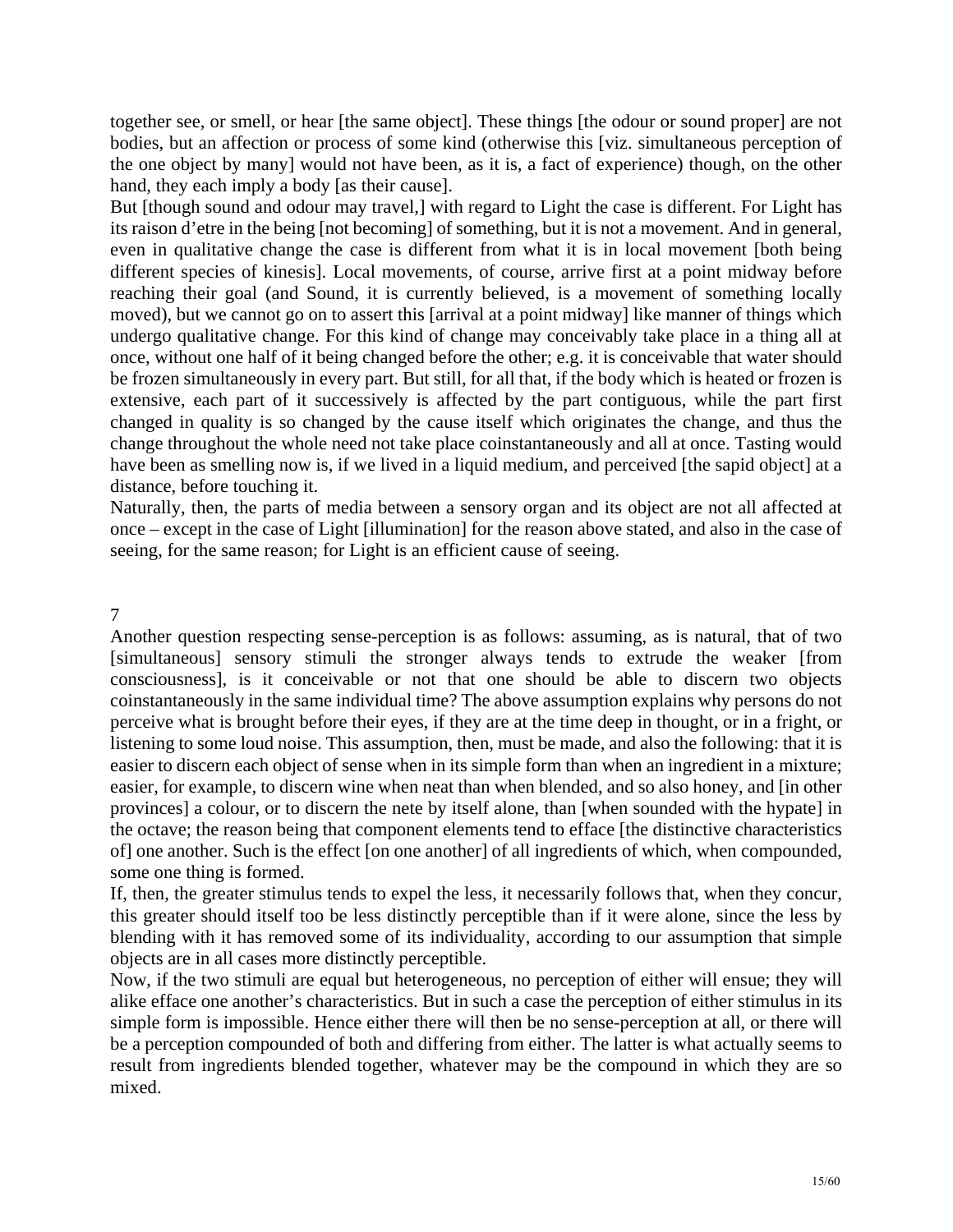Since, then, from some concurrent [sensory stimuli] a resultant object is produced, while from others no such resultant is produced, and of the latter sort are those things which belong to different sense provinces (for only those things are capable of mixture whose extremes are contraries, and no one compound can be formed from, e.g. White and Sharp, except indirectly, i.e. not as a concord is formed of Sharp and Grave); there follows logically the impossibility of discerning such concurrent stimuli coinstantaneously. For we must suppose that the stimuli, when equal, tend alike to efface one another, since no one [form of stimulus] results from them; while, if they are unequal, the stronger alone is distinctly perceptible.

act, two things in the same sensory province, such as the Grave and the Sharp in sound; for the perception actually one, whereas an object specifically one means that which is perceived by a Again, the soul would be more likely to perceive coinstantaneously, with one and the same sensory sensory stimulation in this one province is more likely to be unitemporal than that involving two different provinces, as Sight and Hearing. But it is impossible to perceive two objects coinstantaneously in the same sensory act unless they have been mixed, [when, however, they are no longer two], for their amalgamation involves their becoming one, and the sensory act related to one object is itself one, and such act, when one, is, of course, coinstantaneous with itself. Hence, when things are mixed we of necessity perceive them coinstantaneously: for we perceive them by a perception actually one. For an object numerically one means that which is perceived by a sensory act potentially one [i.e. by an energeia of the same sensuous faculty]. If then the actualized perception is one, it will declare its data to be one object; they must, therefore, have been mixed. Accordingly, when they have not been mixed, the actualized perceptions which perceive them will be two; but [if so, their perception must be successive not coinstantaneous, for] in one and the same faculty the perception actualized at any single moment is necessarily one, only one stimulation or exertion of a single faculty being possible at a single instant, and in the case supposed here the faculty is one. It follows, therefore, that we cannot conceive the possibility of perceiving two distinct objects coinstantaneously with one and the same sense.

and Bitter; but while both these faculties differ from one another [and each from itself] in their But if it be thus impossible to perceive coinstantaneously two objects in the same province of sense if they are really two, manifestly it is still less conceivable that we should perceive coinstantaneously objects in two different sensory provinces, as White and Sweet. For it appears that when the Soul predicates numerical unity it does so in virtue of nothing else than such coinstantaneous perception [of one object, in one instant, by one energeia]: while it predicates specific unity in virtue of [the unity of] the discriminating faculty of sense together with [the unity of] the mode in which this operates. What I mean, for example, is this; the same sense no doubt discerns White and Black, [which are hence generically one] though specifically different from one another, and so, too, a faculty of sense self-identical, but different from the former, discerns Sweet modes of discerning either of their respective contraries, yet in perceiving the co-ordinates in each province they proceed in manners analogous to one another; for instance, as Taste perceives Sweet, so Sight perceives White; and as the latter perceives Black, so the former perceives Bitter.

Again, if the stimuli of sense derived from Contraries are themselves Contrary, and if Contraries cannot be conceived as subsisting together in the same individual subject, and if Contraries, e.g. Sweet and Bitter, come under one and the same sense-faculty, we must conclude that it is impossible to discern them coinstantaneously. It is likewise clearly impossible so to discern such homogeneous sensibles as are not [indeed] Contrary, [but are yet of different species]. For these are, [in the sphere of colour, for instance], classed some with White, others with Black, and so it is, likewise, in the other provinces of sense; for example, of savours, some are classed with Sweet, and others with Bitter. Nor can one discern the components in compounds coinstantaneously (for these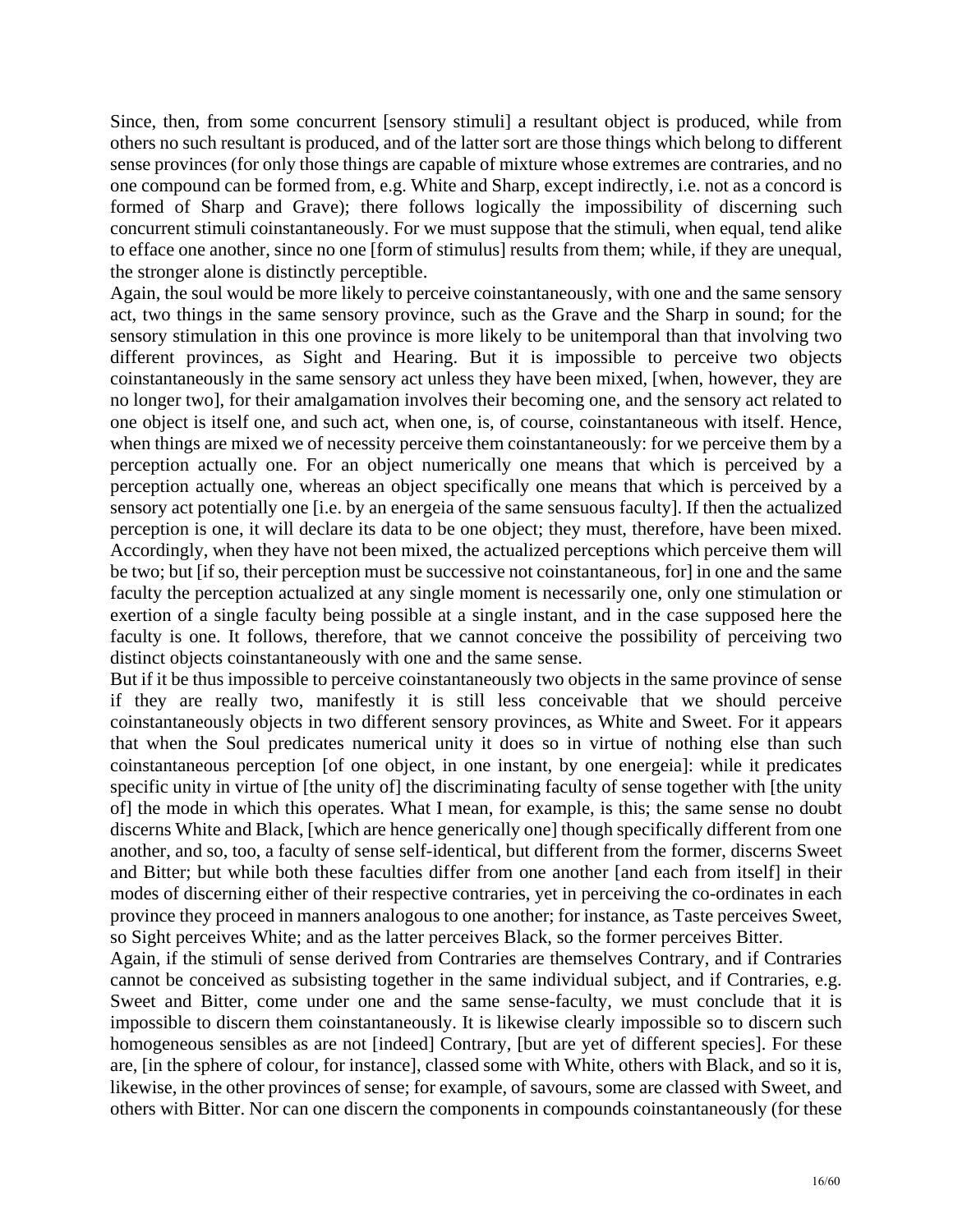are ratios of Contraries, as e.g. the Octave or the Fifth); unless, indeed, on condition of perceiving them as one. For thus, and not otherwise, the ratios of the extreme sounds are compounded into one ratio: since we should have together the ratio, on the one hand, of Many to Few or of Odd to Even, on the other, that of Few to Many or of Even to Odd [and these, to be perceived together, must be unified].

If, then, the sensibles denominated co-ordinates though in different provinces of sense (e.g. I call Sweet and White co-ordinates though in different provinces) stand yet more aloof, and differ more, from one another than do any sensibles in the same province; while Sweet differs from White even more than Black does from White, it is still less conceivable that one should discern them [viz. sensibles in different sensory provinces whether co-ordinates or not coinstantaneously than sensibles which are in the same province. Therefore, if coinstantaneous perception of the latter be impossible, that of the former is a fortiori impossible.

following this up, go so far as to say that even the current opinion that one sees and hears that there is in the time-continuum a time so small as to be absolutely imperceptible, carries the Some of the writers who treat of concords assert that the sounds combined in these do not reach us simultaneously, but only appear to do so, their real successiveness being unnoticed whenever the time it involves is [so small as to be] imperceptible. Is this true or not? One might perhaps, coinstantaneously is due merely to the fact that the intervals of time [between the really successive perceptions of sight and hearing] escape observation. But this can scarcely be true, nor is it conceivable that any portion of time should be [absolutely] imperceptible, or that any should be absolutely unnoticeable; the truth being that it is possible to perceive every instant of time. [This is so]; because, if it is inconceivable that a person should, while perceiving himself or aught else in a continuous time, be at any instant unaware of his own existence; while, obviously, the assumption, implication that a person would, during such time, be unaware of his own existence, as well as of his seeing and perceiving; [this assumption must be false].

year. But [by hypothesis] in the part bg he perceives nothing: therefore, in fact, he is said to Again, if there is any magnitude, whether time or thing, absolutely imperceptible owing to its smallness, it follows that there would not be either a thing which one perceives, or a time in which one perceives it, unless in the sense that in some part of the given time he sees some part of the given thing. For [let there be a line ab, divided into two parts at g, and let this line represent a whole object and a corresponding whole time. Now,] if one sees the whole line, and perceives it during a time which forms one and the same continuum, only in the sense that he does so in some portion of this time, let us suppose the part gb, representing a time in which by supposition he was perceiving nothing, cut off from the whole. Well, then, he perceives in a certain part [viz. in the remainder] of the time, or perceives a part [viz. the remainder] of the line, after the fashion in which one sees the whole earth by seeing some given part of it, or walks in a year by walking in some given part of the perceive the whole object and during the whole time simply because he perceives [some part of the object] in some part of the time ab. But the same argument holds also in the case of ag [the remainder, regarded in its turn as a whole]; for it will be found [on this theory of vacant times and imperceptible magnitudes] that one always perceives only in some part of a given whole time, and perceives only some part of a whole magnitude, and that it is impossible to perceive any [really] whole [object in a really whole time; a conclusion which is absurd, as it would logically annihilate the perception of both Objects and Time].

Therefore we must conclude that all magnitudes are perceptible, but their actual dimensions do not present themselves immediately in their presentation as objects. One sees the sun, or a four-cubit rod at a distance, as a magnitude, but their exact dimensions are not given in their visual presentation: nay, at times an object of sight appears indivisible, but [vision like other special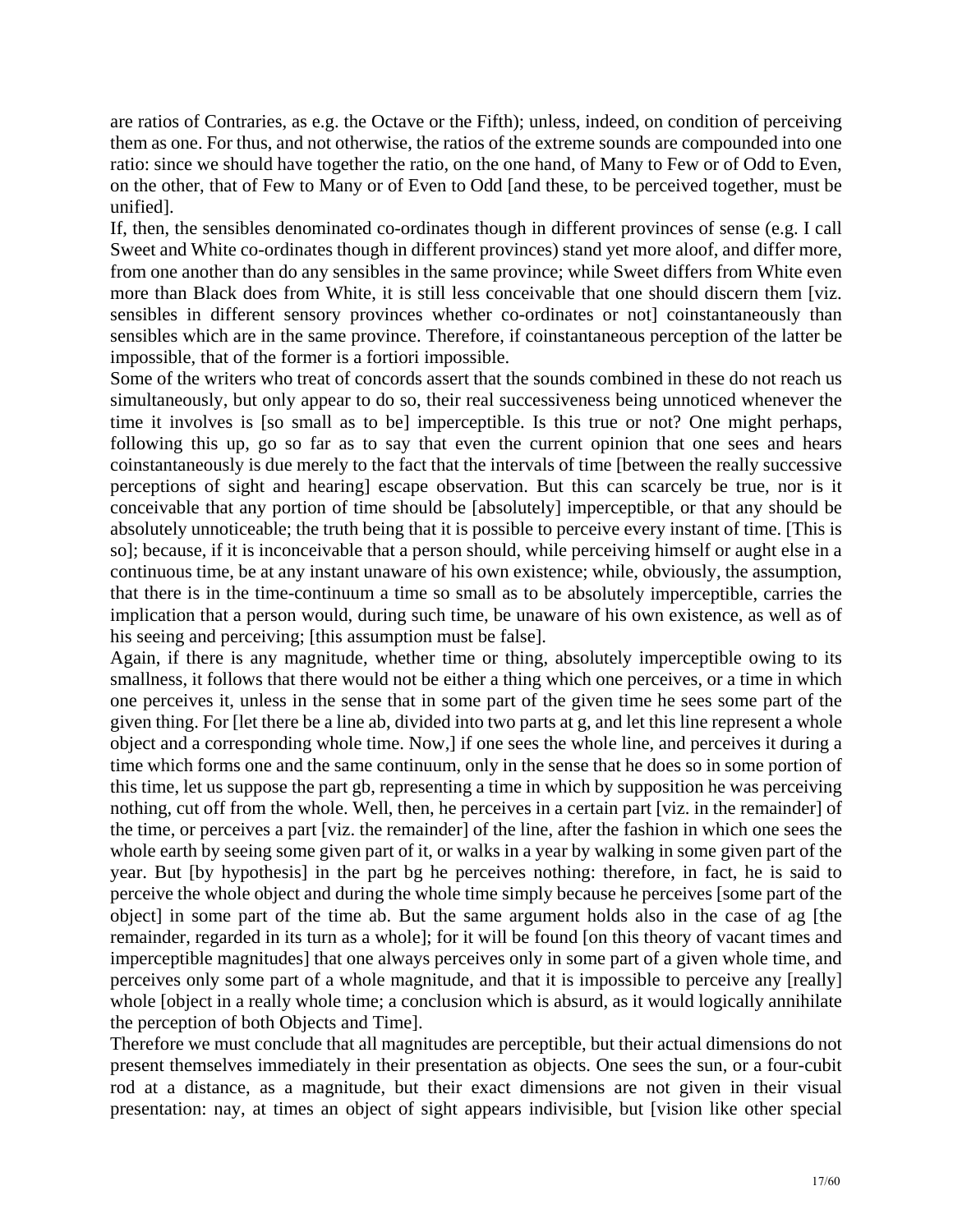senses, is fallible respecting 'common sensibles', e.g. magnitude, and] nothing that one sees is really indivisible. The reason of this has been previously explained. It is clear then, from the above arguments, that no portion of time is imperceptible.

But we must here return to the question proposed above for discussion, whether it is possible or impossible to perceive several objects coinstantaneously; by 'coinstantaneously' I mean perceiving the several objects in a time one and indivisible relatively to one another, i.e. indivisible in a sense consistent with its being all a continuum.

First, then, is it conceivable that one should perceive the different things coinstantaneously, but each with a different part of the Soul? Or [must we object] that, in the first place, to begin with the objects of one and the same sense, e.g. Sight, if we assume it [the Soul qua exercising Sight] to perceive one colour with one part, and another colour with a different part, it will have a plurality of parts the same in species, [as they must be,] since the objects which it thus perceives fall within the same genus?

Should any one [to illustrate how the Soul might have in it two different parts specifically identical, this is so in the Soul, then, in so far as what is formed of both [i.e. of any two specifically identical each directed to a set of aistheta the same in genus with that to which the other is directed] urge that, as there are two eyes, so there may be in the Soul something analogous, [the reply is] that of the eyes, doubtless, some one organ is formed, and hence their actualization in perception is one; but if parts as assumed] is one, the true perceiving subject also will be one, [and the contradictory of the above hypothesis (of different parts of Soul remaining engaged in simultaneous perception with one sense) is what emerges from the analogy]; while if the two parts of Soul remain separate, the analogy of the eyes will fail, [for of these some one is really formed].

to discern different objects coinstantaneously], the senses will be each at the same time one and Furthermore, [on the supposition of the need of different parts of Soul, co-operating in each sense, many, as if we should say that they were each a set of diverse sciences; for neither will an 'activity' exist without its proper faculty, nor without activity will there be sensation.

But if the Soul does not, in the way suggested [i.e. with different parts of itself acting simultaneously], perceive in one and the same individual time sensibles of the same sense, a fortiori it is not thus that it perceives sensibles of different senses. For it is, as already stated, more conceivable that it should perceive a plurality of the former together in this way than a plurality of heterogeneous objects.

one, inasmuch as the general faculty of sense-perception is one. What one object, then, does that the soul with which the latter perceives all its percepts, though it perceives each different genus of If then, as is the fact, the Soul with one part perceives Sweet, with another, White, either that which results from these is some one part, or else there is no such one resultant. But there must be such an one faculty [when perceiving an object, e.g. as both White and Sweet] perceive? [None]; for assuredly no one object arises by composition of these [heterogeneous objects, such as White and Sweet]. We must conclude, therefore, that there is, as has been stated before, some one faculty in sensibles through a different organ.

May we not, then, conceive this faculty which perceives White and Sweet to be one qua indivisible [sc. qua combining its different simultaneous objects] in its actualization, but different, when it has become divisible [sc. qua distinguishing its different simultaneous objects] in its actualization?

Or is what occurs in the case of the perceiving Soul conceivably analogous to what holds true in that of the things themselves? For the same numerically one thing is white and sweet, and has many other qualities, [while its numerical oneness is not thereby prejudiced] if the fact is not that the qualities are really separable in the object from one another, but that the being of each quality is different [from that of every other]. In the same way therefore we must assume also, in the case of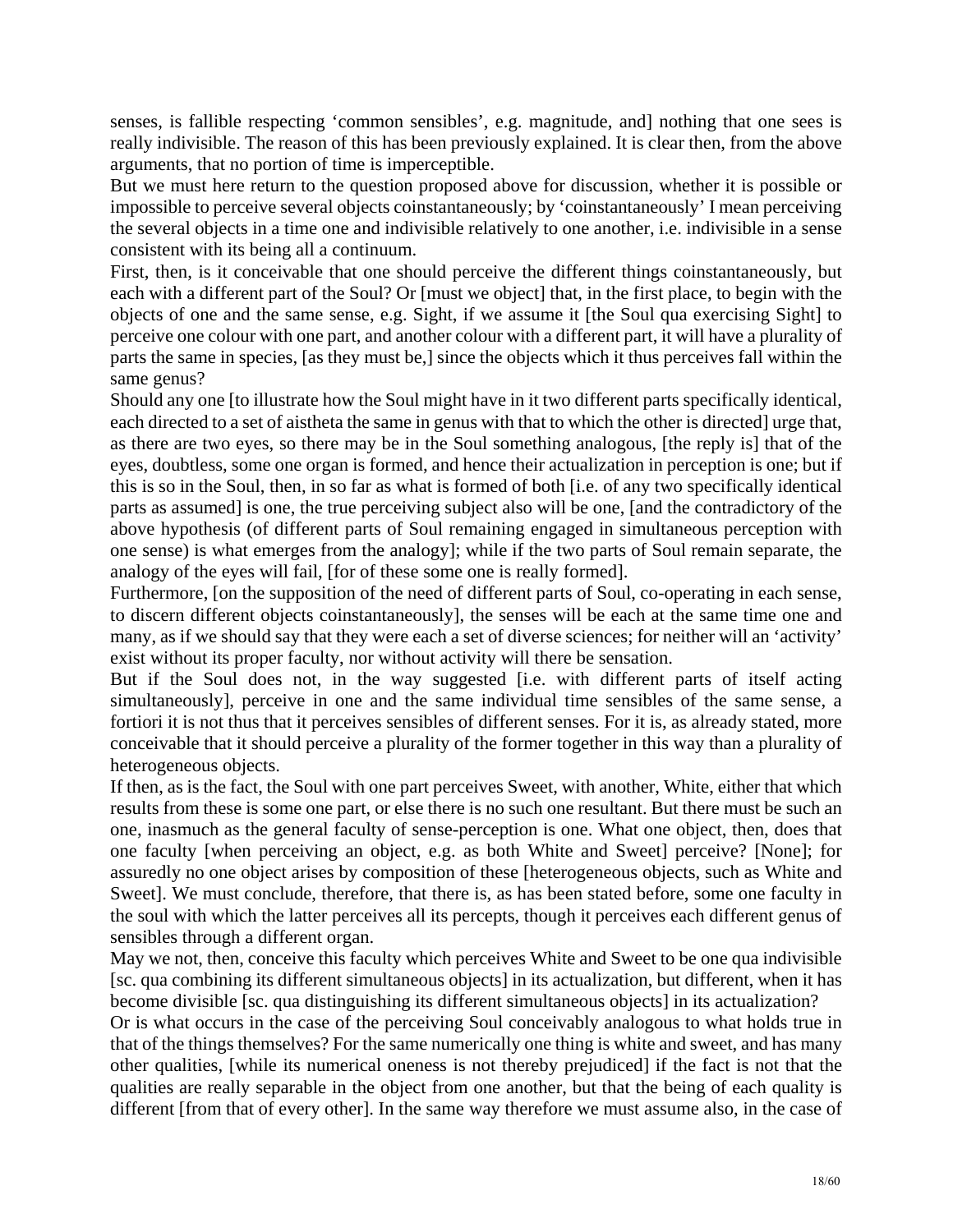the Soul, that the faculty of perception in general is in itself numerically one and the same, but different [differentiated] in its being; different, that is to say, in genus as regards some of its objects, in species as regards others. Hence too, we may conclude that one can perceive [numerically different objects] coinstantaneously with a faculty which is numerically one and the same, but not the same in its relationship [sc. according as the objects to which it is directed are not the same].

indivisible, may be thus shown. The distance whence an object could not be seen is indeterminate, That every sensible object is a magnitude, and that nothing which it is possible to perceive is but that whence it is visible is determinate. We may say the same of the objects of Smelling and Hearing, and of all sensibles not discerned by actual contact. Now, there is, in the interval of distance, some extreme place, the last from which the object is invisible, and the first from which it is visible. This place, beyond which if the object be one cannot perceive it, while if the object be on the hither side one must perceive it, is, I presume, itself necessarily indivisible. Therefore, if any sensible object be indivisible, such object, if set in the said extreme place whence imperceptibility ends and perceptibility begins, will have to be both visible and invisible their objects, whether regarded in general or at the same time; but this is impossible.

consider that of memory and remembering. This concludes our survey of the characteristics of the organs of Sense-perception and their objects, whether regarded in general or in relation to each organ. Of the remaining subjects, we must first

On Memory and Reminiscence translated by J. I. Beare

#### 1

and the part of the soul to which this experience, as well as that of Recollecting, belongs. For the We have, in the next place, to treat of Memory and Remembering, considering its nature, its cause, persons who possess a retentive memory are not identical with those who excel in power of recollection; indeed, as a rule, slow people have a good memory, whereas those who are quick-witted and clever are better at recollecting.

We must first form a true conception of these objects of memory, a point on which mistakes are often made. Now to remember the future is not possible, but this is an object of opinion or expectation (and indeed there might be actually a science of expectation, like that of divination, in which some believe); nor is there memory of the present, but only sense-perception. For by the latter we know not the future, nor the past, but the present only. But memory relates to the past. No one would say that he remembers the present, when it is present, e.g. a given white object at the moment when he sees it; nor would one say that he remembers an object of scientific contemplation at the moment when he is actually contemplating it, and has it full before his mind;  $$ had some such sensible experience of it. For whenever one exercises the faculty of remembering, of the former he would say only that he perceives it, of the latter only that he knows it. But when one has scientific knowledge, or perception, apart from the actualizations of the faculty concerned, he thus 'remembers' (that the angles of a triangle are together equal to two right angles); as to the former, that he learned it, or thought it out for himself, as to the latter, that he heard, or saw, it, or he must say within himself, 'I formerly heard (or otherwise perceived) this,' or 'I formerly had this thought'.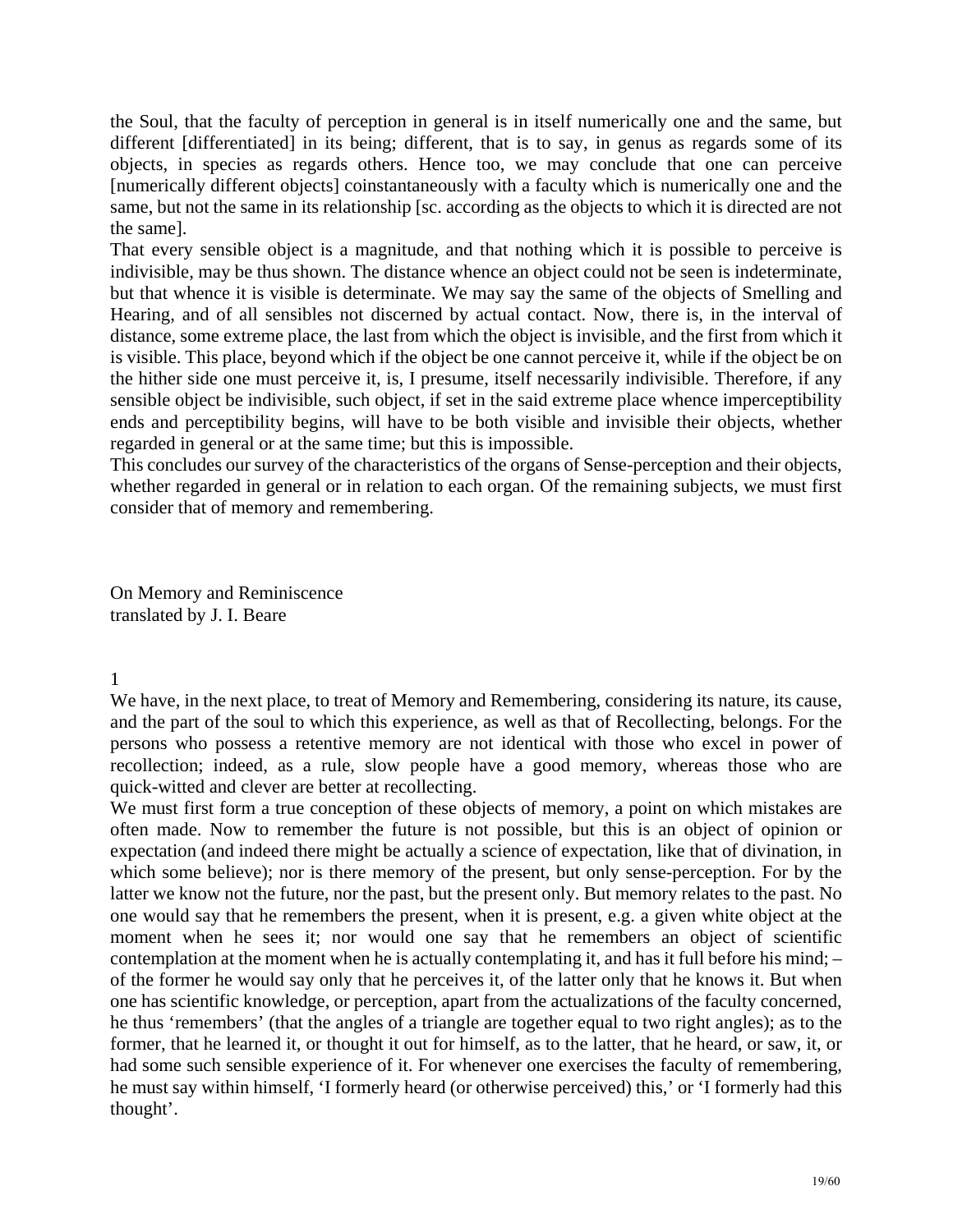Memory is, therefore, neither Perception nor Conception, but a state or affection of one of these, conditioned by lapse of time. As already observed, there is no such thing as memory of the present while present, for the present is object only of perception, and the future, of expectation, but the object of memory is the past. All memory, therefore, implies a time elapsed; consequently only those animals which perceive time remember, and the organ whereby they perceive time is also that whereby they remember.

The subject of 'presentation' has been already considered in our work On the Soul. Without a presentation intellectual activity is impossible. For there is in such activity an incidental affection identical with one also incidental in geometrical demonstrations. For in the latter case, though we do not for the purpose of the proof make any use of the fact that the quantity in the triangle (for example, which we have drawn) is determinate, we nevertheless draw it determinate in quantity. So likewise when one exerts the intellect (e.g. on the subject of first principles), although the object may not be quantitative, one envisages it as quantitative, though he thinks it in abstraction from by means of the same faculty by which one cognizes time (i.e. by that which is also the faculty of quantity; while, on the other hand, if the object of the intellect is essentially of the class of things that are quantitative, but indeterminate, one envisages it as if it had determinate quantity, though subsequently, in thinking it, he abstracts from its determinateness. Why we cannot exercise the intellect on any object absolutely apart from the continuous, or apply it even to non-temporal things unless in connexion with time, is another question. Now, one must cognize magnitude and motion memory), and the presentation (involved in such cognition) is an affection of the sensus communis; whence this follows, viz. that the cognition of these objects (magnitude, motion time) is effected by the (said sensus communis, i.e. the) primary faculty of perception. Accordingly, memory (not merely of sensible, but) even of intellectual objects involves a presentation: hence we may conclude that it belongs to the faculty of intelligence only incidentally, while directly and essentially it belongs to the primary faculty of sense-perception.

Hence not only human beings and the beings which possess opinion or intelligence, but also certain other animals, possess memory. If memory were a function of (pure) intellect, it would not have been as it is an attribute of many of the lower animals, but probably, in that case, no mortal beings would have had memory; since, even as the case stands, it is not an attribute of them all, just because all have not the faculty of perceiving time. Whenever one actually remembers having seen or heard, or learned, something, he includes in this act (as we have already observed) the consciousness of 'formerly'; and the distinction of 'former' and 'latter' is a distinction in time.

Accordingly if asked, of which among the parts of the soul memory is a function, we reply: manifestly of that part to which 'presentation' appertains; and all objects capable of being presented (viz. aistheta) are immediately and properly objects of memory, while those (viz. noeta) which necessarily involve (but only involve) presentation are objects of memory incidentally.

the (related) fact absent, the latter  $-$  that which is not present  $-$  is remembered. (The question there are others in whom, owing to the receiving surface being frayed, as happens to (the stucco on) old (chamber) walls, or owing to the hardness of the receiving surface, the requisite impression is One might ask how it is possible that though the affection (the presentation) alone is present, and arises), because it is clear that we must conceive that which is generated through sense-perception in the sentient soul, and in the part of the body which is its seat – viz. that affection the state whereof we call memory – to be some such thing as a picture. The process of movement (sensory stimulation) involved the act of perception stamps in, as it were, a sort of impression of the percept, just as persons do who make an impression with a seal. This explains why, in those who are strongly moved owing to passion, or time of life, no mnemonic impression is formed; just as no impression would be formed if the movement of the seal were to impinge on running water; while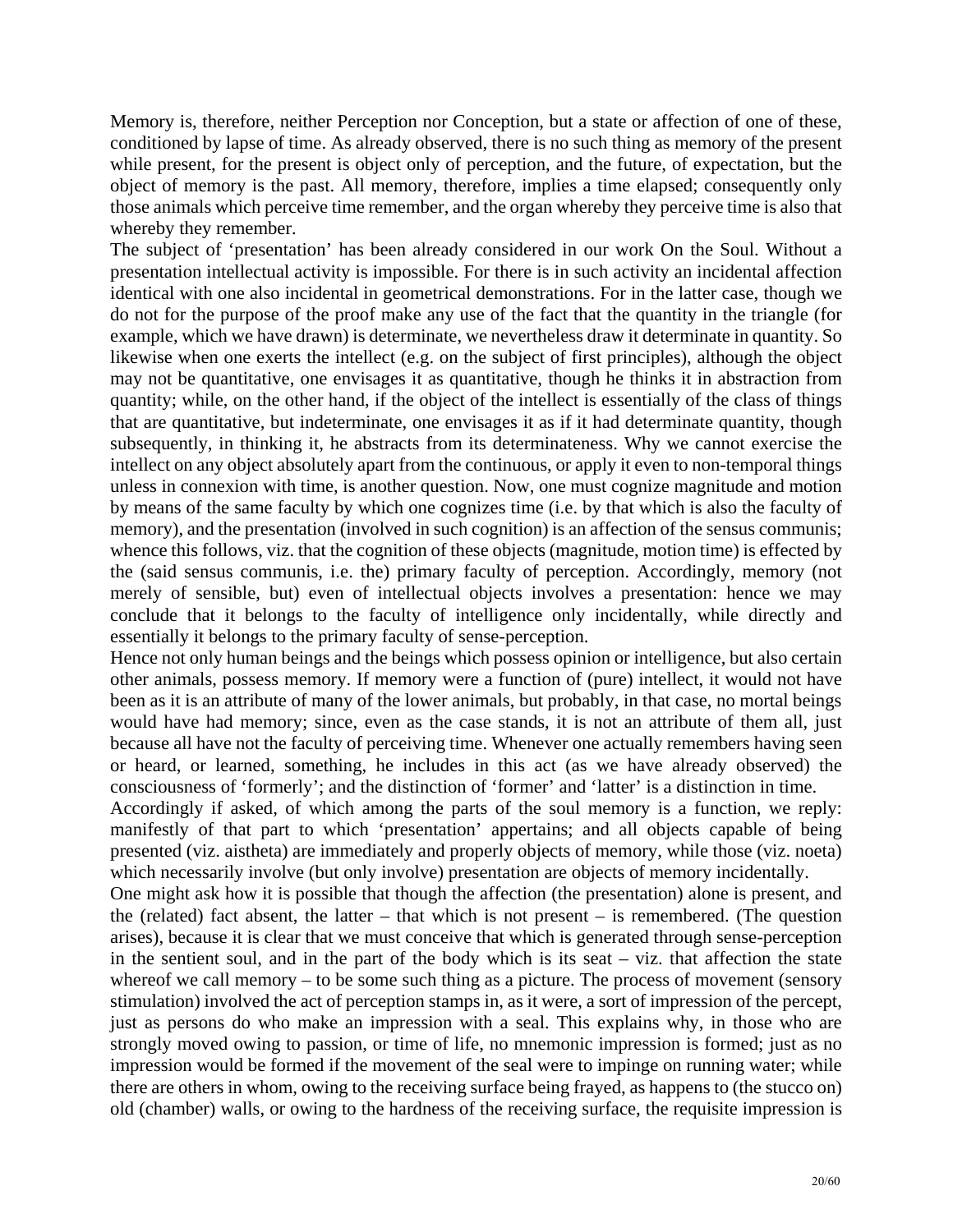not implanted at all. Hence both very young and very old persons are defective in memory; they are in a state of flux, the former because of their growth, the latter, owing to their decay. In like manner, also, both those who are too quick and those who are too slow have bad memories. The former are too soft, the latter too hard (in the texture of their receiving organs), so that in the case of the former the presented image (though imprinted) does not remain in the soul, while on the latter it is not imprinted at all.

itself, it is only an object of contemplation, or a presentation; but when considered as relative to But then, if this truly describes what happens in the genesis of memory, (the question stated above arises:) when one remembers, is it this impressed affection that he remembers, or is it the objective thing from which this was derived? If the former, it would follow that we remember nothing which is absent; if the latter, how is it possible that, though perceiving directly only the impression, we remember that absent thing which we do not perceive? Granted that there is in us something like an impression or picture, why should the perception of the mere impression be memory of something else, instead of being related to this impression alone? For when one actually remembers, this impression is what he contemplates, and this is what he perceives. How then does he remember what is not present? One might as well suppose it possible also to see or hear that which is not present. In reply, we suggest that this very thing is quite conceivable, nay, actually occurs in experience. A picture painted on a panel is at once a picture and a likeness: that is, while one and the same, it is both of these, although the 'being' of both is not the same, and one may contemplate it either as a picture, or as a likeness. Just in the same way we have to conceive that the mnemonic presentation within us is something which by itself is merely an object of contemplation, while, in-relation to something else, it is also a presentation of that other thing. In so far as it is regarded in something else, e.g. as its likeness, it is also a mnemonic token. Hence, whenever the residual sensory process implied by it is actualized in consciousness, if the soul perceives this in so far as it is something absolute, it appears to occur as a mere thought or presentation; but if the soul perceives it qua related to something else, then, - just as when one contemplates the painting in the picture as being a likeness, and without having (at the moment) seen the actual Koriskos, contemplates it as a likeness of Koriskos, and in that case the experience involved in this contemplation of it (as relative) is different from what one has when he contemplates it simply as a painted figure – (so in the case of memory we have the analogous difference for), of the objects in the soul, the one (the unrelated object) presents itself simply as a thought, but the other (the related object) just because, as in the painting, it is a likeness, presents itself as a mnemonic token.

We can now understand why it is that sometimes, when we have such processes, based on some former act of perception, occurring in the soul, we do not know whether this really implies our having had perceptions corresponding to them, and we doubt whether the case is or is not one of memory. But occasionally it happens that (while thus doubting) we get a sudden idea and recollect that we heard or saw something formerly. This (occurrence of the 'sudden idea') happens whenever, from contemplating a mental object as absolute, one changes his point of view, and regards it as relative to something else.

The opposite (sc. to the case of those who at first do not recognize their phantasms as mnemonic) also occurs, as happened in the cases of Antipheron of Oreus and others suffering from mental derangement; for they were accustomed to speak of their mere phantasms as facts of their past experience, and as if remembering them. This takes place whenever one contemplates what is not a likeness as if it were a likeness.

Mnemonic exercises aim at preserving one's memory of something by repeatedly reminding him of it; which implies nothing else (on the learner's part) than the frequent contemplation of something (viz. the 'mnemonic', whatever it may be) as a likeness, and not as out of relation.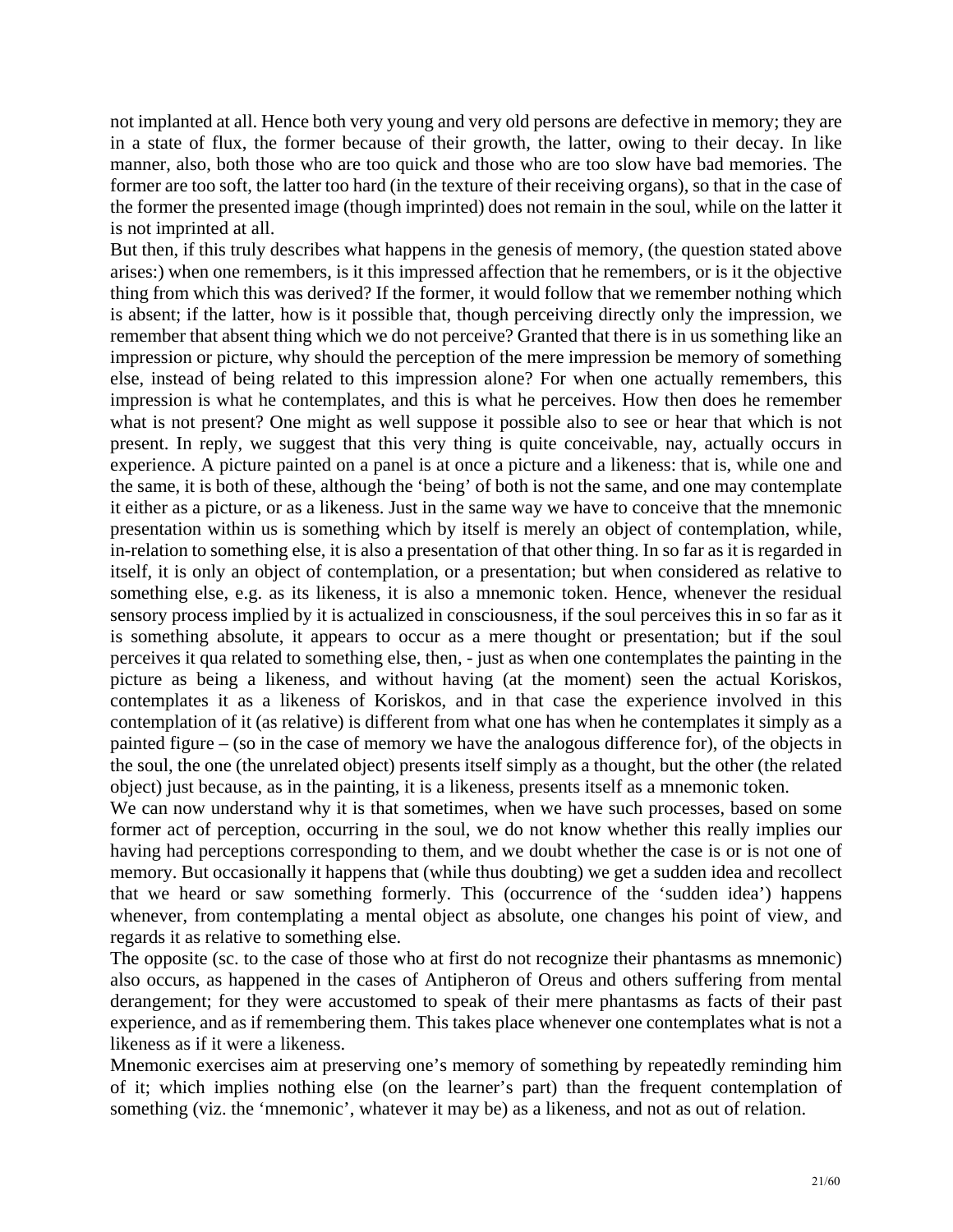As regards the question, therefore, what memory or remembering is, it has now been shown that it is the state of a presentation, related as a likeness to that of which it is a presentation; and as to the question of which of the faculties within us memory is a function, (it has been shown) that it is a function of the primary faculty of sense-perception, i.e. of that faculty whereby we perceive time.

## 2

truths elicited above in our introductory discussions. For recollection is not the 'recovery' or memory is not itself implanted concurrently with the continuous implantation of the (original) Next comes the subject of Recollection, in dealing with which we must assume as fundamental the 'acquisition' of memory; since at the instant when one at first learns (a fact of science) or experiences (a particular fact of sense), he does not thereby 'recover' a memory, inasmuch as none has preceded, nor does he acquire one ab initio. It is only at the instant when the aforesaid state or affection (of the aisthesis or upolepsis) is implanted in the soul that memory exists, and therefore sensory experience.

scientific knowledge) has been completely implanted, there is then already established in the immanent until the original experience has undergone lapse of time. For one remembers now what one saw or otherwise experienced formerly; the moment of the original experience and the moment of the memory of it are never identical. Further: at the very individual and concluding instant when first (the sensory experience or person affected the (sensory) affection, or the scientific knowledge (if one ought to apply the term 'scientific knowledge' to the (mnemonic) state or affection; and indeed one may well remember, in the 'incidental' sense, some of the things (i.e. ta katholou) which are properly objects of scientific knowledge); but to remember, strictly and properly speaking, is an activity which will not be

Again, (even when time has elapsed, and one can be said really to have acquired memory, this is follows (upon the successful act of recollecting). not necessarily recollection, for firstly) it is obviously possible, without any present act of recollection, to remember as a continued consequence of the original perception or other experience; whereas when (after an interval of obliviscence) one recovers some scientific knowledge which he had before, or some perception, or some other experience, the state of which we above declared to be memory, it is then, and then only, that this recovery may amount to a recollection of any of the things aforesaid. But, (though as observed above, remembering does not necessarily imply recollecting), recollecting always implies remembering, and actualized memory

But secondly, even the assertion that recollection is the reinstatement in consciousness of something which was there before but had disappeared requires qualification. This assertion may be true, but it may also be false; for the same person may twice learn (from some teacher), or twice discover (i.e. excogitate), the same fact. Accordingly, the act of recollecting ought (in its definition) to be distinguished from these acts; i.e. recollecting must imply in those who recollect the presence of some spring over and above that from which they originally learn.

Acts of recollection, as they occur in experience, are due to the fact that one movement has by nature another that succeeds it in regular order.

If this order be necessary, whenever a subject experiences the former of two movements thus connected, it will (invariably) experience the latter; if, however, the order be not necessary, but customary, only in the majority of cases will the subject experience the latter of the two movements. But it is a fact that there are some movements, by a single experience of which persons take the impress of custom more deeply than they do by experiencing others many times; hence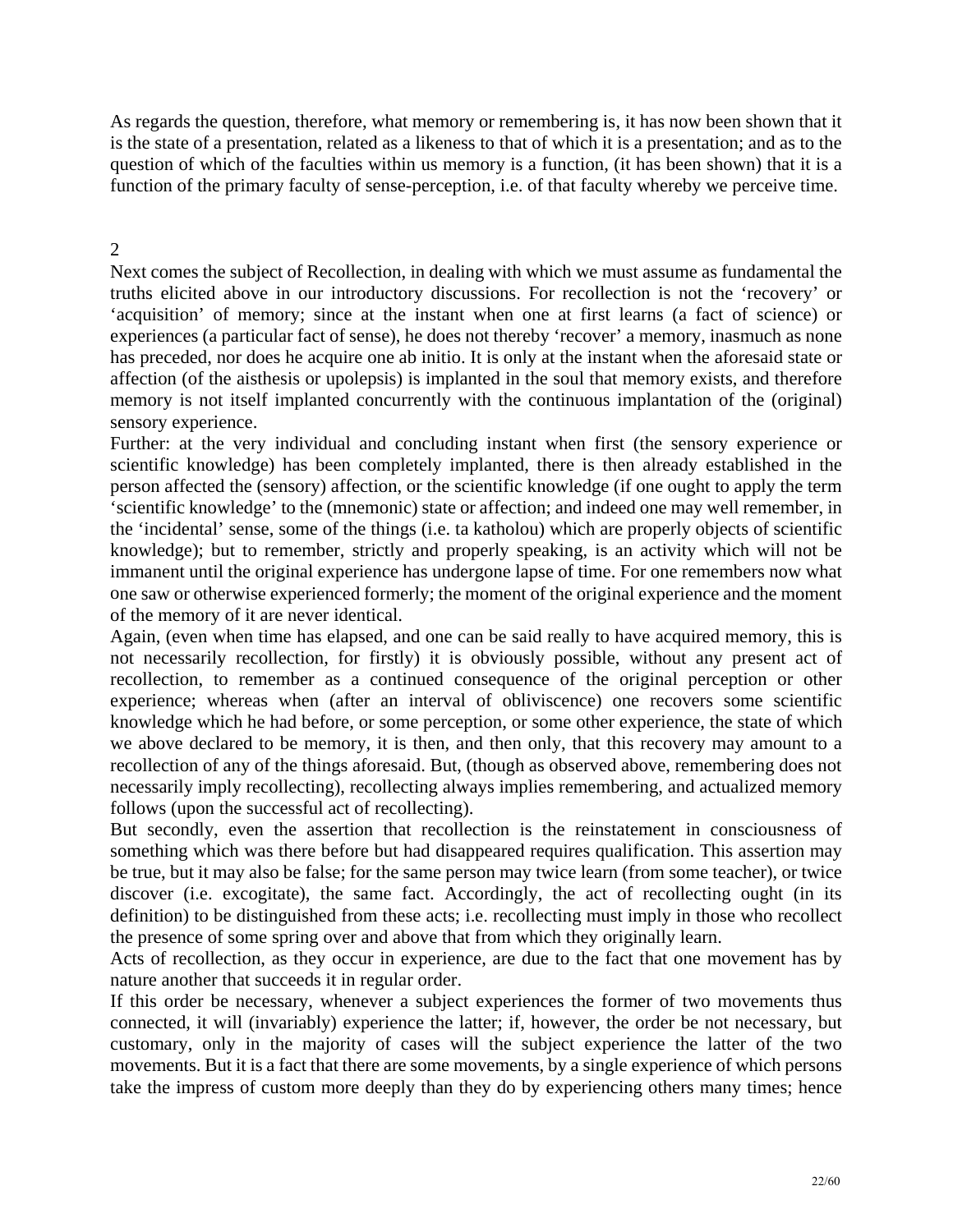upon seeing some things but once we remember them better than others which we may have been frequently.

Whenever therefore, we are recollecting, we are experiencing certain of the antecedent movements until finally we experience the one after which customarily comes that which we seek. This of them, so that the remnant which one experienced after that portion (and which still requires to be explains why we hunt up the series (of kineseis) having started in thought either from a present intuition or some other, and from something either similar, or contrary, to what we seek, or else from that which is contiguous with it. Such is the empirical ground of the process of recollection; for the mnemonic movements involved in these starting-points are in some cases identical, in others, again, simultaneous, with those of the idea we seek, while in others they comprise a portion excited in memory) is comparatively small.

Thus, then, it is that persons seek to recollect, and thus, too, it is that they recollect even without the previous search or previous recollection. For (there is, besides the natural order, viz. the order of effort of seeking to do so, viz. when the movement implied in recollection has supervened on some other which is its condition. For, as a rule, it is when antecedent movements of the classes here described have first been excited, that the particular movement implied in recollection follows. We need not examine a series of which the beginning and end lie far apart, in order to see how (by recollection) we remember; one in which they lie near one another will serve equally well. For it is clear that the method is in each case the same, that is, one hunts up the objective series, without any the pralmata, or events of the primary experience, also a customary order, and) by the effect of custom the mnemonic movements tend to succeed one another in a certain order. Accordingly, therefore, when one wishes to recollect, this is what he will do: he will try to obtain a beginning of movement whose sequel shall be the movement which he desires to reawaken. This explains why attempts at recollection succeed soonest and best when they start from a beginning (of some objective series). For, in order of succession, the mnemonic movements are to one another as the objective facts (from which they are derived). Accordingly, things arranged in a fixed order, like the successive demonstrations in geometry, are easy to remember (or recollect) while badly arranged subjects are remembered with difficulty.

Recollecting differs also in this respect from relearning, that one who recollects will be able, somehow, to move, solely by his own effort, to the term next after the starting-point. When one cannot do this of himself, but only by external assistance, he no longer remembers (i.e. he has totally forgotten, and therefore of course cannot recollect). It often happens that, though a person cannot recollect at the moment, yet by seeking he can do so, and discovers what he seeks. This he succeeds in doing by setting up many movements, until finally he excites one of a kind which will have for its sequel the fact he wishes to recollect. For remembering (which is the condicio sine qua non of recollecting) is the existence, potentially, in the mind of a movement capable of stimulating it to the desired movement, and this, as has been said, in such a way that the person should be moved (prompted to recollection) from within himself, i.e. in consequence of movements wholly contained within himself.

starting-point from which to reach any of them. For if one does not recollect before, he will do so But one must get hold of a starting-point. This explains why it is that persons are supposed to recollect sometimes by starting from mnemonic loci. The cause is that they pass swiftly in thought from one point to another, e.g. from milk to white, from white to mist, and thence to moist, from which one remembers Autumn (the 'season of mists'), if this be the season he is trying to recollect. It seems true in general that the middle point also among all things is a good mnemonic when he has come to this, or, if not, nothing can help him; as, e.g. if one were to have in mind the numerical series denoted by the symbols A, B, G, D, E, Z, I, H, O. For, if he does not remember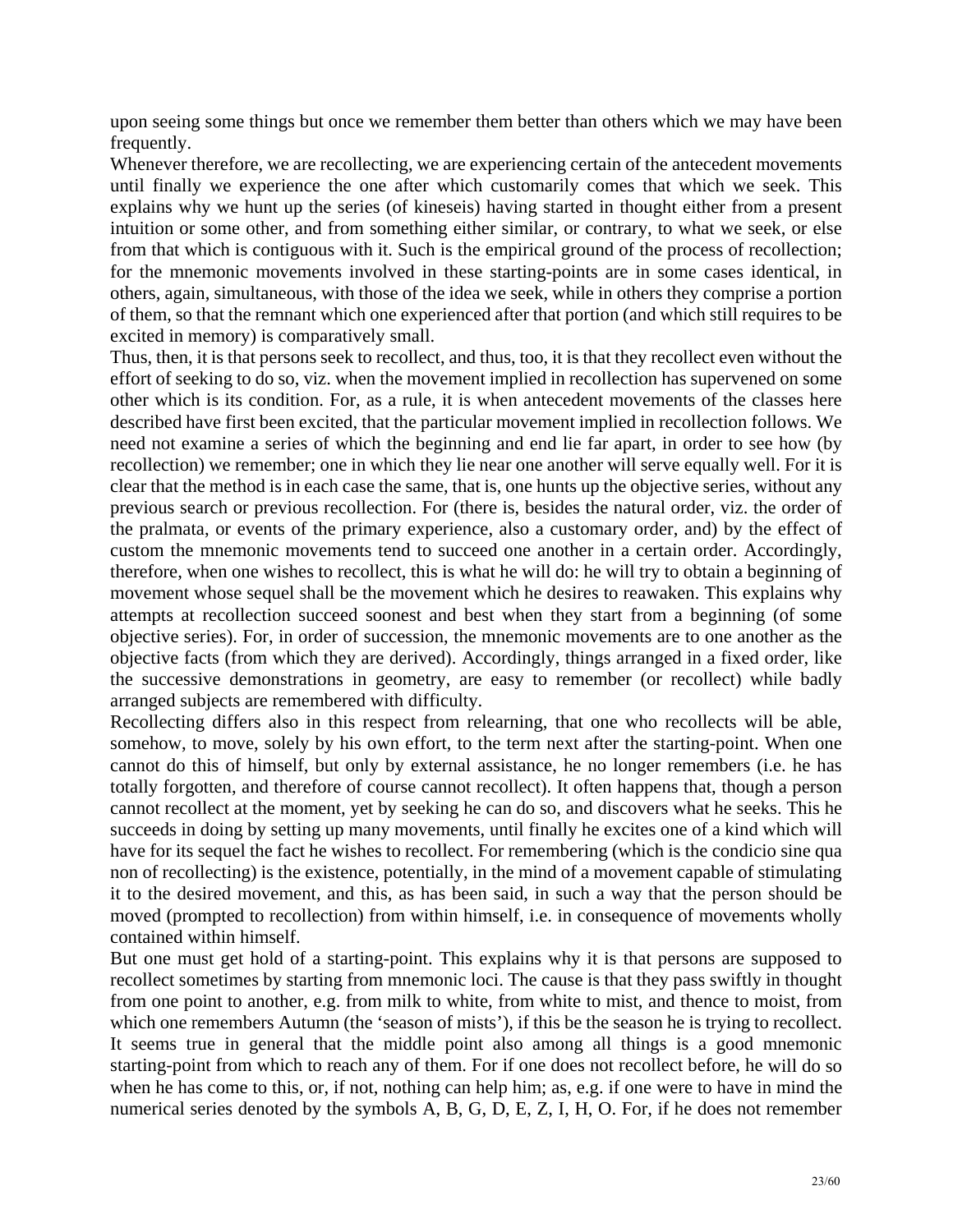what he wants at E, then at E he remembers O; because from E movement in either direction is possible, to D or to Z. But, if it is not for one of these that he is searching, he will remember (what he is searching for) when he has come to G if he is searching for H or I. But if (it is) not (for H or I that he is searching, but for one of the terms that remain), he will remember by going to A, and so in all cases (in which one starts from a middle point). The cause of one's sometimes recollecting and sometimes not, though starting from the same point, is, that from the same starting-point a movement can be made in several directions, as, for instance, from G to I or to D. If, then, the mind has not (when starting from E) moved in an old path (i.e. one in which it moved first having the objective experience, and that, therefore, in which un-'ethized' phusis would have it again move), and here frequency tends to produce (the regularity of) nature. And since in the realm of nature it tends to move to the more customary; for (the mind having, by chance or otherwise, missed moving in the 'old' way) Custom now assumes the role of Nature. Hence the rapidity with which we recollect what we frequently think about. For as regular sequence of events is in accordance with nature, so, too, regular sequence is observed in the actualization of kinesis (in consciousness), occurrences take place which are even contrary to nature, or fortuitous, the same happens a fortiori in the sphere swayed by custom, since in this sphere natural law is not similarly established. Hence it is that (from the same starting-point) the mind receives an impulse to move sometimes in the required direction, and at other times otherwise, (doing the latter) particularly when something else somehow deflects the mind from the right direction and attracts it to itself. This last consideration explains too how it happens that, when we want to remember a name, we remember one somewhat like it, indeed, but blunder in reference to (i.e. in pronouncing) the one we intended. Thus, then, recollection takes place.

before (when constructing GD), but now, instead of (the movements of the ratio) O:I, he has in mind (those of the ratio K:L; for K:L::ZA:BA. (See diagram.) But the point of capital importance is that (for the purpose of recollection) one should cognize, determinately or indeterminately, the time-relation (of that which he wishes to recollect). There is, let it be taken as a fact, something by which one distinguishes a greater and a smaller time; and it is reasonable to think that one does this in a way analogous to that in which one discerns (spacial) magnitudes. For it is not by the mind's reaching out towards them, as some say a visual ray from the eye does (in seeing), that one thinks of large things at a distance in space (for even if they are not there, one may similarly think them); but one does so by a proportionate mental movement. For there are in the mind the like figures and movements (i.e. 'like' to those of objects and events). Therefore, when one thinks the greater objects, in what will his thinking those differ from his thinking the smaller? (In nothing,) because all the internal though smaller are as it were proportional to the external. Now, as we may assume within a person something proportional to the forms (of distant magnitudes), so, too, we may doubtless assume also something else proportional to their distances. As, therefore, if one has (psychically) the movement in AB, BE, he constructs in thought (i.e. knows objectively) GD, since AG and GD bear equal ratios respectively (to AB and BE), (so he who recollects also proceeds). Why then does he construct GD rather than ZH? Is it not because as AG is to AB, so is O to I? These movements therefore (sc. in AB, BE, and in O:I) he has simultaneously. But if he wishes to construct to thought ZH, he has in mind BE in like manner as

When, therefore, the 'movement' corresponding to the object and that corresponding to its time concur, then one actually remembers. If one supposes (himself to move in these different but concurrent ways) without really doing so, he supposes himself to remember.

For one may be mistaken, and think that he remembers when he really does not. But it is not possible, conversely, that when one actually remembers he should not suppose himself to remember, but should remember unconsciously. For remembering, as we have conceived it,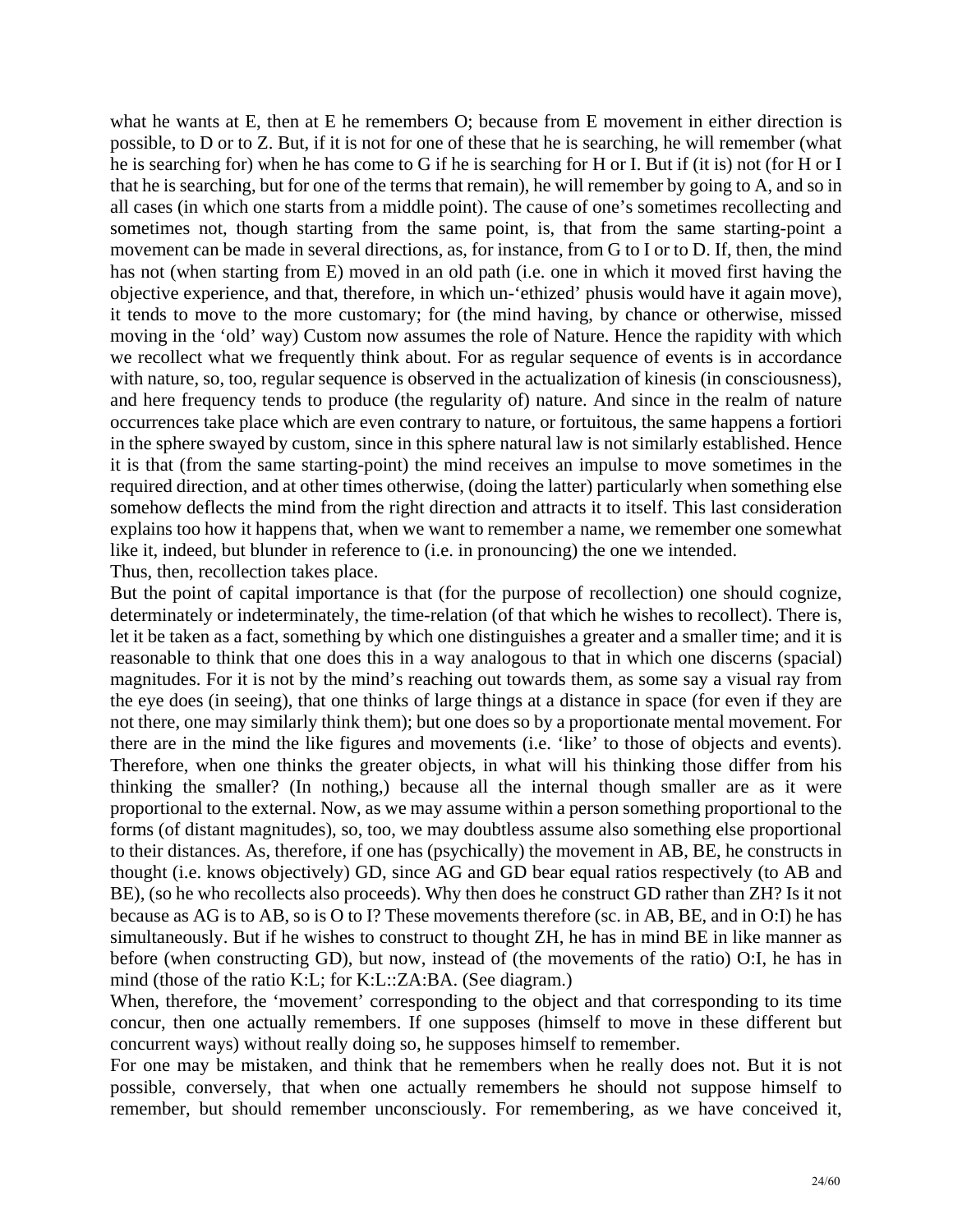essentially implies consciousness of itself. If, however, the movement corresponding to the objective fact takes place without that corresponding to the time, or, if the latter takes place without the former, one does not remember.

The movement answering to the time is of two kinds. Sometimes in remembering a fact one has no determinate time-notion of it, no such notion as that e.g. he did something or other on the day before yesterday; while in other cases he has a determinate notion of the time. Still, even though one does not remember with actual determination of the time, he genuinely remembers, none the less. Persons are wont to say that they remember (something), but yet do not know when (it occurred, as happens) whenever they do not know determinately the exact length of time implied in the 'when'.

It has been already stated that those who have a good memory are not identical with those who are quick at recollecting. But the act of recollecting differs from that of remembering, not only chronologically, but also in this, that many also of the other animals (as well as man) have memory, but, of all that we are acquainted with, none, we venture to say, except man, shares in the faculty of process (by which he succeeds in recollecting) is, as it were, a sort of investigation. But to excites a feeling of discomfort, which, even though they abandon the effort at recollection, persists motion it is not easily brought to rest, until the idea which was sought for has again presented itself, movements are, from the very first, not able to keep true to a course, but are dispersed, and because, recollection. The cause of this is that recollection is, as it were a mode of inference. For he who endeavours to recollect infers that he formerly saw, or heard, or had some such experience, and the investigate in this way belongs naturally to those animals alone which are also endowed with the faculty of deliberation; (which proves what was said above), for deliberation is a form of inference. That the affection is corporeal, i.e. that recollection is a searching for an 'image' in a corporeal substrate, is proved by the fact that in some persons, when, despite the most strenuous application of thought, they have been unable to recollect, it (viz. the anamnesis = the effort at recollection) in them none the less; and especially in persons of melancholic temperament. For these are most powerfully moved by presentations. The reason why the effort of recollection is not under the control of their will is that, as those who throw a stone cannot stop it at their will when thrown, so he who tries to recollect and 'hunts' (after an idea) sets up a process in a material part, (that) in which resides the affection. Those who have moisture around that part which is the centre of sense-perception suffer most discomfort of this kind. For when once the moisture has been set in and thus the movement has found a straight course. For a similar reason bursts of anger or fits of terror, when once they have excited such motions, are not at once allayed, even though the angry or terrified persons (by efforts of will) set up counter motions, but the passions continue to move them on, in the same direction as at first, in opposition to such counter motions. The affection resembles also that in the case of words, tunes, or sayings, whenever one of them has become inveterate on the lips. People give them up and resolve to avoid them; yet again they find themselves humming the forbidden air, or using the prohibited word. Those whose upper parts are abnormally large, as. is the case with dwarfs, have abnormally weak memory, as compared with their opposites, because of the great weight which they have resting upon the organ of perception, and because their mnemonic in the effort at recollection, these movements do not easily find a direct onward path. Infants and very old persons have bad memories, owing to the amount of movement going on within them; for the latter are in process of rapid decay, the former in process of vigorous growth; and we may add that children, until considerably advanced in years, are dwarf-like in their bodily structure. Such then is our theory as regards memory and remembering their nature, and the particular organ of the soul by which animals remember; also as regards recollection, its formal definition, and the manner and causes of its performance.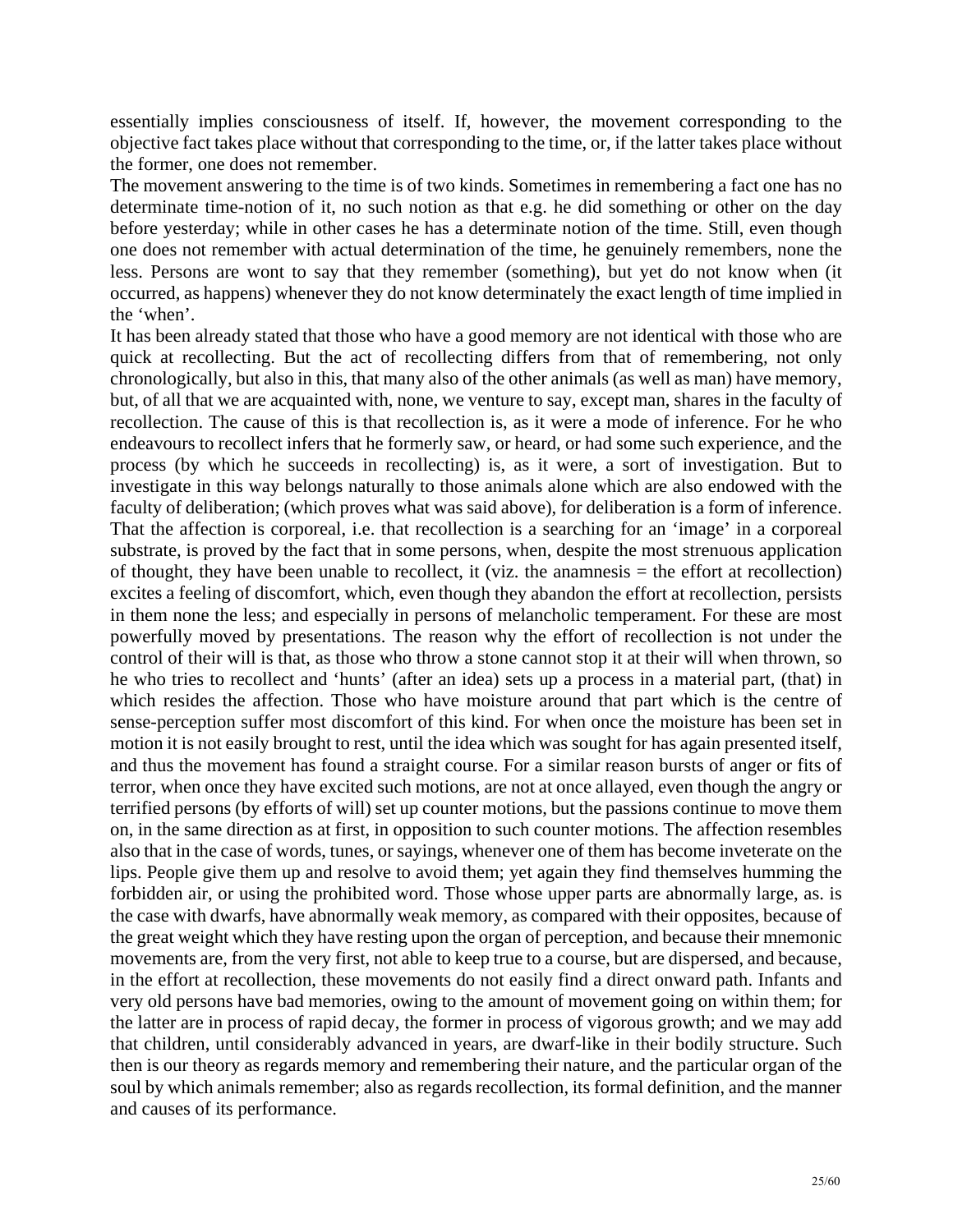On Sleep And Sleeplessness translated by J. I. Beare

1

With regard to sleep and waking, we must consider what they are: whether they are peculiar to soul or to body, or common to both; and if common, to what part of soul or body they appertain: further, from what cause it arises that they are attributes of animals, and whether all animals share in them both, or some partake of the one only, others of the other only, or some partake of neither and some of both.

Further, in addition to these questions, we must also inquire what the dream is, and from what cause sleepers sometimes dream, and sometimes do not; or whether the truth is that sleepers always dream but do not always remember (their dream); and if this occurs, what its explanation is.

Again, [we must inquire] whether it is possible or not to foresee the future (in dreams), and if it be possible, in what manner; further, whether, supposing it possible, it extends only to things to be accomplished by the agency of Man, or to those also of which the cause lies in supra-human agency, and which result from the workings of Nature, or of Spontaneity.

First, then, this much is clear, that waking and sleep appertain to the same part of an animal, inasmuch as they are opposites, and sleep is evidently a privation of waking. For contraries, in natural as well as in all other matters, are seen always to present themselves in the same subject, and to be affections of the same: examples are – health and sickness, beauty and ugliness, strength and weakness, sight and blindness, hearing and deafness. This is also clear from the following considerations. The criterion by which we know the waking person to be awake is identical with that by which we know the sleeper to be asleep; for we assume that one who is exercising sense-perception is awake, and that every one who is awake perceives either some external movement or else some movement in his own consciousness. If waking, then, consists in nothing else than the exercise of sense-perception, the inference is clear, that the organ, in virtue of which animals perceive, is that by which they wake, when they are awake, or sleep, when they are awake, or sleep, when they are asleep.

sense-perception, as actuality, is a movement of the soul through the body) it is clear that its But since the exercise of sense-perception does not belong to soul or body exclusively, then (since the subject of actuality is in every case identical with that of potentiality, and what is called affection is not an affection of soul exclusively, and that a soulless body has not the potentiality of perception. [Thus sleep and waking are not attributes of pure intelligence, on the one hand, or of inanimate bodies, on the other.]

Now, whereas we have already elsewhere distinguished what are called the parts of the soul, and the faculty of sense-perception, whether or not this be capable of separate existence; in its whereas the nutrient is, in all living bodies, capable of existing without the other parts, while none of the others can exist without the nutrient; it is clear that sleep and waking are not affections of such living things as partake only of growth and decay, e.g. not of plants, because these have not potentiality, indeed, and in its relationships, it is separable.

Likewise it is clear that [of those which either sleep or wake] there is no animal which is always awake or always asleep, but that both these affections belong [alternately] to the same animals. For if there be an animal not endued with sense-perception, it is impossible that this should either sleep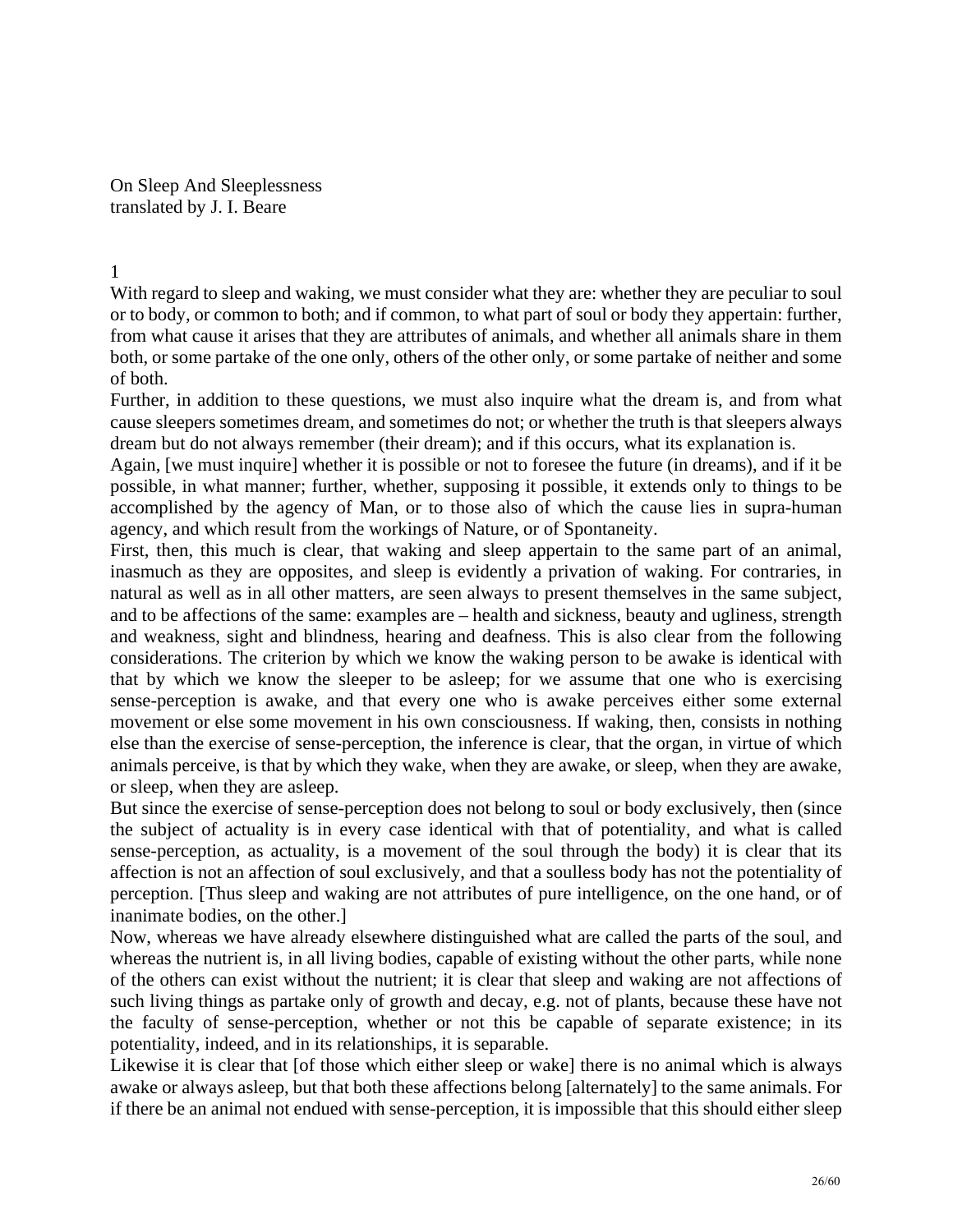or wake; since both these are affections of the activity of the primary faculty of sense-perception. But it is equally impossible also that either of these two affections should perpetually attach itself to the same animal, e.g. that some species of animal should be always asleep or always awake, without intermission; for all organs which have a natural function must lose power when they work beyond the natural time-limit of their working period; for instance, the eyes [must lose power] from [too long continued] seeing, and must give it up; and so it is with the hand and every other member which has a function. Now, if sense-perception is the function of a special organ, this also, if it continues perceiving beyond the appointed time-limit of its continuous working period, will lose its waking, and excess of waking is in its origin sometimes morbid, sometimes not, so that the power, and will do its work no longer. Accordingly, if the waking period is determined by this fact, that in it sense-perception is free; if in the case of some contraries one of the two must be present, while in the case of others this is not necessary; if waking is the contrary of sleeping, and one of these two must be present to every animal: it must follow that the state of sleeping is necessary. Finally, if such affection is Sleep, and this is a state of powerlessness arising from excess of powerlessness or dissolution of activity will be so or not; it is inevitable that every creature which wakes must also be capable of sleeping, since it is impossible that it should continue actualizing its powers perpetually.

creature that sleeps must needs have the organ of sense-perception. Now, that alone which is So, also, it is impossible for any animal to continue always sleeping. For sleep is an affection of the organ of sense-perception – a sort of tie or inhibition of function imposed on it, so that every capable of sense-perception in actuality has the faculty of sense-perception; but to realize this faculty, in the proper and unqualified sense, is impossible while one is asleep. All sleep, therefore, must be susceptible of awakening. Accordingly, almost all other animals are clearly observed to partake in sleep, whether they are aquatic, aerial, or terrestrial, since fishes of all kinds, and molluscs, as well as all others which have eyes, have been seen sleeping. 'Hard-eyed' creatures and insects manifestly assume the posture of sleep; but the sleep of all such creatures is of brief duration, so that often it might well baffle one's observation to decide whether they sleep or not. Of testaceous animals, on the contrary, no direct sensible evidence is as yet forthcoming to determine whether they sleep, but if the above reasoning be convincing to any one, he who follows it will admit this [viz. that they do so.]

That, therefore, all animals sleep may be gathered from these considerations. For an animal is defined as such by its possessing sense-perception; and we assert that sleep is, in a certain way, an inhibition of function, or, as it were, a tie, imposed on sense-perception, while its loosening or remission constitutes the being awake. But no plant can partake in either of these affections, for without sense-perception there is neither sleeping nor waking. But creatures which have sense-perception have likewise the feeling of pain and pleasure, while those which have these have appetite as well; but plants have none of these affections. A mark of this is that the nutrient part does its own work better when (the animal) is asleep than when it is awake. Nutrition and growth are then especially promoted, a fact which implies that creatures do not need sense-perception to assist these processes.

 $\mathcal{D}_{\alpha}$ 

We must now proceed to inquire into the cause why one sleeps and wakes, and into the particular nature of the sense-perception, or sense-perceptions, if there be several, on which these affections depend. Since, then, some animals possess all the modes of sense-perception, and some not all, not, for example, sight, while all possess touch and taste, except such animals as are imperfectly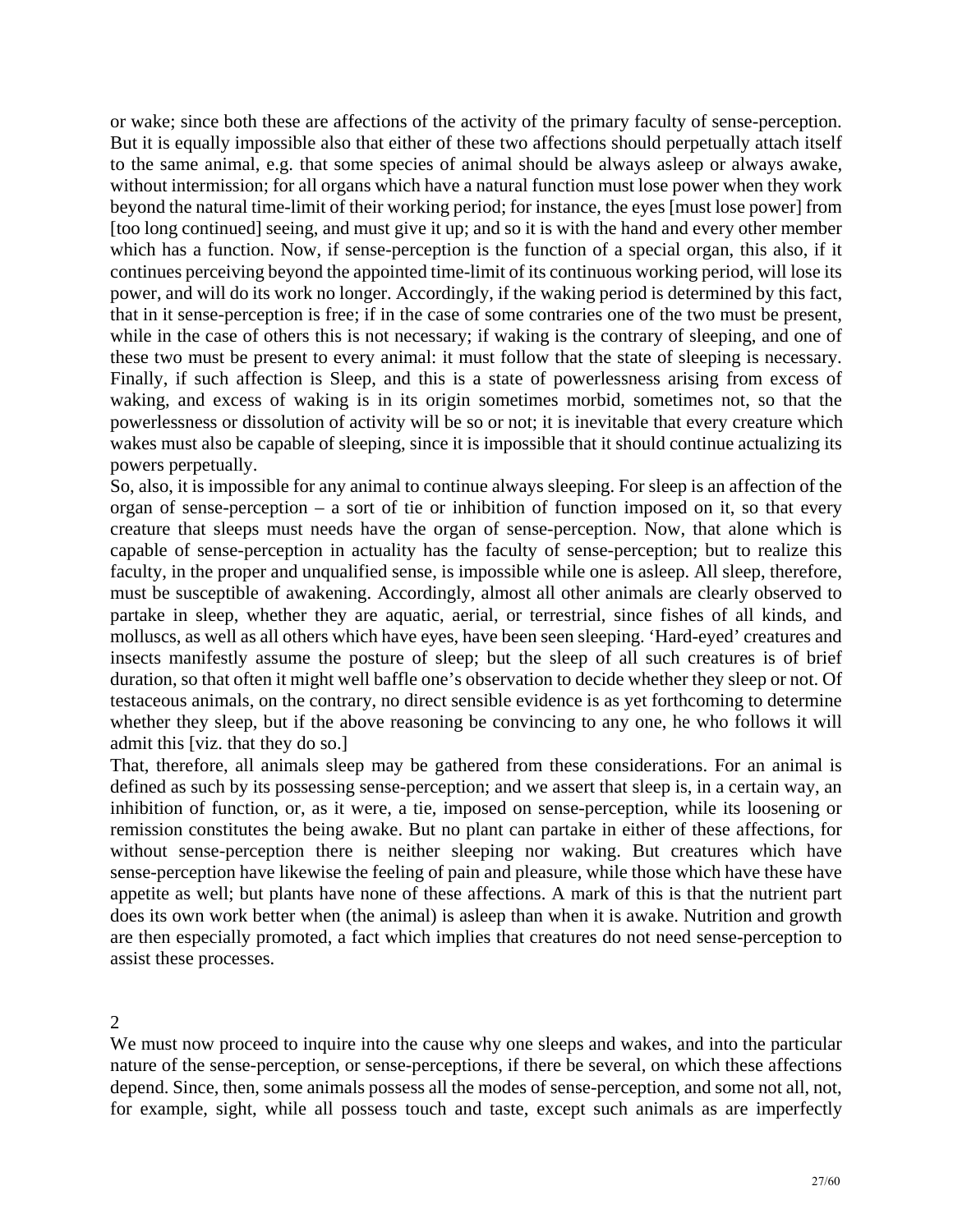developed, a class of which we have already treated in our work on the soul; and since an animal when asleep is unable to exercise, in the simple sense any particular sensory faculty whatever, it follows that in the state called sleep the same affection must extend to all the special senses; because, if it attaches itself to one of them but not to another, then an animal while asleep may perceive with the latter; but this is impossible.

Now, since every sense has something peculiar, and also something common; peculiar, as, e.g. subject of which we have treated in our speculations concerning the Soul); it is therefore evident that waking and sleeping are an affection of this [common and controlling organ of sense-perception]. This explains why they belong to all animals, for touch [with which this common organ is chiefly connected], alone, [is common] to all [animals]. seeing is to the sense of sight, hearing to the auditory sense, and so on with the other senses severally; while all are accompanied by a common power, in virtue whereof a person perceives that he sees or hears (for, assuredly, it is not by the special sense of sight that one sees that he sees; and it is not by mere taste, or sight, or both together that one discerns, and has the faculty of discerning, that sweet things are different from white things, but by a faculty connected in common with all the organs of sense; for there is one sensory function, and the controlling sensory faculty is one, though differing as a faculty of perception in relation to each genus of sensibles, e.g. sound or colour); and since this [common sensory activity] subsists in association chiefly with the faculty of touch (for this can exist apart from all the other organs of sense, but none of them can exist apart from  $it - a$ 

controlling organ should also become powerless need in no wise follow. For if sleeping were caused by the special senses having each and all undergone some affection, it would be strange that these senses, for which it is neither necessary nor in a manner possible to realize their powers simultaneously, should necessarily all go idle and become motionless simultaneously. For the contrary experience, viz. that they should not go to rest altogether, would have been more reasonably anticipated. But, according to the explanation just given, all is quite clear regarding those also. For, when the sense organ which controls all the others, and to which all the others are tributary, has been in some way affected, that these others should be all affected at the same time is inevitable, whereas, if one of the tributaries becomes powerless, that the

It is indeed evident from many considerations that sleep does not consist in the mere fact that the special senses do not function or that one does not employ them; and that it does not consist merely in an inability to exercise the sense-perceptions; for such is what happens in cases of swooning. A swoon means just such impotence of perception, and certain other cases of unconsciousness also are of this nature. Moreover, persons who have the bloodvessels in the neck compressed become insensible. But sleep supervenes when such incapacity of exercise has neither arisen in some casual organ of sense, nor from some chance cause, but when, as has been just stated, it has its seat in the primary organ with which one perceives objects in general. For when this has become powerless all the other sensory organs also must lack power to perceive; but when one of them has become powerless, it is not necessary for this also to lose its power.

move, but cannot with pleasure to itself move always and continuously, rest is necessary and We must next state the cause to which it is due, and its quality as an affection. Now, since there are several types of cause (for we assign equally the 'final', the 'efficient', the 'material', and the 'formal' as causes), in the first place, then, as we assert that Nature operates for the sake of an end, and that this end is a good; and that to every creature which is endowed by nature with the power to beneficial; and since, taught by experience, men apply to sleep this metaphorical term, calling it a 'rest' [from the strain of movement implied in sense-perception]: we conclude that its end is the conservation of animals. But the waking state is for an animal its highest end, since the exercise of sense-perception or of thought is the highest end for all beings to which either of these appertains;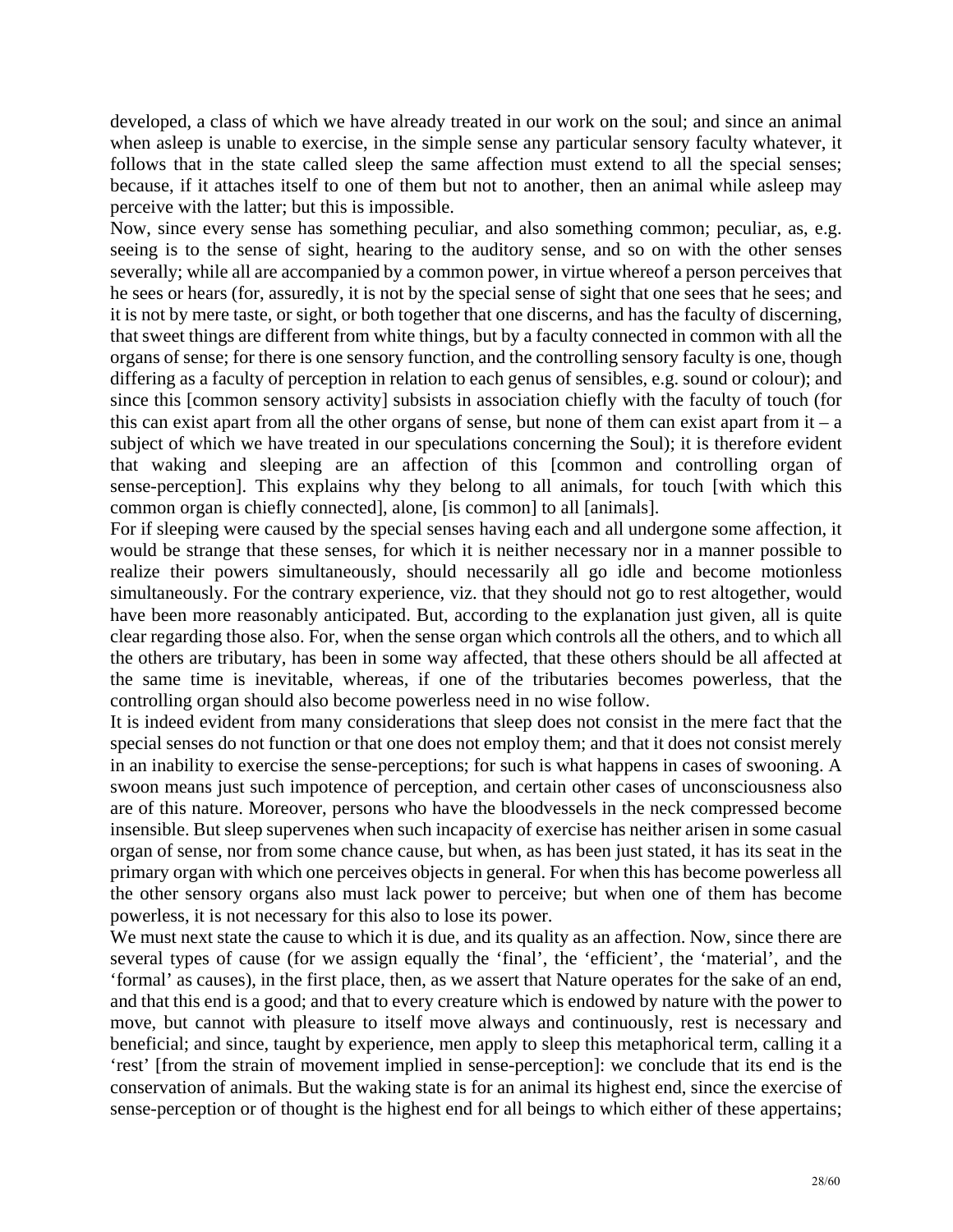inasmuch as these are best, and the highest end is what is best: whence it follows that sleep belongs of necessity to each animal. I use the term 'necessity' in its conditional sense, meaning that if an animal is to exist and have its own proper nature, it must have certain endowments; and, if these are to belong to it, certain others likewise must belong to it [as their condition.]

The next question to be discussed is that of the kind of movement or action, taking place within this it is that both motion and the controlling sense-perception originate. Now, as regards the primary organ of sense, [we conclude] accordingly that if sleeping and waking are affections of their bodies, from which the affection of waking or sleeping arises in animals. Now, we must assume that the causes of this affection in all other animals are identical with, or analogous to, those which operate in sanguineous animals; and that the causes operating in sanguineous animals generally are identical with those operating in man. Hence we must consider the entire subject in the light of these instances [afforded by sanguineous animals, especially man]. Now, it has been definitely settled already in another work that sense-perception in animals originates ill the same part of the organism in which movement originates. This locus of origination is one of three determinate loci, viz. that which lies midway between the head and the abdomen. This is sanguineous animals is the region of the heart; for all sanguineous animals have a heart; and from movement, it is obvious that that of breathing and of the cooling process generally takes its rise there; and it is with a view to the conservation of the [due amount of] heat in this part that nature has formed as she has both the animals which respire, and those which cool themselves by moisture. Of this [cooling process] per se we shall treat hereafter. In bloodless animals, and insects, and such as do not respire, the 'connatural spirit' is seen alternately puffed up and subsiding in the part which is in them analogous [to the region of the heart in sanguineous animals]. This is clearly observable in the holoptera [insects with undivided wings] as wasps and bees; also in flies and such creatures. And since to move anything, or do anything, is impossible without strength, and holding the breath produces strength – in creatures which inhale, the holding of that breath which comes from without, but, in creatures which do not respire, of that which is connatural (which explains why winged insects of the class holoptera, when they move, are perceived to make a humming noise, due to the friction of the connatural spirit colliding with the diaphragm); and since movement is, in every animal, attended with some sense-perception, either internal or external, in this organ, the place in which, or the organ in which, sleep and waking originate, is self-evident [being that in which movement and sense-perception originate, viz. the heart].

Some persons move in their sleep, and perform many acts like waking acts, but not without a phantasm or an exercise of sense-perception; for a dream is in a certain way a sense-impression. But of them we have to speak later on. Why it is that persons when aroused remember their dreams, but do not remember these acts which are like waking acts, has been already explained in the work 'Of Problems'.

#### 3

The point for consideration next in order to the preceding is: – What are the processes in which the affection of waking and sleeping originates, and whence do they arise? Now, since it is when it has sense-perception that an animal must first take food and receive growth, and in all cases food in its ultimate form is, in sanguineous animals, the natural substance blood, or, in bloodless animals, that which is analogous to this; and since the veins are the place of the blood, while the origin of these is the heart – an assertion which is proved by anatomy – it is manifest that, when the external nutriment enters the parts fitted for its reception, the evaporation arising from it enters into the veins, and there, undergoing a change, is converted into blood, and makes its way to their source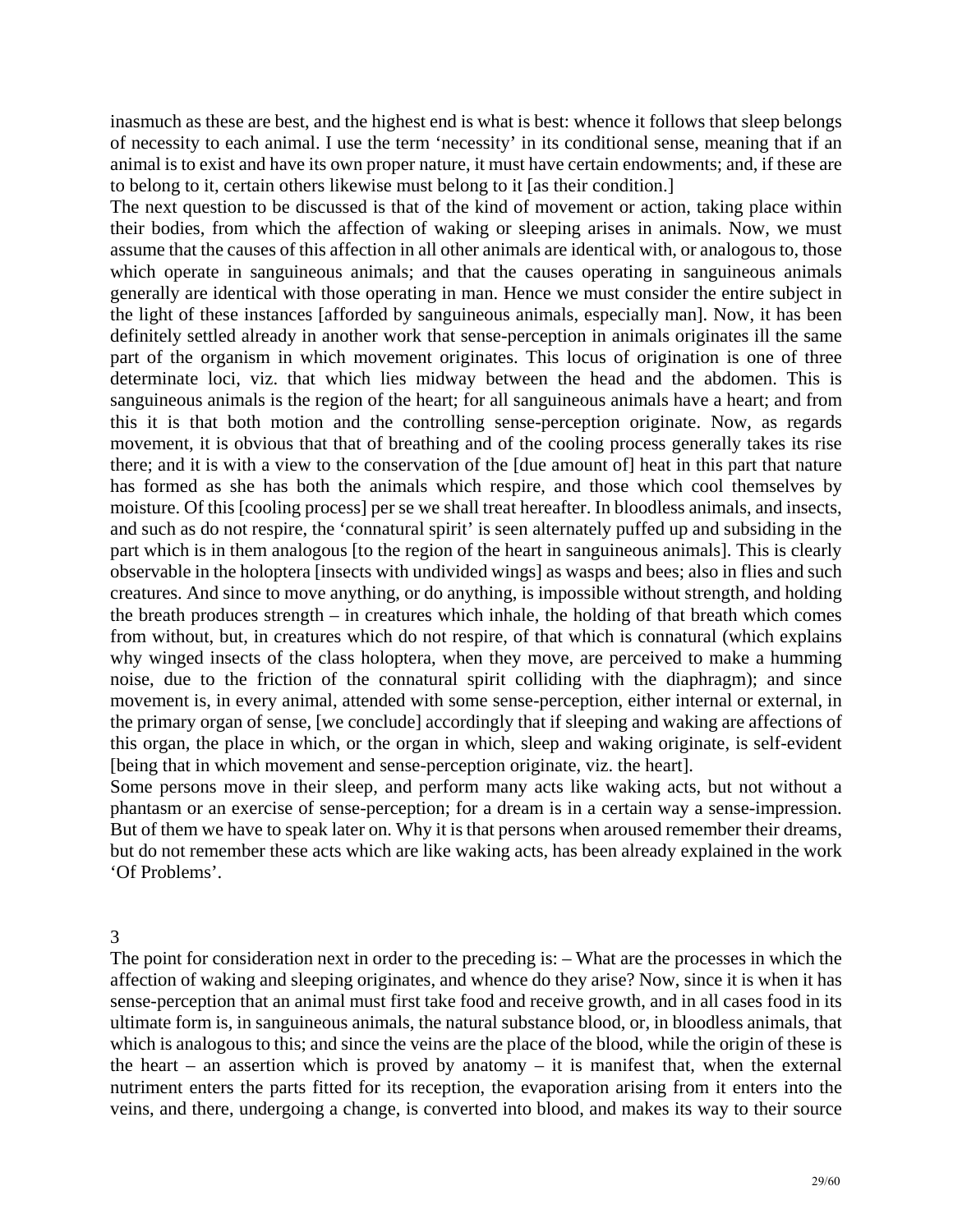[the heart]. We have treated of all this when discussing the subject of nutrition, but must here recapitulate what was there said, in order that we may obtain a scientific view of the beginnings of the process, and come to know what exactly happens to the primary organ of sense-perception to account for the occurrence of waking and sleep. For sleep, as has been shown, is not any given impotence of the perceptive faculty; for unconsciousness, a certain form of asphyxia, and swooning, all produce such impotence. Moreover it is an established fact that some persons in a profound trance have still had the imaginative faculty in play. This last point, indeed, gives rise to a difficulty; for if it is conceivable that one who had swooned should in this state fall asleep, the phantasm also which then presented itself to his mind might be regarded as a dream. Persons, too, who have fallen into a deep trance, and have come to be regarded as dead, say many things while in this condition. The same view, however, is to be taken of all these cases, [i.e. that they are not cases of sleeping or dreaming].

nutrition. The matter evaporated must be driven onwards to a certain point, then turn back, and change its current to and fro, like a tide-race in a narrow strait. Now, in every animal the hot aturally tends to move [and carry other things] upwards, but when it has reached the parts above n [becoming cool], it turns back again, and moves downwards in a mass. This explains why fits of downwards it distends the veins, and forcibly compresses the passage through which respiration is As we observed above, sleep is not co-extensive with any and every impotence of the perceptive faculty, but this affection is one which arises from the evaporation attendant upon the process of drowsiness are especially apt to come on after meals; for the matter, both the liquid and the corporeal, which is borne upwards in a mass, is then of considerable quantity. When, therefore, this comes to a stand it weighs a person down and causes him to nod, but when it has actually sunk downwards, and by its return has repulsed the hot, sleep comes on, and the animal so affected is presently asleep. A confirmation of this appears from considering the things which induce sleep; they all, whether potable or edible, for instance poppy, mandragora, wine, darnel, produce a heaviness in the head; and persons borne down [by sleepiness] and nodding [drowsily] all seem affected in this way, i.e. they are unable to lift up the head or the eye-lids. And it is after meals especially that sleep comes on like this, for the evaporation from the foods eaten is then copious. It also follows certain forms of fatigue; for fatigue operates as a solvent, and the dissolved matter acts, if not cold, like food prior to digestion. Moreover, some kinds of illness have this same effect; those arising from moist and hot secretions, as happens with fever-patients and in cases of lethargy. Extreme youth also has this effect; infants, for example, sleep a great deal, because of the food being all borne upwards – a mark whereof appears in the disproportionately large size of the upper parts compared with the lower during infancy, which is due to the fact that growth predominates in the direction of the former. Hence also they are subject to epileptic seizures; for sleep is like epilepsy, and, in a sense, actually is a seizure of this sort. Accordingly, the beginning of this malady takes place with many during sleep, and their subsequent habitual seizures occur in sleep, not in waking hours. For when the spirit [evaporation] moves upwards in a volume, on its return effected. This explains why wines are not good for infants or for wet nurses (for it makes no difference, doubtless, whether the infants themselves, or their nurses, drink them), but such persons should drink them [if at all] diluted with water and in small quantity. For wine is spirituous, and of all wines the dark more so than any other. The upper parts, in infants, are so filled with nutriment that within five months [after birth] they do not even turn the neck [sc. to raise the head]; for in them, as in persons deeply intoxicated, there is ever a large quantity of moisture ascending. It is reasonable, too, to think that this affection is the cause of the embryo's remaining at rest in the womb at first. Also, as a general rule, persons whose veins are inconspicuous, as well as those who are dwarf-like, or have abnormally large heads, are addicted to sleep. For in the former the veins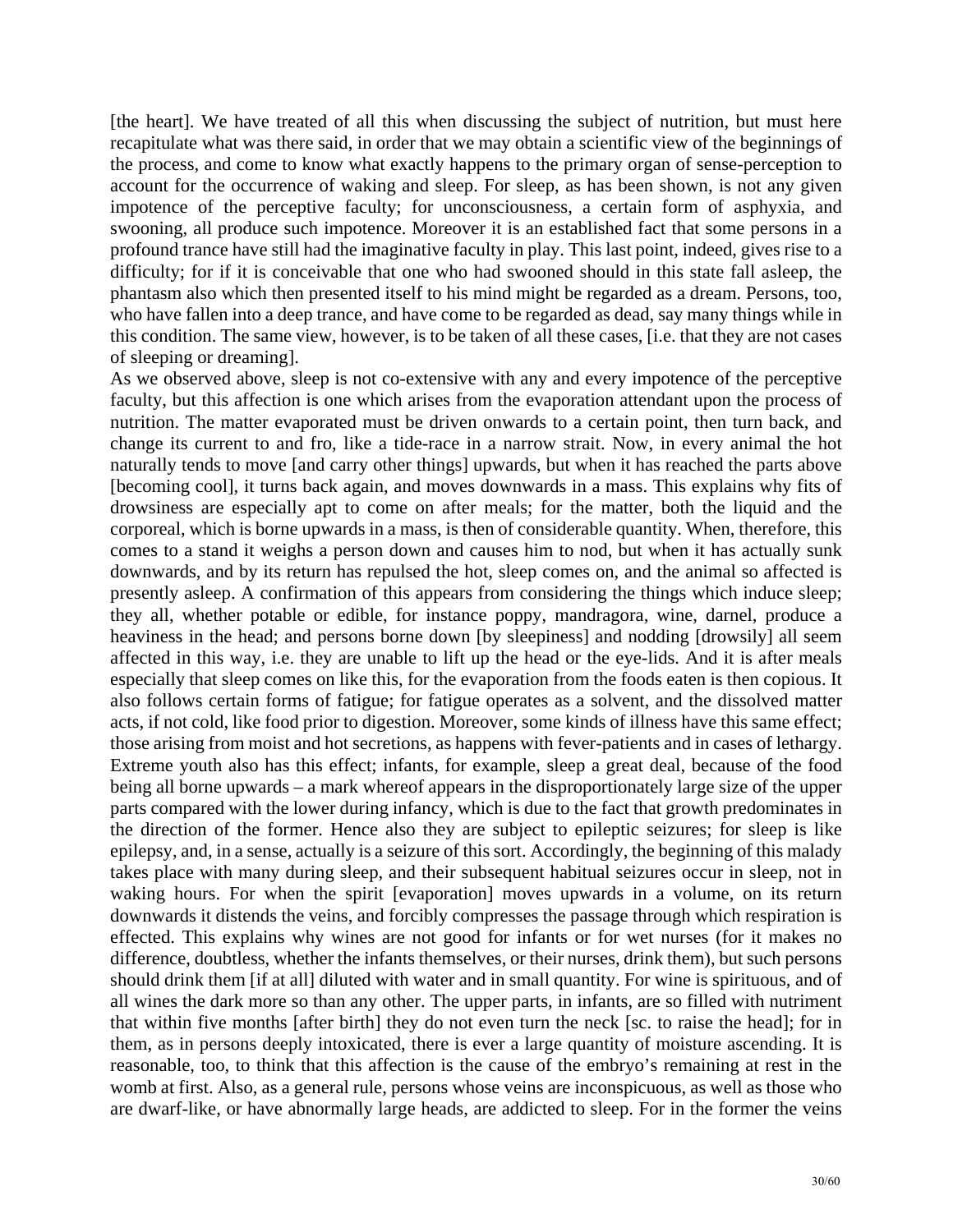are narrow, so that it is not easy for the moisture to flow down through them; while in the case of dwarfs and those whose heads are abnormally large, the impetus of the evaporation upwards is excessive. Those [on the contrary] whose veins are large are, thanks to the easy flow through the veins, not addicted to sleep, unless, indeed, they labour under some other affection which counteracts [this easy flow]. Nor are the 'atrabilious' addicted to sleep, for in them the inward region is cooled so that the quantity of evaporation in their case is not great. For this reason they have large appetites, though spare and lean; for their bodily condition is as if they derived no benefit from what they eat. The dark bile, too, being itself naturally cold, cools also the nutrient tract, and the other parts wheresoever such secretion is potentially present [i.e. tends to be formed]. Hence it is plain from what has been said that sleep is a sort of concentration, or natural recoil, of the hot matter inwards [towards its centre], due to the cause above mentioned. Hence restless movement is a marked feature in the case of a person when drowsy. But where it [the heat in the upper and outer parts] begins to fail, he grows cool, and owing to this cooling process his eye-lids droop. Accordingly [in sleep] the upper and outward parts are cool, but the inward and lower, i.e. the parts at the feet and in the interior of the body, are hot.

Yet one might found a difficulty on the facts that sleep is most oppressive in its onset after meals, and that wine, and other such things, though they possess heating properties, are productive of sleep, for it is not probable that sleep should be a process of cooling while the things that cause sleeping are themselves hot. Is the explanation of this, then, to be found in the fact that, as the stomach when empty is hot, while replenishment cools it by the movement it occasions, so the passages and tracts in the head are cooled as the 'evaporation' ascends thither? Or, as those who have hot water poured on them feel a sudden shiver of cold, just so in the case before us, may it be that, when the hot substance ascends, the cold rallying to meet it cools [the aforesaid parts] deprives their native heat of all its power, and compels it to retire? Moreover, when much food is taken, which [i.e. the nutrient evaporation from which] the hot substance carries upwards, this latter, like a fire when fresh logs are laid upon it, is itself cooled, until the food has been digested. For, as has been observed elsewhere, sleep comes on when the corporeal element [in the 'evaporation'] conveyed upwards by the hot, along the veins, to the head. But when that which has been thus carried up can no longer ascend, but is too great in quantity [to do so], it forces the hot back again and flows downwards. Hence it is that men sink down [as they do in sleep] when the heat which tends to keep them erect (man alone, among animals, being naturally erect) is withdrawn; and this, when it befalls them, causes unconsciousness, and afterwards phantasy.

Or are the solutions thus proposed barely conceivable accounts of the refrigeration which takes place, while, as a matter of fact, the region of the brain is, as stated elsewhere, the main determinant of the matter? For the brain, or in creatures without a brain that which corresponds to it, is of all parts of the body the coolest. Therefore, as moisture turned into vapour by the sun's heat is, when it veins about the brain itself contributes to its being kept cool, and to its not readily admitting the has ascended to the upper regions, cooled by the coldness of the latter, and becoming condensed, is carried downwards, and turned into water once more; just so the excrementitious evaporation, when carried up by the heat to the region of the brain, is condensed into a 'phlegm' (which explains why catarrhs are seen to proceed from the head); while that evaporation which is nutrient and not unwholesome, becoming condensed, descends and cools the hot. The tenuity or narrowness of the evaporation. This, then, is a sufficient explanation of the cooling which takes place, despite the fact that the evaporation is exceedingly hot.

A person awakes from sleep when digestion is completed: when the heat, which had been previously forced together in large quantity within a small compass from out the surrounding part, has once more prevailed, and when a separation has been effected between the more corporeal and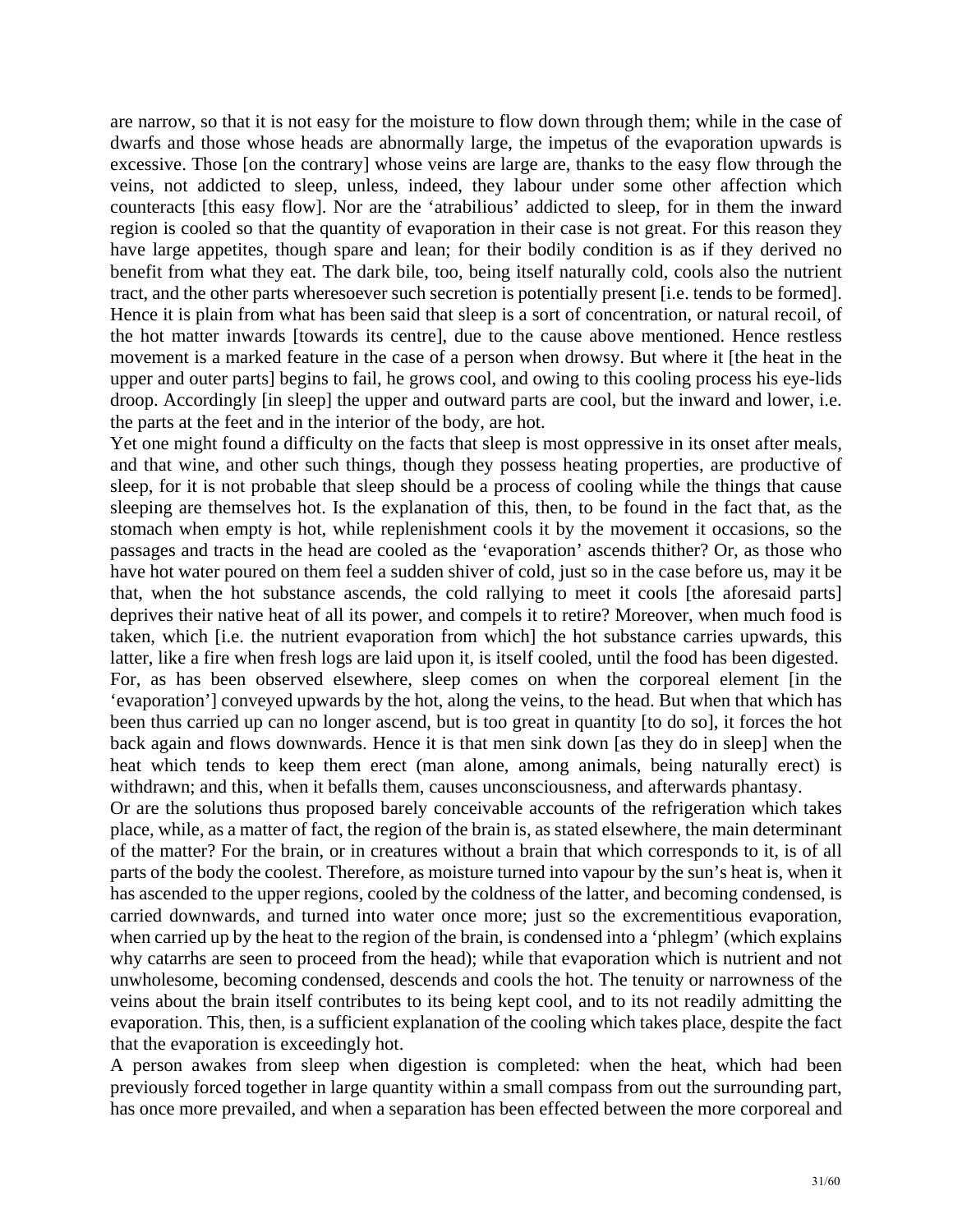the purer blood. The finest and purest blood is that contained in the head, while the thickest and most turbid is that in the lower parts. The source of all the blood is, as has been stated both here and elsewhere, the heart. Now of the chambers in the heart the central communicates with each of the two others. Each of the latter again acts as receiver from each, respectively, of the two vessels, called the 'great' and the 'aorta'. It is in the central chamber that the [above-mentioned] separation takes place. To go into these matters in detail would, however, be more properly the business of a different treatise from the present. Owing to the fact that the blood formed after the assimilation of food is especially in need of separation, sleep [then especially] occurs [and lasts] until the purest part of this blood has been separated off into the upper parts of the body, and the most turbid into the lower parts. When this has taken place animals awake from sleep, being released from the heaviness consequent on taking food. We have now stated the cause of sleeping, viz. that it consists in the recoil by the corporeal element, upborne by the connatural heat, in a mass upon the primary sense-organ; we have also stated what sleep is, having shown that it is a seizure of the primary sense-organ, rendering it unable to actualize its powers; arising of necessity (for it is impossible for an animal to exist if the conditions which render it an animal be not fulfilled), i.e. for the sake of its conservation; since remission of movement tends to the conservation of animals.

On Dreams translated by J. I. Beare

1

We must, in the next place, investigate the subject of the dream, and first inquire to which of the faculties of the soul it presents itself, i.e. whether the affection is one which pertains to the faculty of intelligence or to that of sense-perception; for these are the only faculties within us by which we acquire knowledge.

If, then, the exercise of the faculty of sight is actual seeing, that of the auditory faculty, hearing, and, in general that of the faculty of sense-perception, perceiving; and if there are some perceptions common to the senses, such as figure, magnitude, motion, &c., while there are others, as colour, sound, taste, peculiar [each to its own sense]; and further, if all creatures, when the eyes are closed in sleep, are unable to see, and the analogous statement is true of the other senses, so that manifestly we perceive nothing when asleep; we may conclude that it is not by sense-perception we perceive a dream.

manifest to any one who should attend and try, immediately on arising from sleep, to remember [his dreaming experience]. There are cases of persons who have seen such dreams, those, for example, who believe themselves to be mentally arranging a given list of subjects according to the mnemonic rule. They frequently find themselves engaged in something else besides the dream, viz. But neither is it by opinion that we do so. For [in dreams] we not only assert, e.g. that some object approaching is a man or a horse [which would be an exercise of opinion], but that the object is white or beautiful, points on which opinion without sense-perception asserts nothing either truly or falsely. It is, however, a fact that the soul makes such assertions in sleep. We seem to see equally well that the approaching figure is a man, and that it is white. [In dreams], too, we think something else, over and above the dream presentation, just as we do in waking moments when we perceive something; for we often also reason about that which we perceive. So, too, in sleep we sometimes have thoughts other than the mere phantasms immediately before our minds. This would be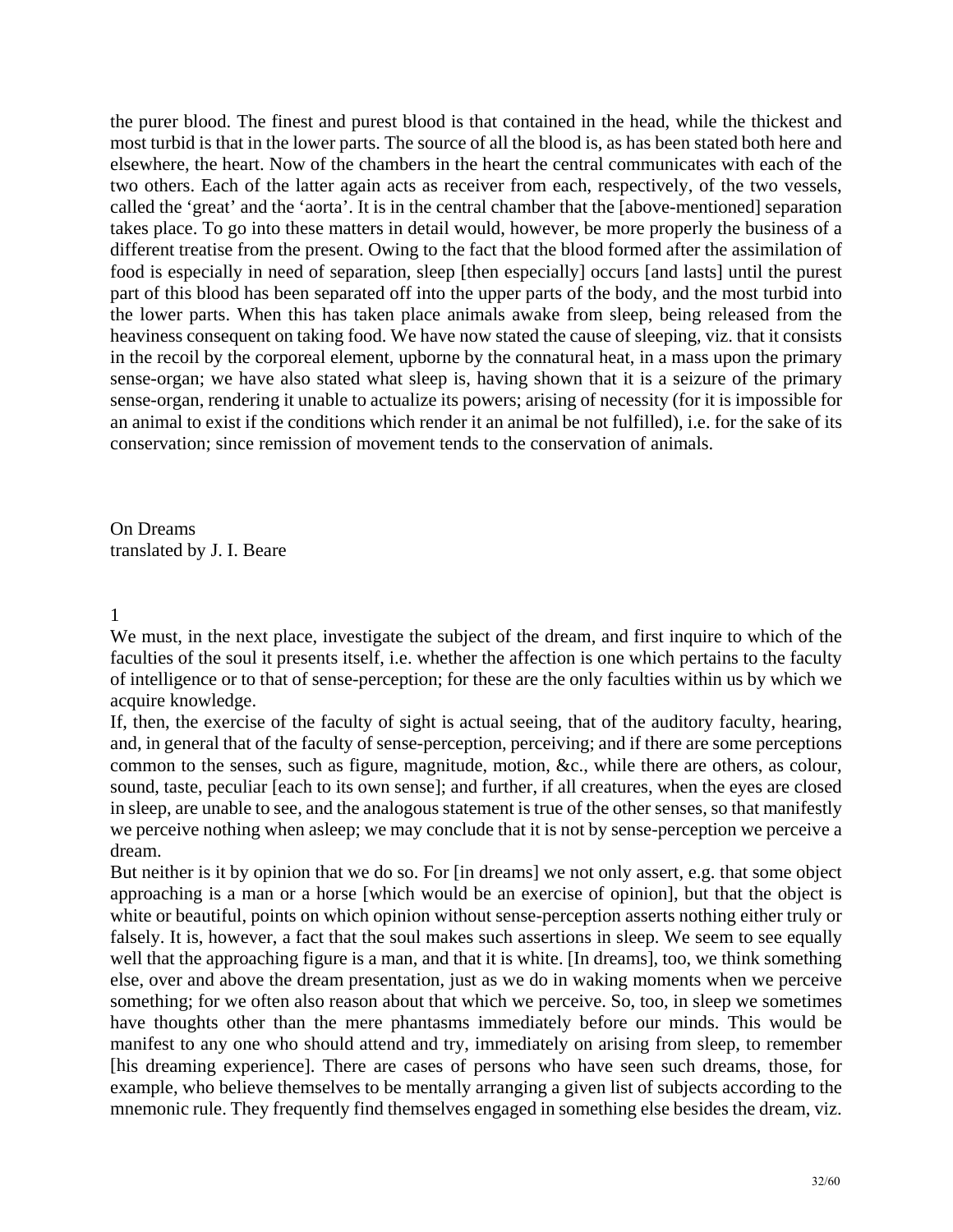in setting a phantasm which they envisage into its mnemonic position. Hence it is plain that not every 'phantasm' in sleep is a mere dream-image, and that the further thinking which we perform then is due to an exercise of the faculty of opinion.

So much at least is plain on all these points, viz. that the faculty by which, in waking hours, we are subject to illusion when affected by disease, is identical with that which produces illusory effects in illusion does not occur without our actually seeing or [otherwise] perceiving something. Even to though not in precisely the same manner as when he is awake. Sometimes, too, opinion says [to sleep. So, even when persons are in excellent health, and know the facts of the case perfectly well, the sun, nevertheless, appears to them to be only a foot wide. Now, whether the presentative faculty of the soul be identical with, or different from, the faculty of sense-perception, in either case the see wrongly or to hear wrongly can happen only to one who sees or hears something real, though not exactly what he supposes. But we have assumed that in sleep one neither sees, nor hears, nor exercises any sense whatever. Perhaps we may regard it as true that the dreamer sees nothing, yet as false that his faculty of sense-perception is unaffected, the fact being that the sense of seeing and the other senses may possibly be then in a certain way affected, while each of these affections, as duly as when he is awake, gives its impulse in a certain manner to his [primary] faculty of sense, dreamers] just as to those who are awake, that the object seen is an illusion; at other times it is inhibited, and becomes a mere follower of the phantasm.

It is plain therefore that this affection, which we name 'dreaming', is no mere exercise of opinion or intelligence, but yet is not an affection of the faculty of perception in the simple sense. If it were the latter it would be possible [when asleep] to hear and see in the simple sense.

How then, and in what manner, it takes place, is what we have to examine. Let us assume, what is indeed clear enough, that the affection [of dreaming] pertains to sense-perception as surely as sleep itself does. For sleep does not pertain to one organ in animals and dreaming to another; both pertain to the same organ.

is what we call a dream): it manifestly follows that dreaming is an activity of the faculty of But since we have, in our work On the Soul, treated of presentation, and the faculty of presentation is identical with that of sense-perception, though the essential notion of a faculty of presentation is different from that of a faculty of sense-perception; and since presentation is the movement set up by a sensory faculty when actually discharging its function, while a dream appears to be a presentation (for a presentation which occurs in sleep – whether simply or in some particular way – sense-perception, but belongs to this faculty qua presentative.

 $\mathcal{D}_{\mathcal{L}}$ 

We can best obtain a scientific view of the nature of the dream and the manner in which it originates by regarding it in the light of the circumstances attending sleep. The objects of sense-perception corresponding to each sensory organ produce sense-perception in us, and the affection due to their operation is present in the organs of sense not only when the perceptions are actualized, but even when they have departed.

What happens in these cases may be compared with what happens in the case of projectiles moving in space. For in the case of these the movement continues even when that which set up the movement is no longer in contact [with the things that are moved]. For that which set them in motion moves a certain portion of air, and this, in turn, being moved excites motion in another portion; and so, accordingly, it is in this way that [the bodies], whether in air or in liquids, continue moving, until they come to a standstill.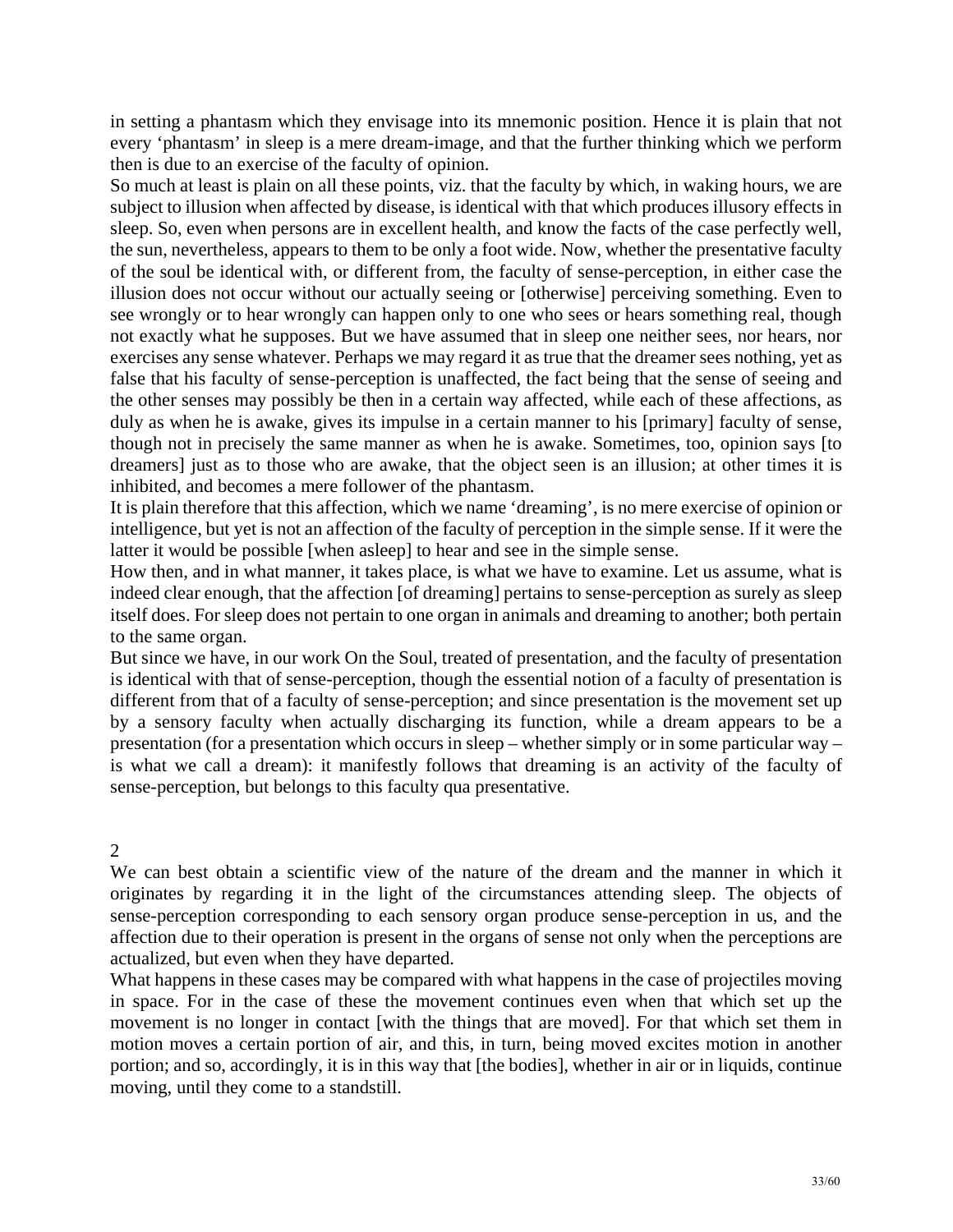This we must likewise assume to happen in the case of qualitative change; for that part which [for example] has been heated by something hot, heats [in turn] the part next to it, and this propagates the affection continuously onwards until the process has come round to its oint of origination. This parts, not merely while they are actually engaged in perceiving, but even after they have ceased to after having looked at the sun or some other brilliant object, we close the eyes, then, if we watch carefully, it appears in a right line with the direction of vision (whatever this may be), at first in its own colour; then it changes to crimson, next to purple, until it becomes black and disappears. And also when persons turn away from looking at objects in motion, e.g. rivers, and especially those must also happen in the organ wherein the exercise of sense-perception takes place, since sense-perception, as realized in actual perceiving, is a mode of qualitative change. This explains why the affection continues in the sensory organs, both in their deeper and in their more superficial do so. That they do this, indeed, is obvious in cases where we continue for some time engaged in a particular form of perception, for then, when we shift the scene of our perceptive activity, the previous affection remains; for instance, when we have turned our gaze from sunlight into darkness. For the result of this is that one sees nothing, owing to the excited by the light still subsisting in our eyes. Also, when we have looked steadily for a long while at one colour, e.g. at white or green, that to which we next transfer our gaze appears to be of the same colour. Again if, which flow very rapidly, they find that the visual stimulations still present themselves, for the things really at rest are then seen moving: persons become very deaf after hearing loud noises, and after smelling very strong odours their power of smelling is impaired; and similarly in other cases. These phenomena manifestly take place in the way above described.

That the sensory organs are acutely sensitive to even a slight qualitative difference [in their objects] mirror, but easier to remove from an older mirror. As we have said before, the cause of this lies in is shown by what happens in the case of mirrors; a subject to which, even taking it independently, one might devote close consideration and inquiry. At the same time it becomes plain from them that as the eye [in seeing] is affected [by the object seen], so also it produces a certain effect upon it. If a woman chances during her menstrual period to look into a highly polished mirror, the surface of it will grow cloudy with a blood-coloured haze. It is very hard to remove this stain from a new the fact that in the act of sight there occurs not only a passion in the sense organ acted on by the polished surface, but the organ, as an agent, also produces an action, as is proper to a brilliant object. For sight is the property of an organ possessing brilliance and colour. The eyes, therefore, have their proper action as have other parts of the body. Because it is natural to the eye to be filled with blood-vessels, a woman's eyes, during the period of menstrual flux and inflammation, will undergo a change, although her husband will not note this since his seed is of the same nature as that of his wife. The surrounding atmosphere, through which operates the action of sight, and which surrounds the mirror also, will undergo a change of the same sort that occurred shortly before in the woman's eyes, and hence the surface of the mirror is likewise affected. And as in the case of a garment, the cleaner it is the more quickly it is soiled, so the same holds true in the case of the mirror. For anything that is clean will show quite clearly a stain that it chances to receive, and the cleanest object shows up even the slightest stain. A bronze mirror, because of its shininess, is especially sensitive to any sort of contact (the movement of the surrounding air acts upon it like a rubbing or pressing or wiping); on that account, therefore, what is clean will show up clearly the slightest touch on its surface. It is hard to cleanse smudges off new mirrors because the stain penetrates deeply and is suffused to all parts; it penetrates deeply because the mirror is not a dense medium, and is suffused widely because of the smoothness of the object. On the other hand, in the case of old mirrors, stains do not remain because they do not penetrate deeply, but only smudge the surface.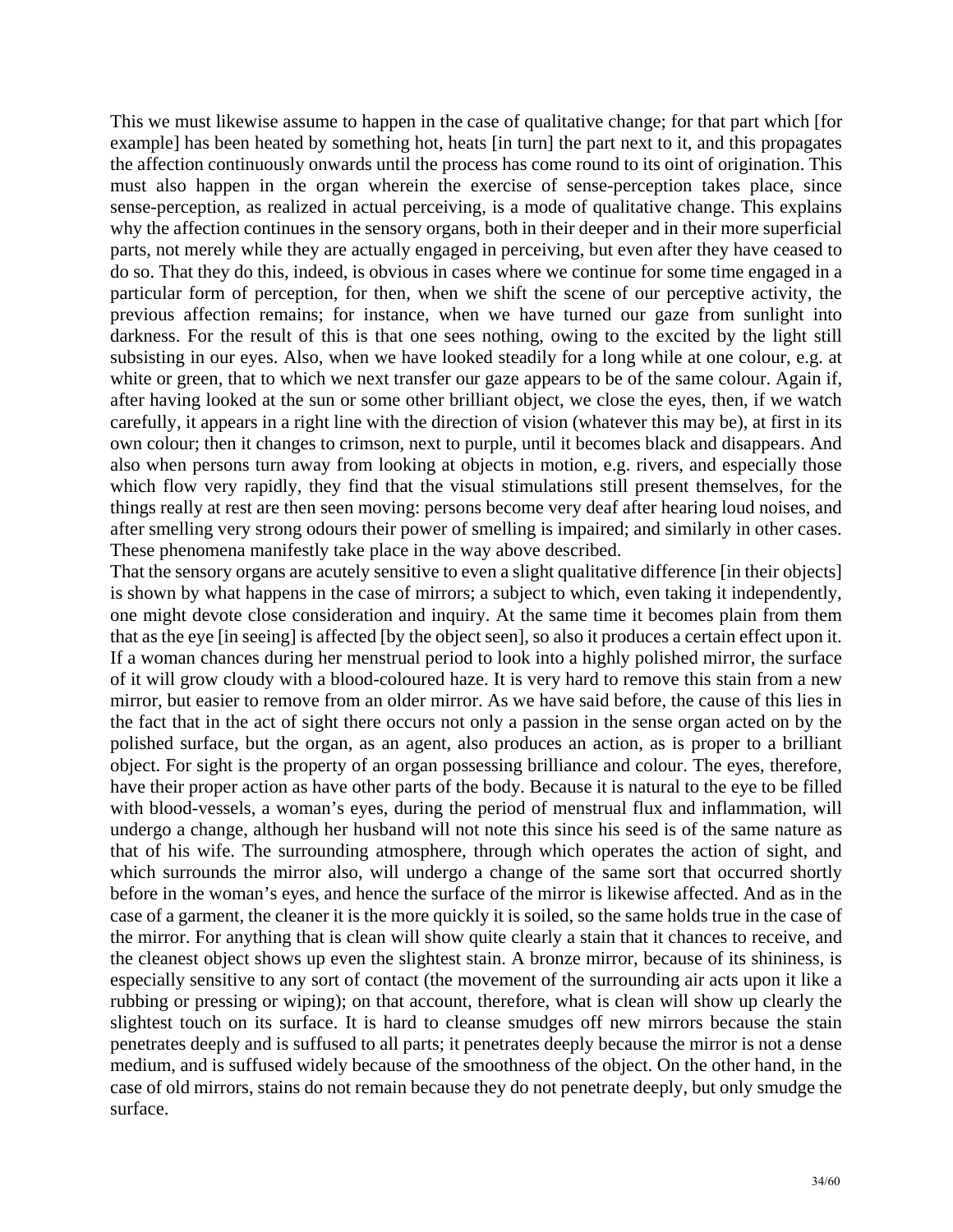From this therefore it is plain that stimulatory motion is set up even by slight differences, and that sense-perception is quick to respond to it; and further that the organ which perceives colour is not only affected by its object, but also reacts upon it. Further evidence to the same point is afforded by what takes place in wines, and in the manufacture of unguents. For both oil, when prepared, and wine become rapidly infected by the odours of the things near them; they not only acquire the odours of the things thrown into or mixed with them, but also those of the things which are placed, or which grow, near the vessels containing them.

ground of such false judgements is that any appearances whatever present themselves, not only In order to answer our original question, let us now, therefore, assume one proposition, which is clear from what precedes, viz. that even when the external object of perception has departed, the impressions it has made persist, and are themselves objects of perception: and [let us assume], besides, that we are easily deceived respecting the operations of sense-perception when we are excited by emotions, and different persons according to their different emotions; for example, the coward when excited by fear, the amorous person by amorous desire; so that, with but little resemblance to go upon, the former thinks he sees his foes approaching, the latter, that he sees the object of his desire; and the more deeply one is under the influence of the emotion, the less similarity is required to give rise to these illusory impressions. Thus too, both in fits of anger, and also in all states of appetite, all men become easily deceived, and more so the more their emotions are excited. This is the reason too why persons in the delirium of fever sometimes think they see animals on their chamber walls, an illusion arising from the faint resemblance to animals of the markings thereon when put together in patterns; and this sometimes corresponds with the emotional states of the sufferers, in such a way that, if the latter be not very ill, they know well enough that it is an illusion; but if the illness is more severe they actually move according to the appearances. The cause of these occurrences is that the faculty in virtue of which the controlling sense judges is not identical with that in virtue of which presentations come before the mind. A proof of this is, that the sun presents itself as only a foot in diameter, though often something else gainsays the presentation. Again, when the fingers are crossed, the one object [placed between them] is felt [by the touch] as two; but yet we deny that it is two; for sight is more authoritative than touch. Yet, if touch stood alone, we should actually have pronounced the one object to be two. The when its object stimulates a sense, but also when the sense by itself alone is stimulated, provided only it be stimulated in the same manner as it is by the object. For example, to persons sailing past the land seems to move, when it is really the eye that is being moved by something else [the moving ship.]

3

From this it is manifest that the stimulatory movements based upon sensory impressions, whether the latter are derived from external objects or from causes within the body, present themselves not only when persons are awake, but also then, when this affection which is called sleep has come upon them, with even greater impressiveness. For by day, while the senses and the intellect are working together, they (i.e. such movements) are extruded from consciousness or obscured, just as a smaller is beside a larger fire, or as small beside great pains or pleasures, though, as soon as the latter have ceased, even those which are trifling emerge into notice. But by night [i.e. in sleep] owing to the inaction of the particular senses, and their powerlessness to realize themselves, which arises from the reflux of the hot from the exterior parts to the interior, they [i.e. the above 'movements'] are borne in to the head quarters of sense-perception, and there display themselves as the disturbance (of waking life) subsides. We must suppose that, like the little eddies which are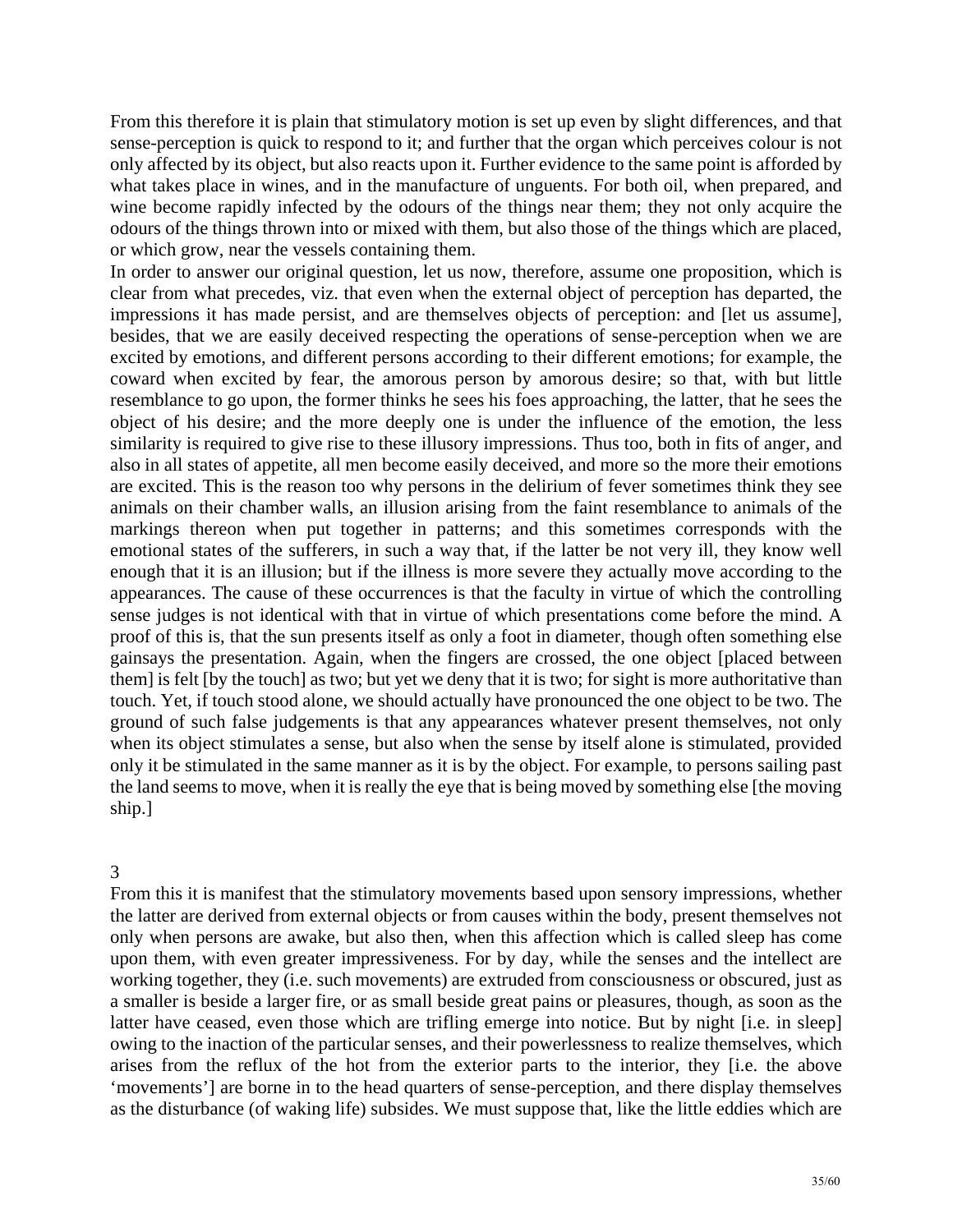being ever formed in rivers, so the sensory movements are each a continuous process, often remaining like what they were when first started, but often, too, broken into other forms by collisions with obstacles. This [last mentioned point], moreover, gives the reason why no dreams occur in sleep immediately after meals, or to sleepers who are extremely young, e.g. to infants. The internal movement in such cases is excessive, owing to the heat generated from the food. Hence, just as in a liquid, if one vehemently disturbs it, sometimes no reflected image appears, while at other times one appears, indeed, but utterly distorted, so as to seem quite unlike its original; while, when once the motion has ceased, the reflected images are clear and plain; in the same manner during sleep the phantasms, or residuary movements, which are based upon the sensory impressions, become sometimes quite obliterated by the above described motion when too violent; while at other times the sights are indeed seen, but confused and weird, and the dreams [which then appear] are unhealthy, like those of persons who are atrabilious, or feverish, or intoxicated with wine. For all such affections, being spirituous, cause much commotion and disturbance. In sanguineous animals, in proportion as the blood becomes calm, and as its purer are separated from its less pure elements, the fact that the movement, based on impressions derived from each of the organs of sense, is preserved in its integrity, renders the dreams healthy, causes a [clear] image to present itself, and makes the dreamer think, owing to the effects borne in from the organ of sight, that he actually sees, and owing to those which come from the organ of hearing, that he really hears; and so on with those also which proceed from the other sensory organs. For it is owing to the fact that the movement which reaches the primary organ of sense comes from them, that one even when awake believes himself to see, or hear, or otherwise perceive; just as it is from a belief that the organ of sight is being stimulated, though in reality not so stimulated, that we sometimes erroneously declare ourselves to see, or that, from the fact that touch announces two movements, we think that the one object is two. For, as a rule, the governing sense affirms the report of each particular sense, unless another particular sense, more authoritative, makes a contradictory report. In every case an appearance presents itself, but what appears does not in every case seem real, unless when the deciding faculty is inhibited, or does not move with its proper motion. Moreover, as we said that different men are subject to illusions, each according to the different emotion present in him, so it is that the sleeper, owing to sleep, and to the movements then going on in his sensory organs, as well as to the other facts of the sensory process, [is liable to illusion], so that the dream presentation, though but little like it, appears as some actual given thing. For when one is asleep, in proportion as most of the blood sinks inwards to its fountain [the heart], the internal [sensory] movements, some potential, others actual accompany it inwards. They are so related [in] general] that, if anything move the blood, some one sensory movement will emerge from it, while if this perishes another will take its place; while to one another also they are related in the same way as the artificial frogs in water which severally rise [in fixed succesion] to the surface in the order in which the salt [which keeps them down] becomes dissolved. The residuary movements are like these: they are within the soul potentially, but actualize themselves only when the impediment to their doing so has been relaxed; and according as they are thus set free, they begin to move in the blood which remains in the sensory organs, and which is now but scanty, while they possess verisimilitude after the manner of cloud-shapes, which in their rapid metamorphoses one compares now to human beings and a moment afterwards to centaurs. Each of them is however, as has been said, the remnant of a sensory impression taken when sense was actualizing itself; and when this, the true impression, has departed, its remnant is still immanent, and it is correct to say of it, that though not actually Koriskos, it is like Koriskos. For when the person was actually perceiving, his controlling and judging sensory faculty did not call it Koriskos, but, prompted by this [impression], called the genuine person yonder Koriskos. Accordingly, this sensory impulse, which, when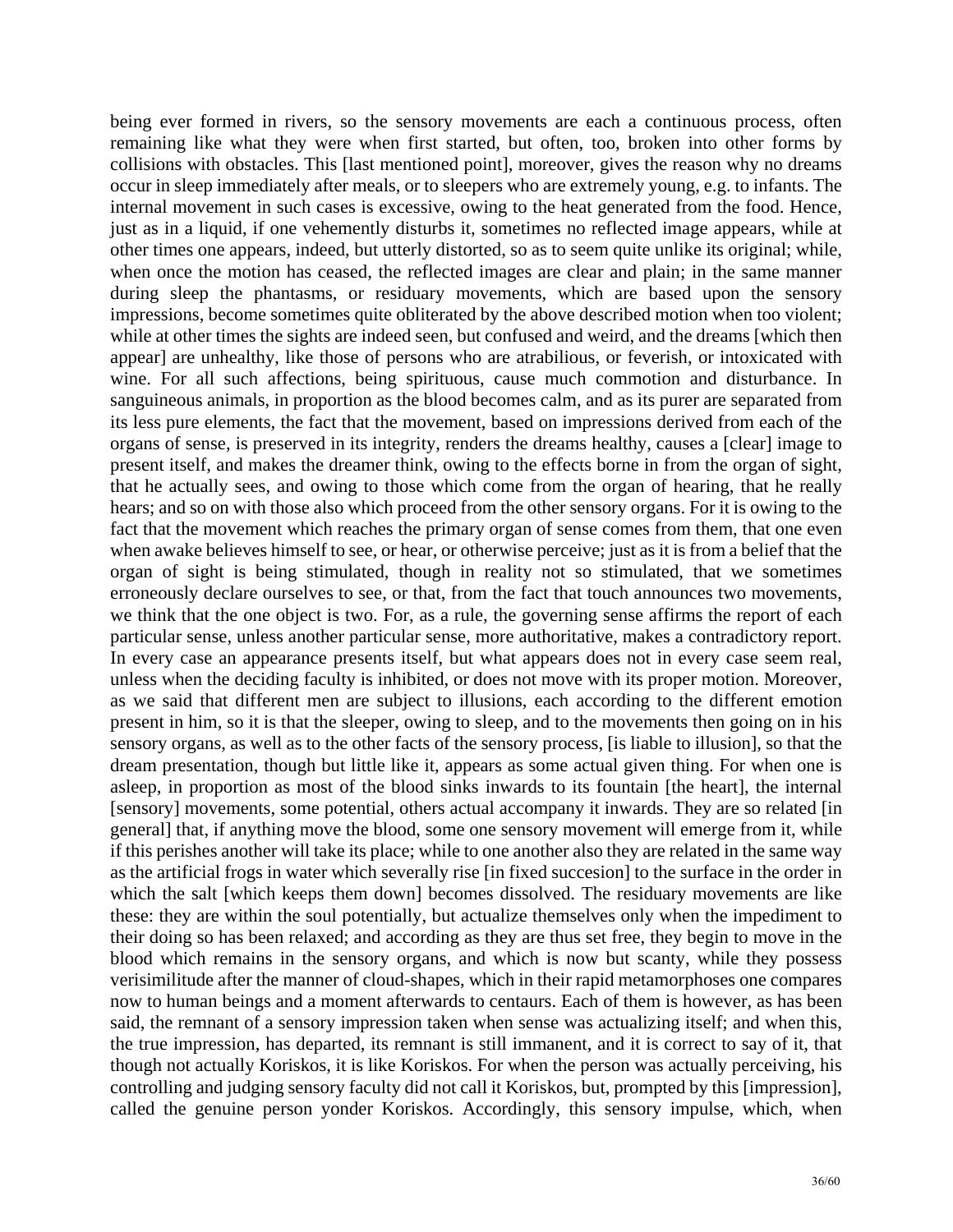actually perceiving, it [the controlling faculty] describes (unless completely inhibited by the blood), it now [in dreams] when quasi-perceiving, receives from the movements persisting in the sense-organs, and mistakes it – an impulse that is merely like the true [objective] impression – for the true impression itself, while the effect of sleep is so great that it causes this mistake to pass unnoticed. Accordingly, just as if a finger be inserted beneath the eyeball without being observed, one object will not only present two visual images, but will create an opinion of its being two objects; while if it [the finger] be observed, the presentation will be the same, but the same opinion will not be formed of it; exactly so it is in states of sleep: if the sleeper perceives that he is asleep, and is conscious of the sleeping state during which the perception comes before his mind, it presents itself still, but something within him speaks to this effect: 'the image of Koriskos presents itself, but the real Koriskos is not present'; for often, when one is asleep, there is something in consciousness which declares that what then presents itself is but a dream. If, however, he is not aware of being asleep, there is nothing which will contradict the testimony of the bare presentation. That what we here urge is true, i.e. that there are such presentative movements in the sensory organs, any one may convince himself, if he attends to and tries to remember the affections we experience when sinking into slumber or when being awakened. He will sometimes, in the moment of awakening, surprise the images which present themselves to him in sleep, and find that they are really but movements lurking in the organs of sense. And indeed some very young persons, if it is dark, though looking with wide open eyes, see multitudes of phantom figures moving before them, so that they often cover up their heads in terror.

From all this, then, the conclusion to be drawn is, that the dream is a sort of presentation, and, more particularly, one which occurs in sleep; since the phantoms just mentioned are not dreams, nor is any other a dream which presents itself when the sense-perceptions are in a state of freedom. Nor is every presentation which occurs in sleep necessarily a dream. For in the first place, some persons [when asleep] actually, in a certain way, perceive sounds, light, savour, and contact; feebly, however, and, as it were, remotely. For there have been cases in which persons while asleep, but with the eyes partly open, saw faintly in their sleep (as they supposed) the light of a lamp, and afterwards, on being awakened, straightway recognized it as the actual light of a real lamp; while, in other cases, persons who faintly heard the crowing of cocks or the barking of dogs identified these clearly with the real sounds as soon as they awoke. Some persons, too, return answers to questions put to them in sleep. For it is quite possible that, of waking or sleeping, while the one is present in the ordinary sense, the other also should be present in a certain way. But none of these occurrences should be called a dream. Nor should the true thoughts, as distinct from the mere presentations, which occur in sleep [be called dreams]. The dream proper is a presentation based on the movement of sense impressions, when such presentation occurs during sleep, taking sleep in the strict sense of the term.

There are cases of persons who in their whole lives have never had a dream, while others dream when considerably advanced in years, having never dreamed before. The cause of their not having dreams appears somewhat like that which operates in the case of infants, and [that which operates] immediately after meals. It is intelligible enough that no dream-presentation should occur to persons whose natural constitution is such that in them copious evaporation is borne upwards, which, when borne back downwards, causes a large quantity of motion. But it is not surprising that, as age advances, a dream should at length appear to them. Indeed, it is inevitable that, as a change is wrought in them in proportion to age or emotional experience, this reversal [from non-dreaming to dreaming] should occur also.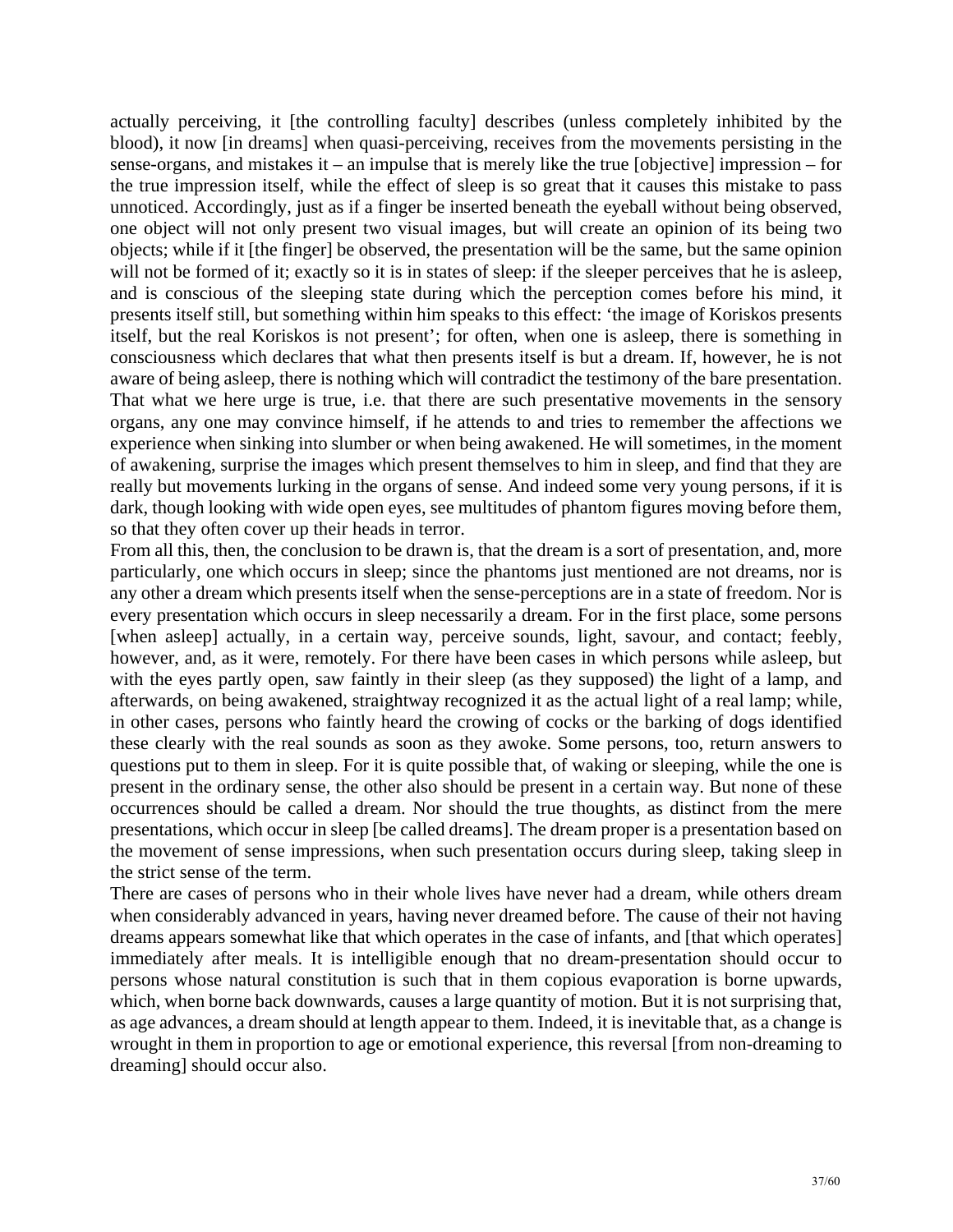On Prophesying by Dreams translated by J. I. Beare

#### 1

As to the divination which takes place in sleep, and is said to be based on dreams, we cannot lightly either dismiss it with contempt or give it implicit confidence. The fact that all persons, or many, suppose dreams to possess a special significance, tends to inspire us with belief in it [such] divination], as founded on the testimony of experience; and indeed that divination in dreams should, as regards some subjects, be genuine, is not incredible, for it has a show of reason; from which one might form a like opinion also respecting all other dreams. Yet the fact of our seeing no probable cause to account for such divination tends to inspire us with distrust. For, in addition to its further unreasonableness, it is absurd to combine the idea that the sender of such dreams should be God with the fact that those to whom he sends them are not the best and wisest, but merely commonplace persons. If, however, we abstract from the causality of God, none of the other causes assigned appears probable. For that certain persons should have foresight in dreams concerning things destined to take place at the Pillars of Hercules, or on the banks of the Borysthenes, seems to be something to discover the explanation of which surpasses the wit of man. Well then, the dreams in question must be regarded either as causes, or as tokens, of the events, or else as coincidences; physicians tell us that one should pay diligent attention to dreams, and to hold this view is reasonable also for those who are not practitioners, but speculative philosophers. For the movements which occur in the daytime [within the body] are, unless very great and violent, lost sight of in contrast with the waking movements, which are more impressive. In sleep the opposite takes place, for then even trifling movements seem considerable. This is plain in what often happens during sleep; for example, dreamers fancy that they are affected by thunder and lightning, when in fact there are only faint ringings in their ears; or that they are enjoying honey or other sweet savours, when only a tiny drop of phlegm is flowing down [the oesophagus]; or that they are walking through fire, and feeling intense heat, when there is only a slight warmth affecting certain either as all, or some, of these, or as one only. I use the word 'cause' in the sense in which the moon is [the cause] of an eclipse of the sun, or in which fatigue is [a cause] of fever; 'token' [in the sense in which] the entrance of a star [into the shadow] is a token of the eclipse, or [in which] roughness of the tongue [is a token] of fever; while by 'coincidence' I mean, for example, the occurrence of an eclipse of the sun while some one is taking a walk; for the walking is neither a token nor a cause of the eclipse, nor the eclipse [a cause or token] of the walking. For this reason no coincidence takes place according to a universal or general rule. Are we then to say that some dreams are causes, others tokens, e.g. of events taking place in the bodily organism? At all events, even scientific parts of the body. When they are awakened, these things appear to them in this their true character. But since the beginnings of all events are small, so, it is clear, are those also of the diseases or other affections about to occur in our bodies. In conclusion, it is manifest that these beginnings must be more evident in sleeping than in waking moments.

Nay, indeed, it is not improbable that some of the presentations which come before the mind in sleep may even be causes of the actions cognate to each of them. For as when we are about to act [in waking hours], or are engaged in any course of action, or have already performed certain actions, we often find ourselves concerned with these actions, or performing them, in a vivid dream; the cause whereof is that the dream-movement has had a way paved for it from the original movements set up in the daytime; exactly so, but conversely, it must happen that the movements set up first in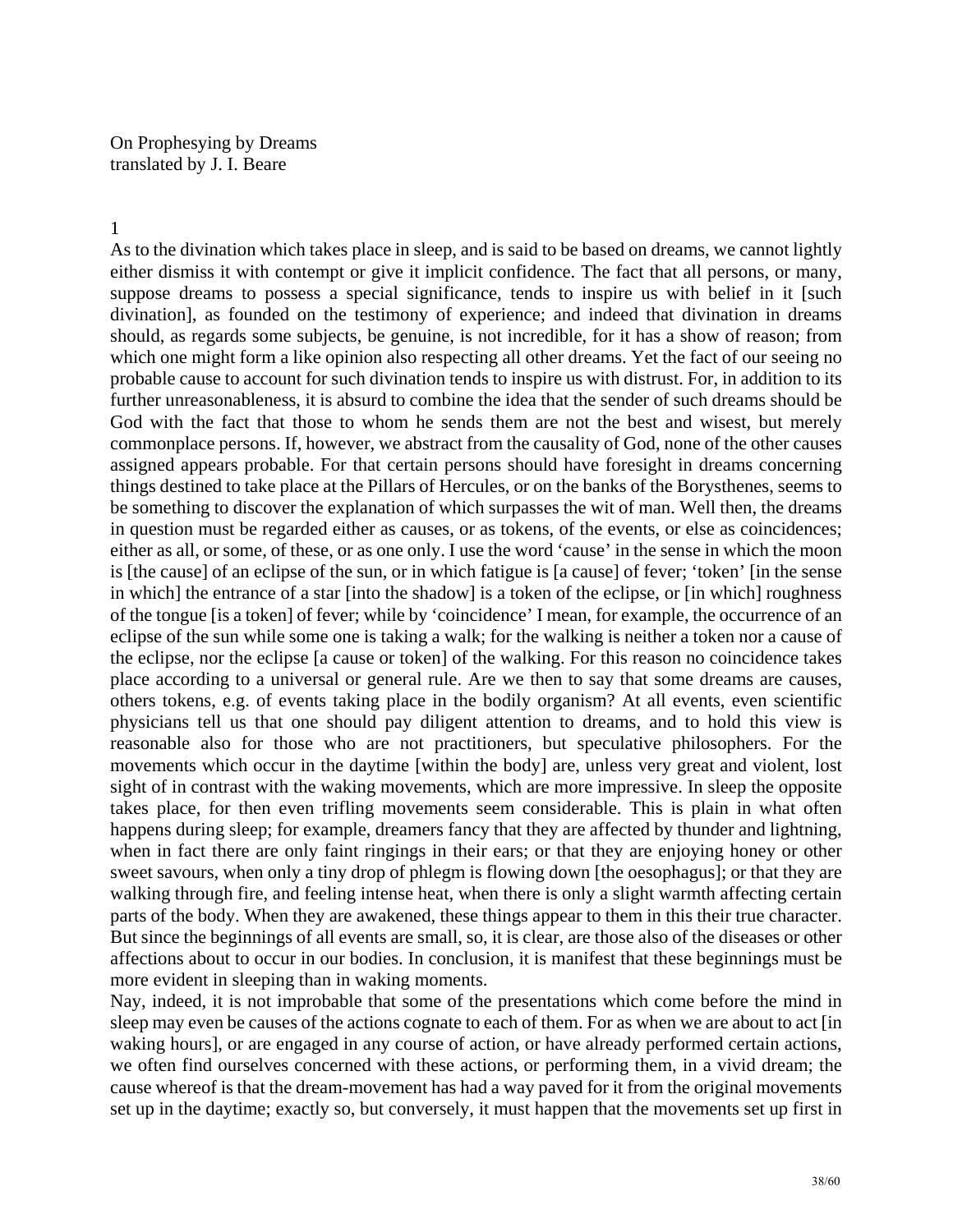sleep should also prove to be starting-points of actions to be performed in the daytime, since the recurrence by day of the thought of these actions also has had its way paved for it in the images before the mind at night. Thus then it is quite conceivable that some dreams may be tokens and causes [of future events].

Most [so-called prophetic] dreams are, however, to be classed as mere coincidences, especially all such as are extravagant, and those in the fulfilment of which the dreamers have no initiative, such as in the case of a sea-fight, or of things taking place far away. As regards these it is natural that the fact should stand as it does whenever a person, on mentioning something, finds the very thing mentioned come to pass. Why, indeed, should this not happen also in sleep? The probability is, rather, that many such things should happen. As, then, one's mentioning a particular person is neither token nor cause of this person's presenting himself, so, in the parallel instance, the dream is, to him who has seen it, neither token nor cause of its [so-called] fulfilment, but a mere coincidence. Hence the fact that many dreams have no 'fulfilment', for coincidence do not occur according to any universal or general law.

2

On the whole, forasmuch as certain of the lower animals also dream, it may be concluded that dreams are not sent by God, nor are they designed for this purpose [to reveal the future]. They have a divine aspect, however, for Nature [their cause] is divinely planned, though not itself divine. A special proof [of their not being sent by God] is this: the power of foreseeing the future and of having vivid dreams is found in persons of inferior type, which implies that God does not send their dreams; but merely that all those whose physical temperament is, as it were, garrulous and excitable, see sights of all descriptions; for, inasmuch as they experience many movements of every kind, they just chance to have visions resembling objective facts, their luck in these matters being merely like that of persons who play at even and odd. For the principle which is expressed in beginnings from which, as we said, no consummation follows, are real beginnings, and these the gambler's maxim: 'If you make many throws your luck must change,' holds in their case also. That many dreams have no fulfilment is not strange, for it is so too with many bodily toms and weather-signs, e.g. those of train or wind. For if another movement occurs more influential than that from which, while [the event to which it pointed was] still future, the given token was derived, the event [to which such token pointed] does not take place. So, of the things which ought to be accomplished by human agency, many, though well-planned are by the operation of other principles more powerful [than man's agency] brought to nought. For, speaking generally, that which was about to happen is not in every case what now is happening, nor is that which shall hereafter he identical with that which is now going to be. Still, however, we must hold that the constitute natural tokens of certain events, even though the events do not come to pass.

there the prime movement is not present; just so it may well be that a movement and a consequent sense-perception should reach sleeping souls from the objects from which Democritus represents As for [prophetic] dreams which involve not such beginnings [sc. of future events] as we have here described, but such as are extravagant in times, or places, or magnitudes; or those involving beginnings which are not extravagant in any of these respects, while yet the persons who see the dream hold not in their own hands the beginnings [of the event to which it points]: unless the foresight which such dreams give is the result of pure coincidence, the following would be a better explanation of it than that proposed by Democritus, who alleges 'images' and 'emanations' as its cause. As, when something has caused motion in water or air, this [the portion of water or air], and, though the cause has ceased to operate, such motion propagates itself to a certain point, though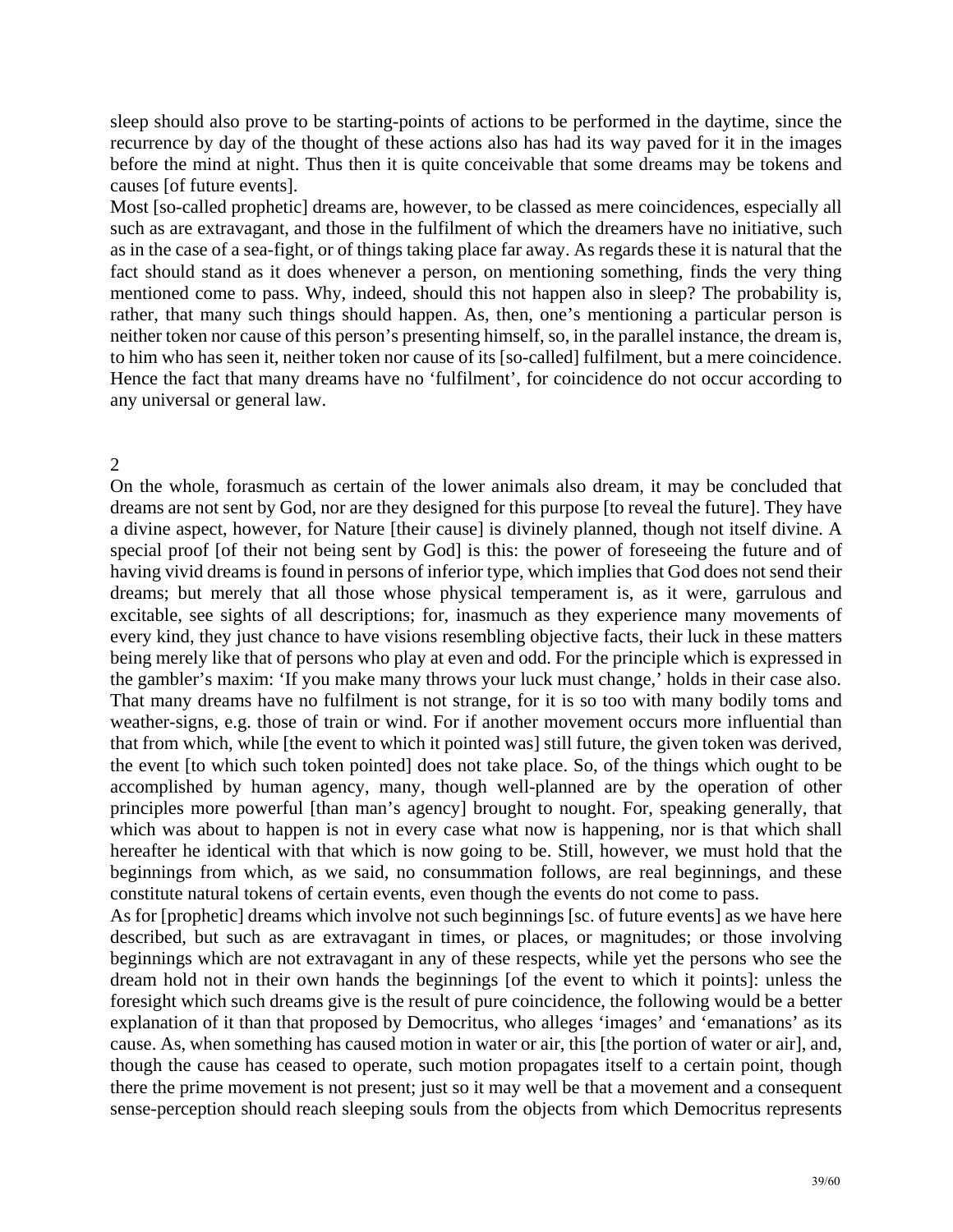'images' and 'emanations' coming; that such movements, in whatever way they arrive, should be more perceptible at night [than by day], because when proceeding thus in the daytime they are that some persons who are liable to derangement have this foresight, its explanation is that their more liable to dissolution (since at night the air is less disturbed, there being then less wind); and that they shall be perceived within the body owing to sleep, since persons are more sensitive even to slight sensory movements when asleep than when awake. It is these movements then that cause 'presentations', as a result of which sleepers foresee the future even relatively to such events as those referred to above. These considerations also explain why this experience befalls commonplace persons and not the most intelligent. For it would have regularly occurred both in the daytime and to the wise had it been God who sent it; but, as we have explained the matter, it is quite natural that commonplace persons should be those who have foresight [in dreams]. For the mind of such persons is not given to thinking, but, as it were, derelict, or totally vacant, and, when once set moving, is borne passively on in the direction taken by that which moves it. With regard to the fact normal mental movements do not impede [the alien movements], but are beaten off by the latter. Therefore it is that they have an especially keen perception of the alien movements.

quickly before their minds. For even as the insane recite, or con over in thought, the poems of That certain persons in particular should have vivid dreams, e.g. that familiar friends should thus have foresight in a special degree respecting one another, is due to the fact that such friends are most solicitous on one another's behalf. For as acquaintances in particular recognize and perceive one another a long way off, so also they do as regards the sensory movements respecting one another; for sensory movements which refer to persons familiarly known are themselves more familiar. Atrabilious persons, owing to their impetuosity, are, when they, as it were, shoot from a distance, expert at hitting; while, owing to their mutability, the series of movements deploys Philaegides, e.g. the Aphrodite, whose parts succeed in order of similitude, just so do they [the 'atrabilious'] go on and on stringing sensory movements together. Moreover, owing to their aforesaid impetuosity, one movement within them is not liable to be knocked out of its course by some other movement.

The most skilful interpreter of dreams is he who has the faculty of observing resemblances. Any one may interpret dreams which are vivid and plain. But, speaking of 'resemblances', I mean that dream presentations are analogous to the forms reflected in water, as indeed we have already stated. In the latter case, if the motion in the water be great, the reflexion has no resemblance to its original, nor do the forms resemble the real objects. Skilful, indeed, would he be in interpreting such reflexions who could rapidly discern, and at a glance comprehend, the scattered and distorted fragments of such forms, so as to perceive that one of them represents a man, or a horse, Or anything whatever. Accordingly, in the other case also, in a similar way, some such thing as this [blurred image] is all that a dream amounts to; for the internal movement effaces the clearness of the dream.

The questions, therefore, which we proposed as to the nature of sleep and the dream, and the cause to which each of them is due, and also as to divination as a result of dreams, in every form of it, have now been discussed.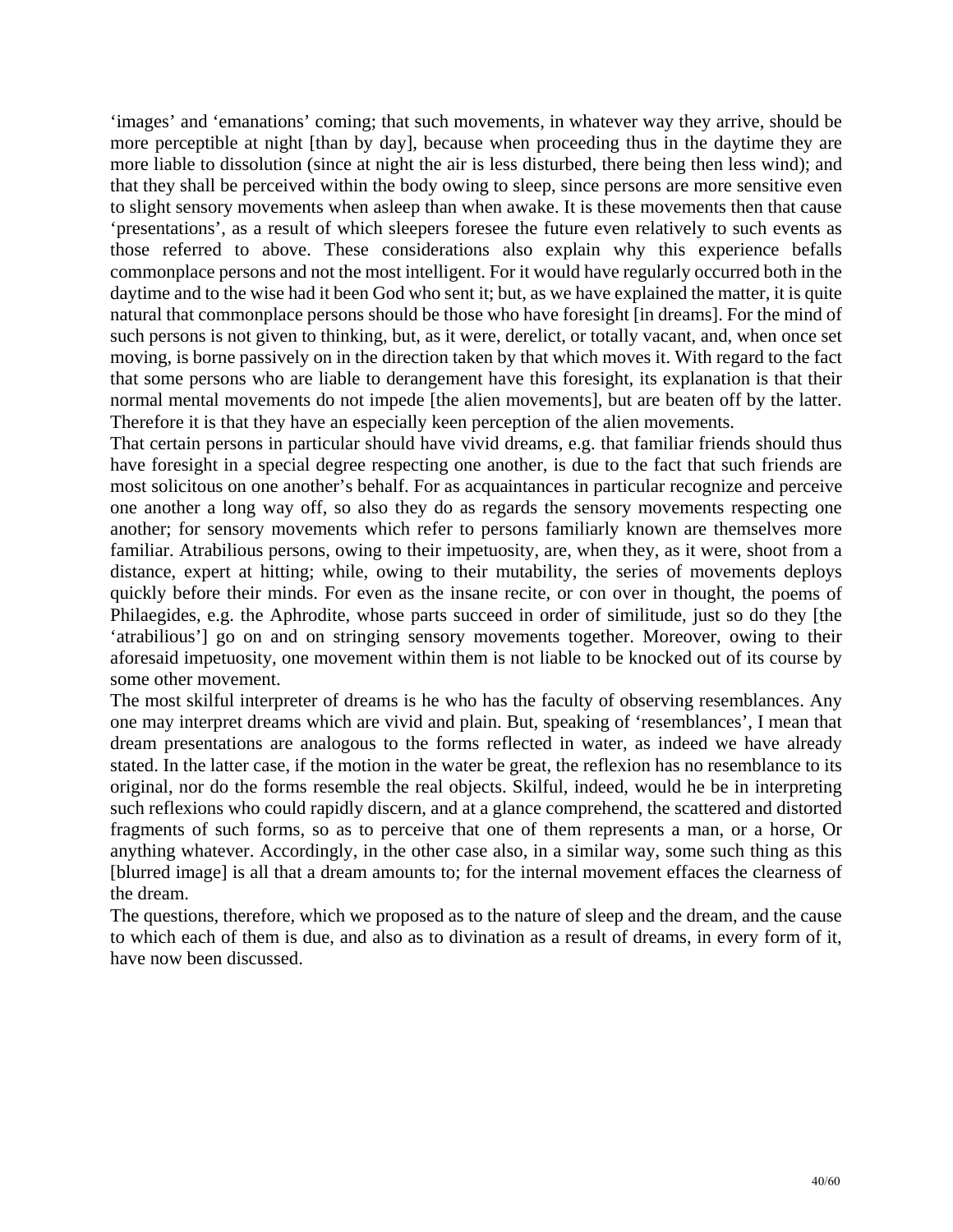On Longevity and Shortness of Life translated by G. R. T. Ross

## 1

The reasons for some animals being long-lived and others short-lived, and, in a word, causes of the length and brevity of life call for investigation.

The necessary beginning to our inquiry is a statement of the difficulties about these points. For it is not clear whether in animals and plants universally it is a single or diverse cause that makes some to be long-lived, others short-lived. Plants too have in some cases a long life, while in others it lasts but for a year.

Further, in a natural structure are longevity and a sound constitution coincident, or is shortness of life independent of unhealthiness? Perhaps in the case of certain maladies a diseased state of the body and shortness of life are interchangeable, while in the case of others ill-health is perfectly compatible with long life.

which they dwell. Races inhabiting warm countries have longer life, those living in a cold climate Of sleep and waking we have already treated; about life and death we shall speak later on, and likewise about health and disease, in so far as it belongs to the science of nature to do so. But at present we have to investigate the causes of some creatures being long-lived, and others short-lived. We find this distinction affecting not only entire genera opposed as wholes to one another, but applying also to contrasted sets of individuals within the same species. As an instance of the difference applying to the genus I give man and horse (for mankind has a longer life than the horse), while within the species there is the difference between man and man; for of men also some are long-lived, others short-lived, differing from each other in respect of the different regions in live a shorter time. Likewise there are similar differences among individuals occupying the same locality.

## $\mathfrak{D}$

In order to find premisses for our argument, we must answer the question, What is that which, in natural objects, makes them easily destroyed, or the reverse? Since fire and water, and whatsoever is akin thereto, do not possess identical powers they are reciprocal causes of generation and decay. Hence it is natural to infer that everything else arising from them and composed of them should share in the same nature, in all cases where things are not, like a house, a composite unity formed by the synthesis of many things.

something peculiar to themselves, e.g. in knowledge and health and disease. These pass away even by the destruction of the non-physical reality; for, when the animal dies, the health or knowledge when the body is destroyed. But since evidently it does not admit of this dual dissolution, the soul In other matters a different account must be given; for in many things their mode of dissolution is though the medium in which they are found is not destroyed but continues to exist; for example, take the termination of ignorance, which is recollection or learning, while knowledge passes away into forgetfulness, or error. But accidentally the disintegration of a natural object is accompanied resident in it passes away too. Hence from these considerations we may draw a conclusion about the soul too; for, if the inherence of soul in body is not a matter of nature but like that of knowledge in the soul, there would be another mode of dissolution pertaining to it besides that which occurs must stand in a different case in respect of its union with the body.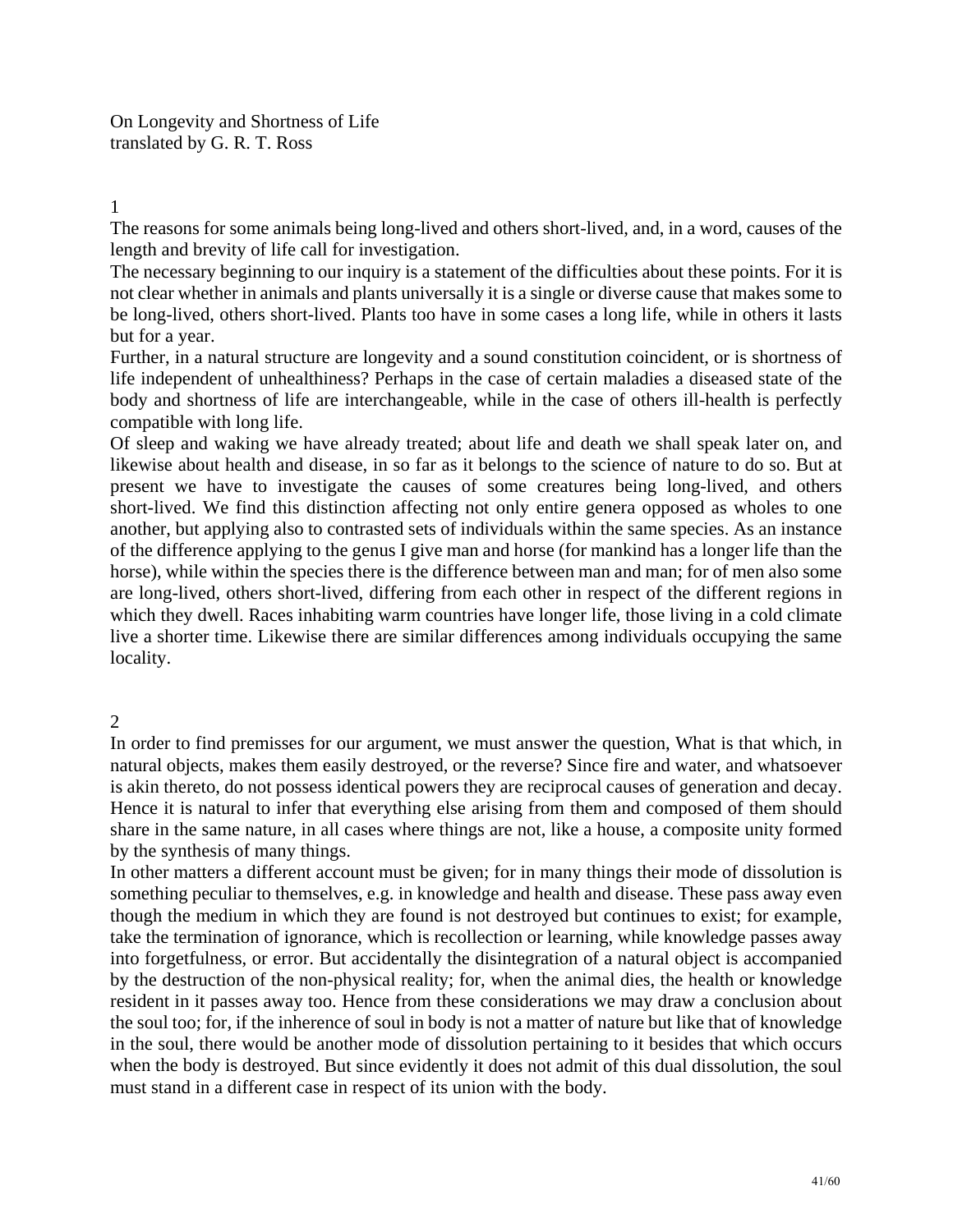#### 3

Perhaps one might reasonably raise the question whether there is any place where what is corruptible becomes incorruptible, as fire does in the upper regions where it meets with no opposite. Opposites destroy each other, and hence accidentally, by their destruction, whatsoever is attributed to them is destroyed. But no opposite in a real substance is accidentally destroyed, because real substance is not predicated of any subject. Hence a thing which has no opposite, or which is situated where it has no opposite, cannot be destroyed. For what will that be which can destroy it, if destruction comes only through contraries, but no contrary to it exists either absolutely or in the particular place where it is? But perhaps this is in one sense true, in another sense not true, for it is impossible that anything containing matter should not have in any sense an opposite. Heat and straightness can be present in every part of a thing, but it is impossible that the thing should be nature actually opposed, would an object in this case also be imperishable? No, it would be nothing but hot or white or straight; for, if that were so, attributes would have an independent existence. Hence if, in all cases, whenever the active and the passive exist together, the one acts and the other is acted on, it is impossible that no change should occur. Further, this is so if a waste product is an opposite, and waste must always be produced; for opposition is always the source of change, and refuse is what remains of the previous opposite. But, after expelling everything of a destroyed by the environment.

If then that is so, what we have said sufficiently accounts for the change; but, if not, we must assume that something of actually opposite character is in the changing object, and refuse is produced.

Hence accidentally a lesser flame is consumed by a greater one, for the nutriment, to wit the smoke, which the former takes a long period to expend, is used up by the big flame quickly.

diminution, while if it involves qualitative affection we find alteration of character. Hence [too] all things are at all times in a state of transition and are coming into being and passing away. The environment acts on them either favourably or antagonistically, and, owing to this, things that change their situation become more or less enduring than their nature warrants, but never are they eternal when they contain contrary qualities; for their matter is an immediate source of contrariety, so that if it involves locality they show change of situation, if quantity, increase and

4

We find that a superior immunity from decay attaches neither to the largest animals (the horse has shorter life than man) nor to those that are small (for most insects live but for a year). Nor are plants as a whole less liable to perish than animals (many plants are annuals), nor have sanguineous animals the pre-eminence (for the bee is longer-lived than certain sanguineous animals). Neither is it the bloodless animals that live longest (for molluscs live only a year, though bloodless), nor terrestrial organisms (there are both plants and terrestrial animals of which a single year is the period), nor the occupants of the sea (for there we find the crustaceans and the molluscs, which are short-lived).

Speaking generally, the longest-lived things occur among the plants, e.g. the date-palm. Next in order we find them among the sanguineous animals rather than among the bloodless, and among those with feet rather than among the denizens of the water. Hence, taking these two characters together, the longest-lived animals fall among sanguineous animals which have feet, e.g. man and elephant. As a matter of fact also it is a general rule that the larger live longer than the smaller, for the other long-lived animals too happen to be of a large size, as are also those I have mentioned.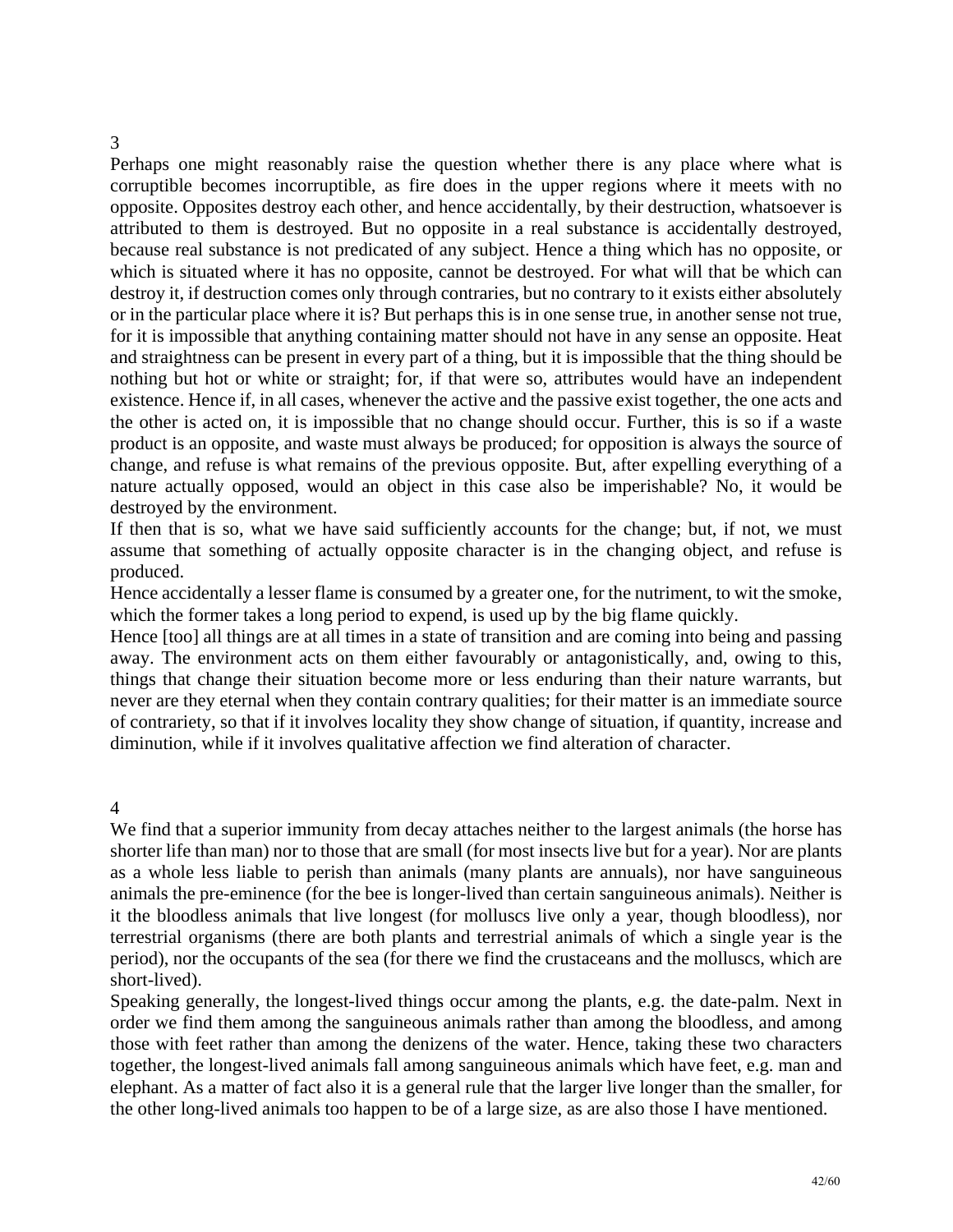#### 5

The following considerations may enable us to understand the reasons for all these facts. We must remember that an animal is by nature humid and warm, and to live is to be of such a constitution, constituting the bodies of all things consists of the following – the hot and the cold, the dry and the while old age is dry and cold, and so is a corpse. This is plain to observation. But the material moist. Hence when they age they must become dry, and therefore the fluid in them requires to be not easily dried up. Thus we explain why fat things are not liable to decay. The reason is that they contain air; now air relatively to the other elements is fire, and fire never becomes corrupted.

the rest, as was said before; it is to be expected that the larger should contain more moisture. But it is not merely this that makes them longer lived; for the cause is twofold, to wit, the quality as well as the quantity of the fluid. Hence the moisture must be not only great in amount but also warm, in order to be neither easily congealed nor easily dried up. Again the humid element in animals must not be small in quantity, for a small quantity is easily dried up. This is why both plants and animals that are large are, as a general rule, longer-lived than

It is for this reason also that man lives longer than some animals which are larger; for animals live longer though there is a deficiency in the amount of their moisture, if the ratio of its qualitative superiority exceeds that of its quantitative deficiency.

entire constitution, now a particular member. In some creatures the warm element is their fatty substance, which prevents at once desiccation and congelation; but in others it assumes a different flavour. Further, that which is designed to be not easily destroyed should not yield waste products. Anything of such a nature causes death either by disease or naturally, for the potency of the waste product works adversely and destroys now the

that the male is an animal with more warmth than the female. This is why salacious animals and those abounding in seed age quickly; the seed is a residue, and further, by being lost, it produces dryness. Hence the mule lives longer than either the horse or the ass from which it sprang, and females live longer than males if the males are salacious. Accordingly cock-sparrows have a shorter life than the females. Again males subject to great toil are short-lived and age more quickly owing to the labour; toil produces dryness and old age is dry. But by natural constitution and as a general rule males live longer than females, and the reason is

The same kind of animals are longer-lived in warm than in cold climates for the same reason, on account of which they are of larger size. The size of animals of cold constitution illustrates this particularly well, and hence snakes and lizards and scaly reptiles are of great size in warm localities, as also are testacea in the Red Sea: the warm humidity there is the cause equally of their augmented size and of their life. But in cold countries the humidity in animals is more of a watery nature, and hence is readily congealed. Consequently it happens that animals with little or no blood are in northerly regions either entirely absent (both the land animals with feet and the water creatures whose home is the sea) or, when they do occur, they are smaller and have shorter life; for the frost prevents growth.

flame consumes and burns up a small one by using up its nutriment, so the natural warmth which is Both plants and animals perish if not fed, for in that case they consume themselves; just as a large the primary cause of digestion consumes the material in which it is located.

Water animals have a shorter life than terrestrial creatures, not strictly because they are humid, but because they are watery, and watery moisture is easily destroyed, since it is cold and readily congealed. For the same reason bloodless animals perish readily unless protected by great size, for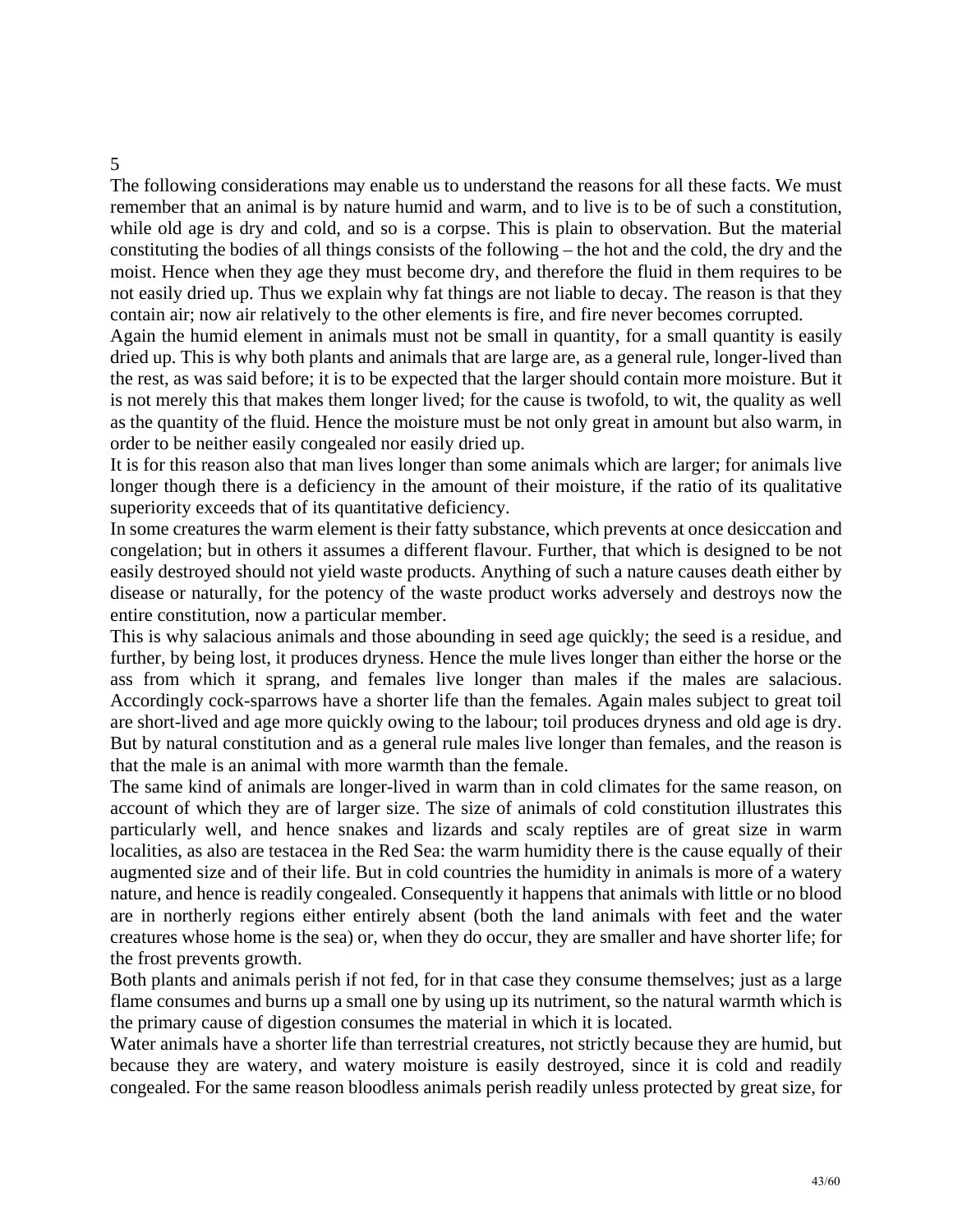there is neither fatness nor sweetness about them. In animals fat is sweet, and hence bees are longer-lived than other animals of larger size.

## 6

It is amongst the plants that we find the longest life – more than among the animals, for, in the first place, they are less watery and hence less easily frozen. Further they have an oiliness and a viscosity which makes them retain their moisture in a form not easily dried up, even though they are dry and earthy.

But we must discover the reason why trees are of an enduring constitution, for it is peculiar to them and is not found in any animals except the insects.

Plants continually renew themselves and hence last for a long time. New shoots continually come and the others grow old, and with the roots the same thing happens. But both processes do not occur together. Rather it happens that at one time the trunk and the branches alone die and new ones grow up beside them, and it is only when this has taken place that the fresh roots spring from the surviving part. Thus it continues, one part dying and the other growing, and hence also it lives a long time.

life occurs though their connexion with the plant is severed, but in the former case it is the There is a similarity, as has been already said, between plants and insects, for they live, though divided, and two or more may be derived from a single one. Insects, however, though managing to live, are not able to do so long, for they do not possess organs; nor can the principle resident in each of the separated parts create organs. In the case of a plant, however, it can do so; every part of a plant contains potentially both root and stem. Hence it is from this source that issues that continued growth when one part is renewed and the other grows old; it is practically a case of longevity. The taking of slips furnishes a similar instance, for we might say that, in a way, when we take a slip the same thing happens; the shoot cut off is part of the plant. Thus in taking slips this perpetuation of continuity that is operative. The reason is that the life principle potentially belonging to them is present in every part.

Identical phenomena are found both in plants and in animals. For in animals the males are, in growth occurs in the direction of their lower parts and the fruit. general, the longer-lived. They have their upper parts larger than the lower (the male is more of the dwarf type of build than the female), and it is in the upper part that warmth resides, in the lower cold. In plants also those with great heads are longer-lived, and such are those that are not annual but of the tree-type, for the roots are the head and upper part of a plant, and among the annuals

These matters however will be specially investigated in the work On Plants. But this is our account of the reasons for the duration of life and for short life in animals. It remains for us to discuss youth and age, and life and death. To come to a definite understanding about these matters would complete our course of study on animals.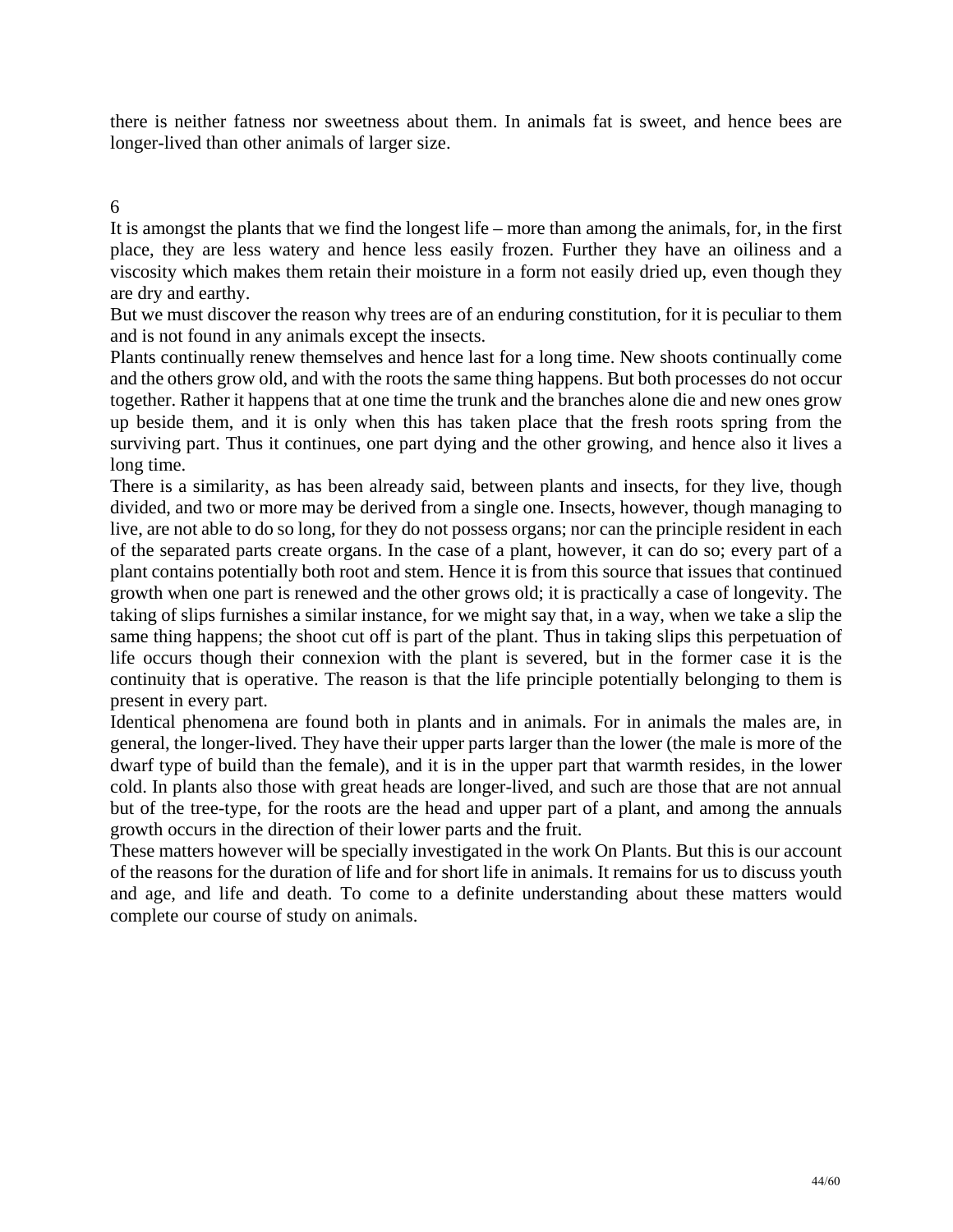# On Youth and Old Age, On Breathing, On Life and Death translated by G. R. T. Ross

## 1

being alive) there must be a single identical part in virtue of which they live and are called animals; We must now treat of youth and old age and life and death. We must probably also at the same time state the causes of respiration as well, since in some cases living and the reverse depend on this. We have elsewhere given a precise account of the soul, and while it is clear that its essential reality cannot be corporeal, yet manifestly it must exist in some bodily part which must be one of those possessing control over the members. Let us for the present set aside the other divisions or faculties of the soul (whichever of the two be the correct name). But as to being what is called an animal and a living thing, we find that in all beings endowed with both characteristics (viz. being an animal and for an animal qua animal cannot avoid being alive. But a thing need not, though alive, be animal, for plants live without having sensation, and it is by sensation that we distinguish animal from what is not animal.

have one common organ in which the senses when functioning must meet, and this must be situated the nutritive principle must be situated midway between these regions. That part where food enters we call upper, considering it by itself and not relatively to the surrounding universe, while downward is that part by which the primary excrement is discharged. This organ, then, must be numerically one and the same and yet possess multiple and disparate aspects, for being animal and living are not identical. Since then the organs of special sensation midway between what is called before and behind (we call 'before' the direction from which sensation comes, 'behind' the opposite), further, since in all living things the body is divided into upper and lower (they all have upper and lower parts, so that this is true of plants as well), clearly

Plants are the reverse of animals in this respect. To man in particular among the animals, on account of his erect stature, belongs the characteristic of having his upper parts pointing upwards in the sense in which that applies to the universe, while in the others these are in an intermediate position. But in plants, owing to their being stationary and drawing their sustenance from the ground, the upper part must always be down; for there is a correspondence between the roots in a plant and what is called the mouth in animals, by means of which they take in their food, whether the source of supply be the earth or each other's bodies.

# 2

For many animals, when either part – the head or the receptacle of the food – is cut off, retain life in All perfectly formed animals are to be divided into three parts, one that by which food is taken in, one that by which excrement is discharged, and the third the region intermediate between them. In the largest animals this latter is called the chest and in the others something corresponding; in some also it is more distinctly marked off than in others. All those also that are capable of progression have additional members subservient to this purpose, by means of which they bear the whole trunk, to wit legs and feet and whatever parts are possessed of the same powers. Now it is evident both by observation and by inference that the source of the nutritive soul is in the midst of the three parts. that member to which the middle remains attached. This can be seen to occur in many insects, e.g. wasps and bees, and many animals also besides insects can, though divided, continue to live by means of the part connected with nutrition.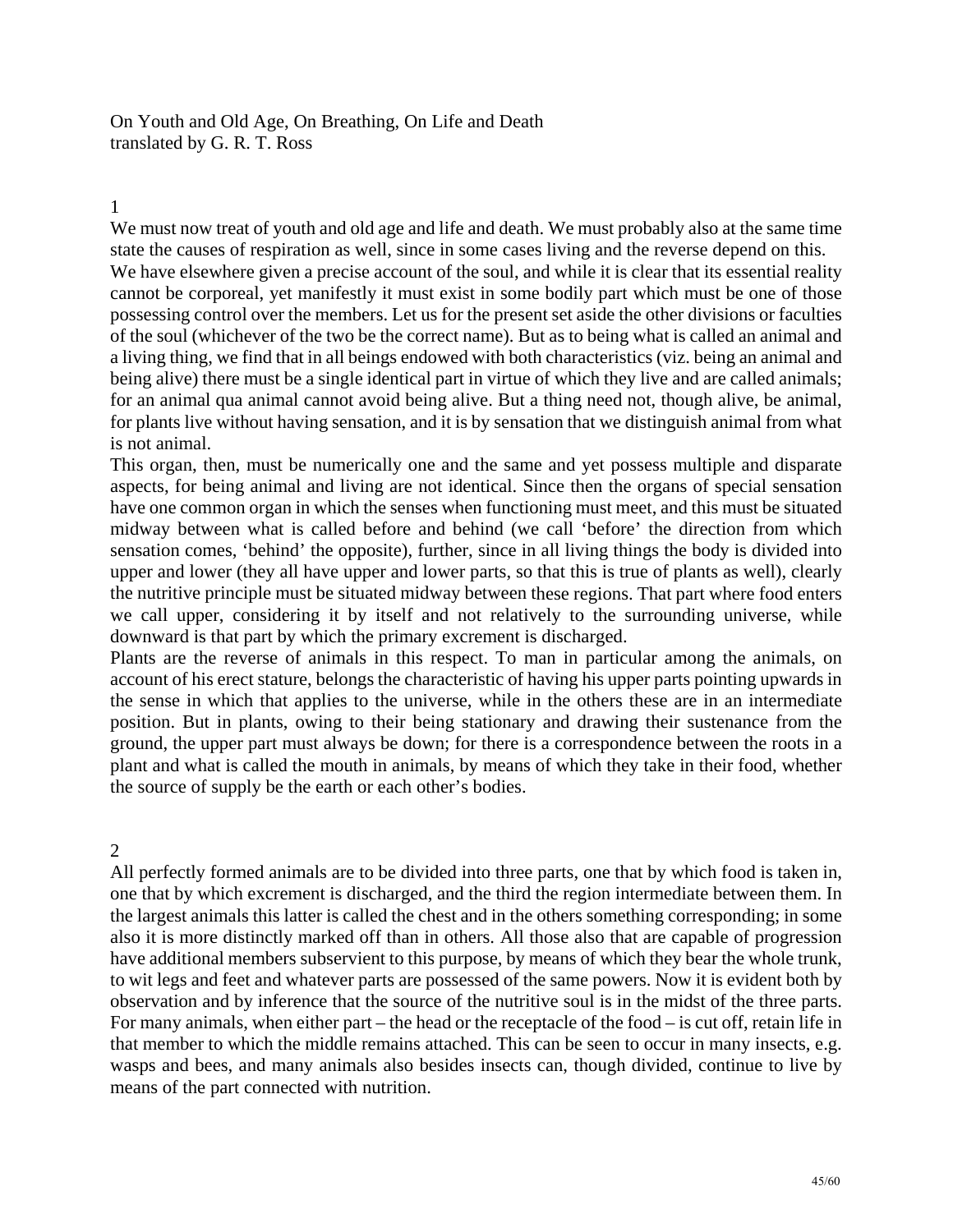While this member is indeed in actuality single, yet potentially it is multiple, for these animals have a constitution similar to that of Plants; plants when cut into sections continue to live, and a number of trees can be derived from one single source. A separate account will be given of the reason why some plants cannot live when divided, while others can be propagated by the taking of slips. In this respect, however, plants and insects are alike.

It is true that the nutritive soul, in beings possessing it, while actually single must be potentially plural. And it is too with the principle of sensation, for evidently the divided segments of these animals have sensation. They are unable, however, to preserve their constitution, as plants can, not possessing the organs on which the continuance of life depends, for some lack the means for seizing, others for receiving their food; or again they may be destitute of other organs as well.

Divisible animals are like a number of animals grown together, but animals of superior construction behave differently because their constitution is a unity of the highest possible kind. Hence some of the organs on division display slight sensitiveness because they retain some psychical susceptibility; the animals continue to move after the vitals have been abstracted: tortoises, for example, do so even after the heart has been removed.

## 3

this that the new shoot is inserted, when we wish either a new branch or a new root to spring from The same phenomenon is evident both in plants and in animals, and in plants we note it both in their propagation by seed and in grafts and cuttings. Genesis from seeds always starts from the middle. All seeds are bivalvular, and the place of junction is situated at the point of attachment (to the plant), an intermediate part belonging to both halves. It is from this part that both root and stem of growing things emerge; the starting-point is in a central position between them. In the case of grafts and cuttings this is particularly true of the buds; for the bud is in a way the starting-point of the branch, but at the same time it is in a central position. Hence it is either this that is cut off, or into it; which proves that the point of origin in growth is intermediate between stem and root.

treatise on The Parts of Animals that it is from the heart that the veins issue, and that in sanguineous nutritive soul must be in the heart, for the functions relative to nutrition exercised by the other parts Likewise in sanguineous animals the heart is the first organ developed; this is evident from what has been observed in those cases where observation of their growth is possible. Hence in bloodless animals also what corresponds to the heart must develop first. We have already asserted in our animals the blood is the final nutriment from which the members are formed. Hence it is clear that there is one function in nutrition which the mouth has the faculty of performing, and a different one appertaining to the stomach. But it is the heart that has supreme control, exercising an additional and completing function. Hence in sanguineous animals the source both of the sensitive and of the are ancillary to the activity of the heart. It is the part of the dominating organ to achieve the final result, as of the physician's efforts to be directed towards health, and not to be occupied with subordinate offices.

heart, for it is here that we must look for the common sensorium belonging to all the sense-organs. These in two cases, taste and touch, can be clearly seen to extend to the heart, and hence the others also must lead to it, for in it the other organs may possibly initiate changes, whereas with the upper region of the body taste and touch have no connexion. Apart from these considerations, if the life is Certainly, however, all saguineous animals have the supreme organ of the sensefaculties in the always located in this part, evidently the principle of sensation must be situated there too, for it is qua animal that an animal is said to be a living thing, and it is called animal because endowed with sensation. Elsewhere in other works we have stated the reasons why some of the sense-organs are,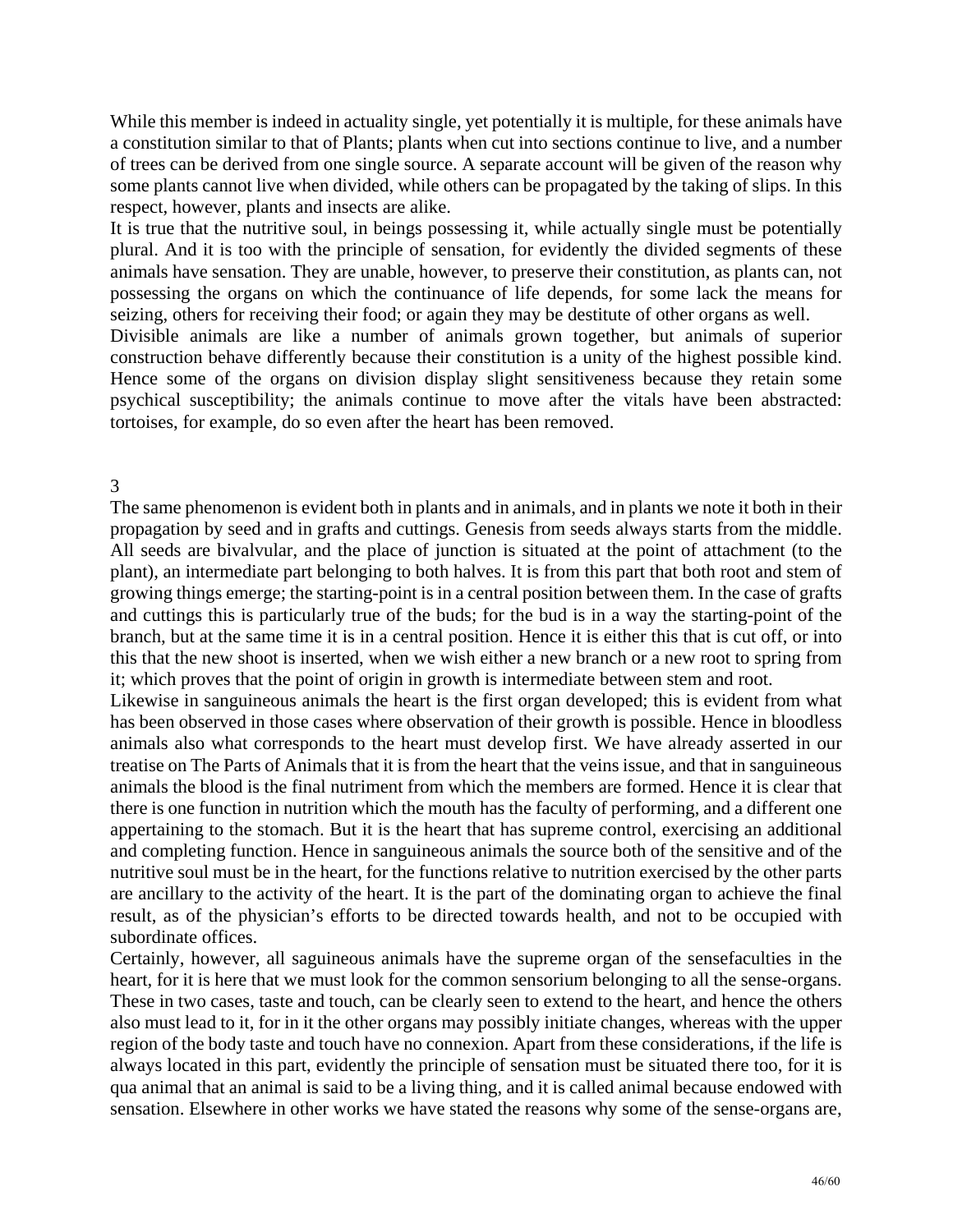as is evident, connected with the heart, while others are situated in the head. (It is this fact that causes some people to think that it is in virtue of the brain that the function of perception belongs to animals.)

#### 4

Thus if, on the one hand, we look to the observed facts, what we have said makes it clear that the source of the sensitive soul, together with that connected with growth and nutrition, is situated in this organ and in the central one of the three divisions of the body. But it follows by deduction also; for we see that in every case, when several results are open to her, Nature always brings to pass the best. Now if both principles are located in the midst of the substance, the two parts of the body, viz. that which elaborates and that which receives the nutriment in its final form will best perform their appropriate function; for the soul will then be close to each, and the central situation which it will, as such, occupy is the position of a dominating power.

their body. But in animals all the members and the whole body possess some connate warmth of Further, that which employs an instrument and the instrument it employs must be distinct (and must be spatially diverse too, if possible, as in capacity), just as the flute and that which plays it – the hand – are diverse. Thus if animal is defined by the possession of sensitive soul, this soul must in the sanguineous animals be in the heart, and, in the bloodless ones, in the corresponding part of constitution, and hence when alive they are observed to be warm, but when dead and deprived of life they are the opposite. Indeed, the source of this warmth must be in the heart in sanguineous animals, and in the case of bloodless animals in the corresponding organ, for, though all parts of the body by means of their natural heat elaborate and concoct the nutriment, the governing organ takes the chief share in this process. Hence, though the other members become cold, life remains; but when the warmth here is quenched, death always ensues, because the source of heat in all the other members depends on this, and the soul is, as it were, set aglow with fire in this part, which in sanguineous animals is the heart and in the bloodless order the analogous member. Hence, of necessity, life must be coincident with the maintenance of heat, and what we call death is its destruction.

# 5

However, it is to be noticed that there are two ways in which fire ceases to exist; it may go out uses up its nutriment and consumes it all before more is sent up by evaporation. Hence not only is a either by exhaustion or by extinction. That which is self-caused we call exhaustion, that due to its opposites extinction. [The former is that due to old age, the latter to violence.] But either of these ways in which fire ceases to be may be brought about by the same cause, for, when there is a deficiency of nutriment and the warmth can obtain no maintenance, the fire fails; and the reason is that the opposite, checking digestion, prevents the fire from being fed. But in other cases the result is exhaustion, when the heat accumulates excessively owing to lack of respiration and of refrigeration. For in this case what happens is that the heat, accumulating in great quantity, quickly smaller fire readily put out by a large one, but of itself the candle flame is consumed when inserted in a large blaze just as is the case with any other combustible. The reason is that the nutriment in the flame is seized by the larger one before fresh fuel can be added, for fire is ever coming into being and rushing just like a river, but so speedily as to elude observation.

Clearly therefore, if the bodily heat must be conserved (as is necessary if life is to continue), there must be some way of cooling the heat resident in the source of warmth. Take as an illustration what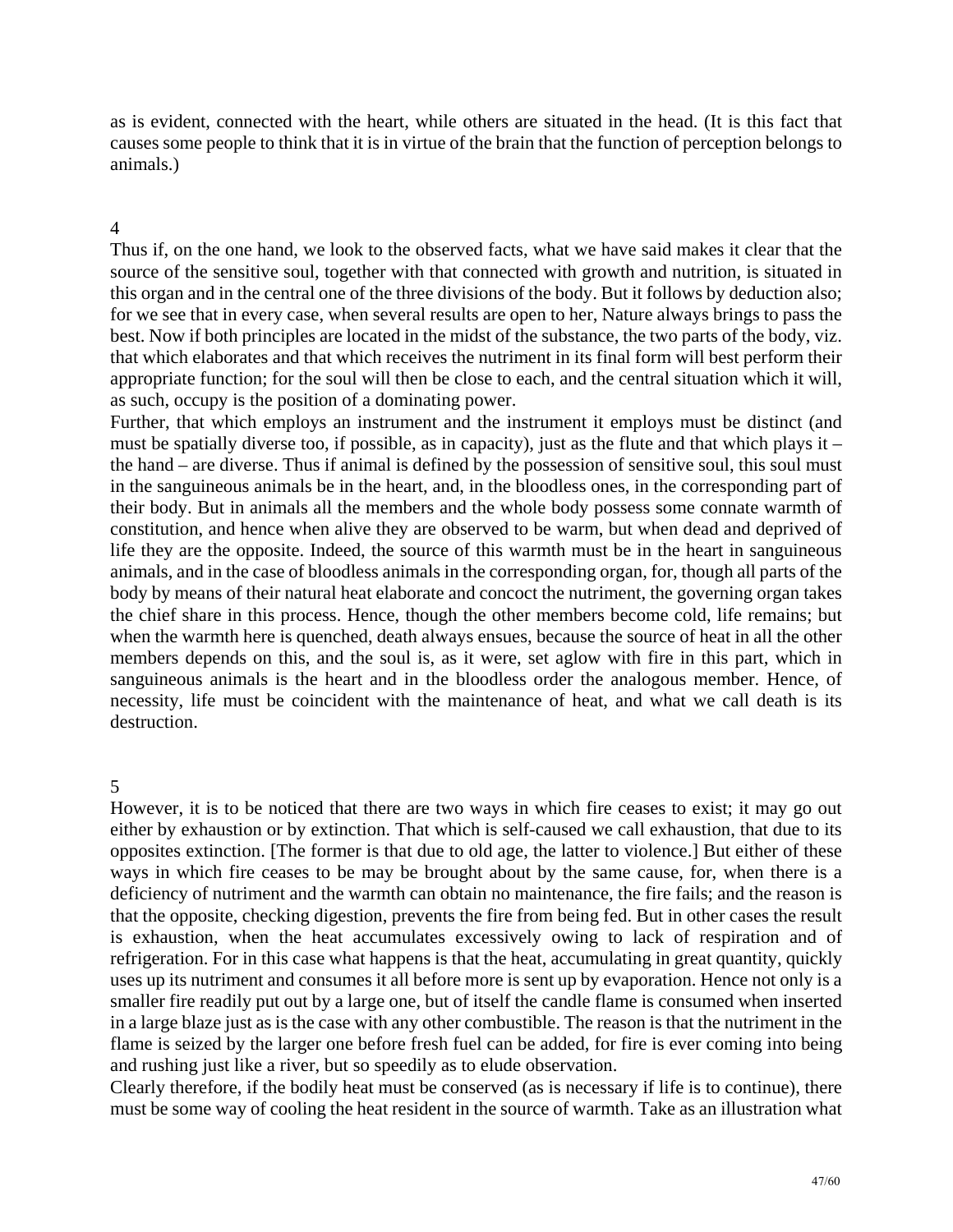occurs when coals are confined in a brazier. If they are kept covered up continuously by the so-called 'choker', they are quickly extinguished, but, if the lid is in rapid alternation lifted up and put on again they remain glowing for a long time. Banking up a fire also keeps it in, for the ashes, being porous, do not prevent the passage of air, and again they enable it to resist extinction by the surrounding air by means of the supply of heat which it possesses. However, we have stated in The Problems the reasons why these operations, namely banking up and covering up a fire, have the opposite effects (in the one case the fire goes out, in the other it continues alive for a considerable time).

## 6

Everything living has soul, and it, as we have said, cannot exist without the presence of heat in the constitution. In plants the natural heat is sufficiently well kept alive by the aid which their nutriment and the surrounding air supply. For the food has a cooling effect [as it enters, just as it has in man] when first it is taken in, whereas abstinence from food produces heat and thirst. The air, if it be motionless, becomes hot, but by the entry of food a motion is set up which lasts until digestion is completed and so cools it. If the surrounding air is excessively cold owing to the time of year, there being severe frost, plants shrivel, or if, in the extreme heats of summer the moisture drawn from the ground cannot produce its cooling effect, the heat comes to an end by exhaustion. Trees suffering at such seasons are said to be blighted or star-stricken. Hence the practice of laying beneath the roots stones of certain species or water in pots, for the purpose of cooling the roots of the plants.

will require further application on our part – to give an account of the way and manner in which this Some animals pass their life in the water, others in the air, and therefore these media furnish the source and means of refrigeration, water in the one case, air in the other. We must proceed – and it refrigeration occurs.

## 7

A few of the previous physical philosophers have spoken of respiration. The reason, however, why it exists in animals they have either not declared or, when they have, their statements are not correct and show a comparative lack of acquaintance with the facts. Moreover they assert that all animals respire – which is untrue. Hence these points must first claim our attention, in order that we may not be thought to make unsubstantiated charges against authors no longer alive.

First then, it is evident that all animals with lungs breathe, but in some cases breathing animals have a bloodless and spongy lung, and then there is less need for respiration. These animals can remain under water for a time, which relatively to their bodily strength, is considerable. All oviparous animals, e.g. the frog-tribe, have a spongy lung. Also hemydes and tortoises can remain for a long time immersed in water; for their lung, containing little blood, has not much heat. Hence, when once it is inflated, it itself, by means of its motion, produces a cooling effect and enables the animal to remain immersed for a long time. Suffocation, however, always ensues if the animal is forced to hold its breath for too long a time, for none of this class take in water in the way fishes do. On the other hand, animals which have the lung charged with blood have greater need of respiration on account of the amount of their heat, while none at all of the others which do not possess lungs breathe.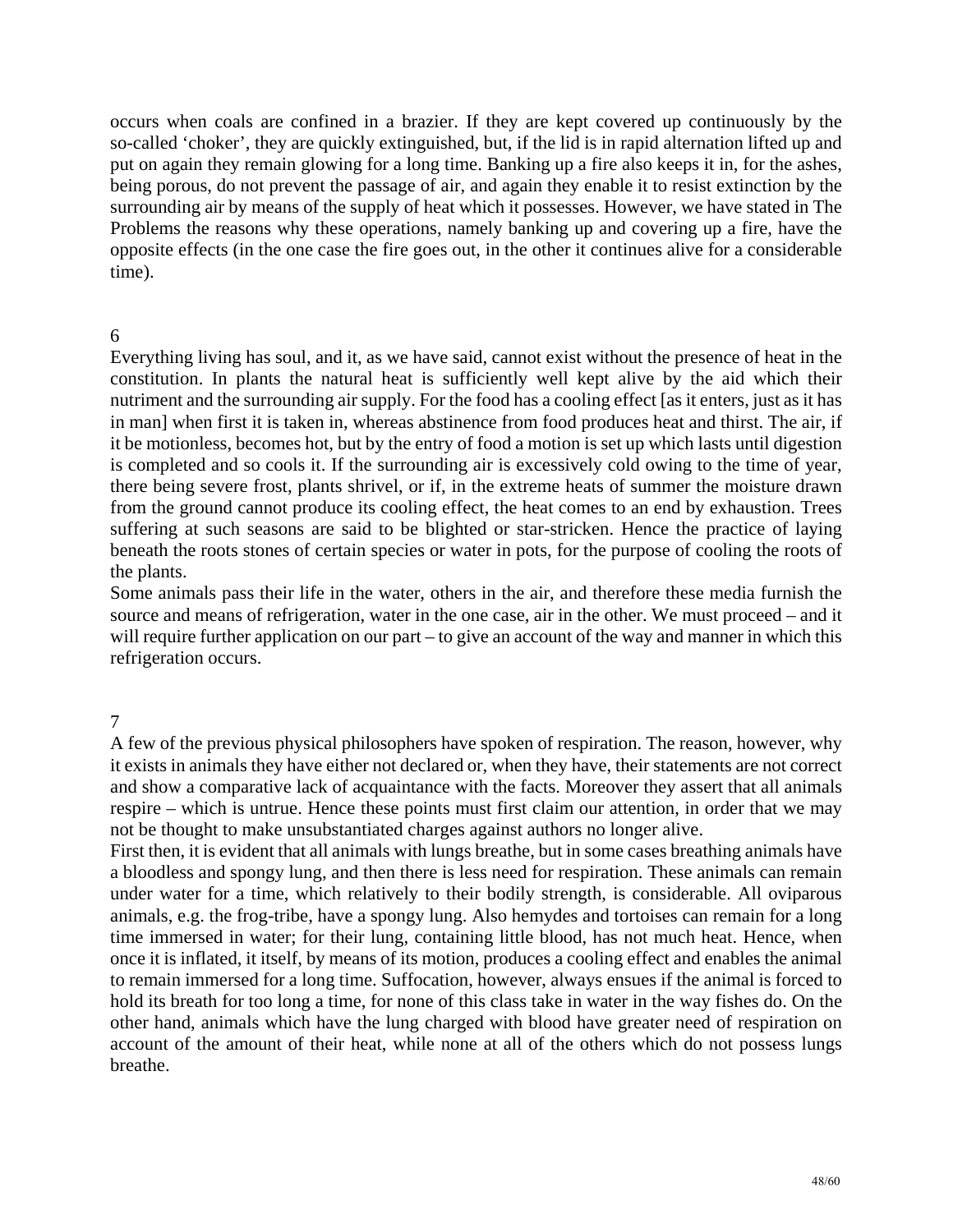#### 8

Democritus of Abdera and certain others who have treated of respiration, while saying nothing mouth, for there can be no vacuum, and that it is by drawing in this that they respire. Diogenes' statement is that, when they discharge water through their gills, they suck the air out of the water surrounding the mouth by means of the vacuum formed in the mouth, for he believes there is air in the water. definite about the lungless animals, nevertheless seem to speak as if all breathed. But Anaxagoras and Diogenes both maintain that all breathe, and state the manner in which fishes and oysters respire. Anaxagoras says that when fishes discharge water through their gills, air is formed in the

explanation is for them impossible for, when the creatures respire, they must discharge their breath But these theories are untenable. Firstly, they state only what is the common element in both operations and so leave out the half of the matter. For what goes by the name of respiration consists, on the one hand, of inhalation, and, on the other, of the exhalation of breath; but, about the latter they say nothing, nor do they describe how such animals emit their breath. Indeed, by the same passage as that by which they draw it in, and this must happen in alternation. Hence, as a result, they must take the water into their mouth at the same time as they breathe out. But the air and the water must meet and obstruct each other. Further, when they discharge the water they must emit their breath by the mouth or the gills, and the result will be that they will breathe in and breathe out at the same time, for it is at that moment that respiration is said to occur. But it is impossible that they should do both at the same time. Hence, if respiring creatures must both exhale and inhale the air, and if none of these animals can breathe out, evidently none can respire at all.

#### 9

Further, the assertion that they draw in air out of the mouth or out of the water by means of the mouth is an impossibility, for, not having a lung, they have no windpipe; rather the stomach is closely juxtaposed to the mouth, so that they must do the sucking with the stomach. But in that case the other animals would do so also, which is not the truth; and the water-animals also would be seen beneath water. But with fishes this result never occurs, in whatsoever way we try to obtain it, since to do it when out of the water, whereas quite evidently they do not. Further, in all animals that respire and draw breath there is to be observed a certain motion in the part of the body which draws in the air, but in the fishes this does not occur. Fishes do not appear to move any of the parts in the region of the stomach, except the gills alone, and these move both when they are in the water and when they are thrown on to dry land and gasp. Moreover, always when respiring animals are killed by being suffocated in water, bubbles are formed of the air which is forcibly discharged, as happens, e.g. when one forces a tortoise or a frog or any other animal of a similar class to stay they do not contain air drawn from an external source. Again, the manner of respiration said to exist in them might occur in the case of men also when they are under water. For if fishes draw in air out of the surrounding water by means of their mouth why should not men too and other animals do so also; they should also, in the same way as fishes, draw in air out of the mouth. If in the former case it were possible, so also should it be in the latter. But, since in the one it is not so, neither does it occur in the other. Furthermore, why do fishes, if they respire, die in the air and gasp (as can be seen) as in suffocation? It is not want of food that produces this effect upon them, and the reason given by Diogenes is foolish, for he says that in air they take in too much air and hence die, but in the water they take in a moderate amount. But that should be a possible occurrence with land animals also; as facts are, however, no land animal seems to be suffocated by excessive respiration. Again, if all animals breathe, insects must do so also. many of them seem to live though divided not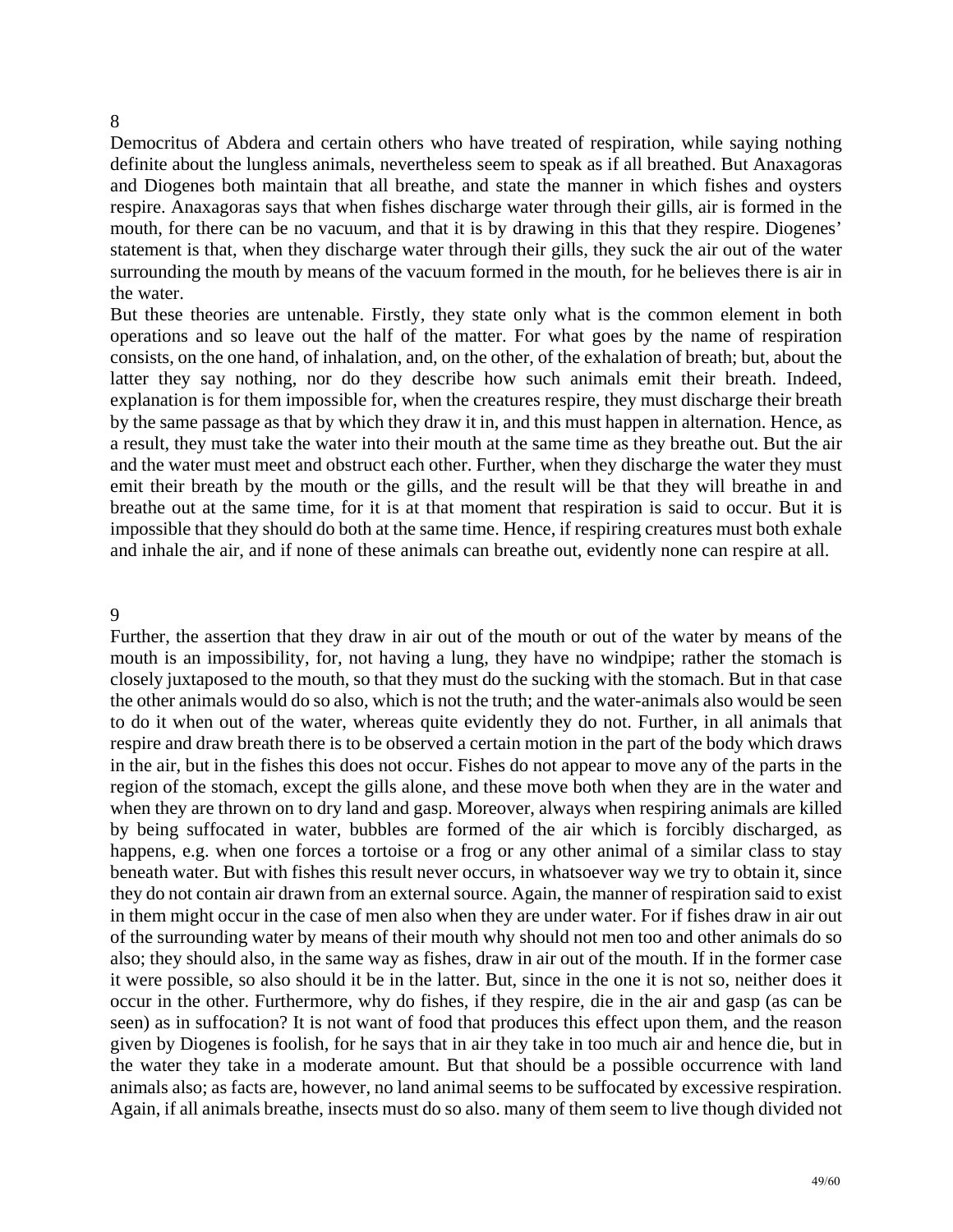merely into two, but into several parts, e.g. the class called Scolopendra. But how can they, when thus divided, breathe, and what is the organ they employ? The main reason why these writers have not given a good account of these facts is that they have no acquaintance with the internal organs, and that they did not accept the doctrine that there is a final cause for whatever Nature does. If they had asked for what purpose respiration exists in animals, and had considered this with reference to the organs, e.g. the gills and the lungs, they would have discovered the reason more speedily.

## 10

Democritus, however, does teach that in the breathing animals there is a certain result produced by respiration; he asserts that it prevents the soul from being extruded from the body. Nevertheless, he by no means asserts that it is for this purpose that Nature so contrives it, for he, like the other physical philosophers, altogether fails to attain to any such explanation. His statement is that the soul and the hot element are identical, being the primary forms among the spherical particles. Hence, when these are being crushed together by the surrounding atmosphere thrusting them out, respiration, according to his account, comes in to succour them. For in the air there are many of those particles which he calls mind and soul. Hence, when we breathe and the air enters, these enter along with it, and by their action cancel the pressure, thus preventing the expulsion of the soul which resides in the animal.

This explains why life and death are bound up with the taking in and letting out of the breath; for death occurs when the compression by the surrounding air gains the upper hand, and, the animal being unable to respire, the air from outside can no longer enter and counteract the compression. Death is the departure of those forms owing to the expulsive pressure exerted by the surrounding air. Death, however, occurs not by haphazard but, when natural, owing to old age, and, when unnatural, to violence.

But the reason for this and why all must die Democritus has by no means made clear. And yet, since evidently death occurs at one time of life and not at another, he should have said whether the cause is external or internal. Neither does he assign the cause of the beginning of respiration, nor say whether it is internal or external. Indeed, it is not the case that the external mind superintends the reinforcement; rather the origin of breathing and of the respiratory motion must be within: it is not due to pressure from around. It is absurd also that what surrounds should compress and at the same time by entering dilate. This then is practically his theory, and how he puts it.

Yet neither is it a good account of these even, as may clearly be seen from the facts and phenomena of which we all have experience. For in hot weather we grow warmer, and, having more need of respiration, we always breathe faster. But, when the air around is cold and contracts and solidifies the body, retardation of the breathing results. Yet this was just the time when the external air should But if we must consider that our previous account is true, and that respiration does not occur in every animal, we must deem that this explains death not universally, but only in respiring animals. enter and annul the expulsive movement, whereas it is the opposite that occurs. For when the breath is not let out and the heat accumulates too much then we need to respire, and to respire we must draw in the breath. When hot, people breathe rapidly, because they must do so in order to cool themselves, just when the theory of Democritus would make them add fire to fire.

## 11

determines how, in the case of the animals other than land-animals, their heat is preserved, and The theory found in the Timaeus, of the passing round of the breath by pushing, by no means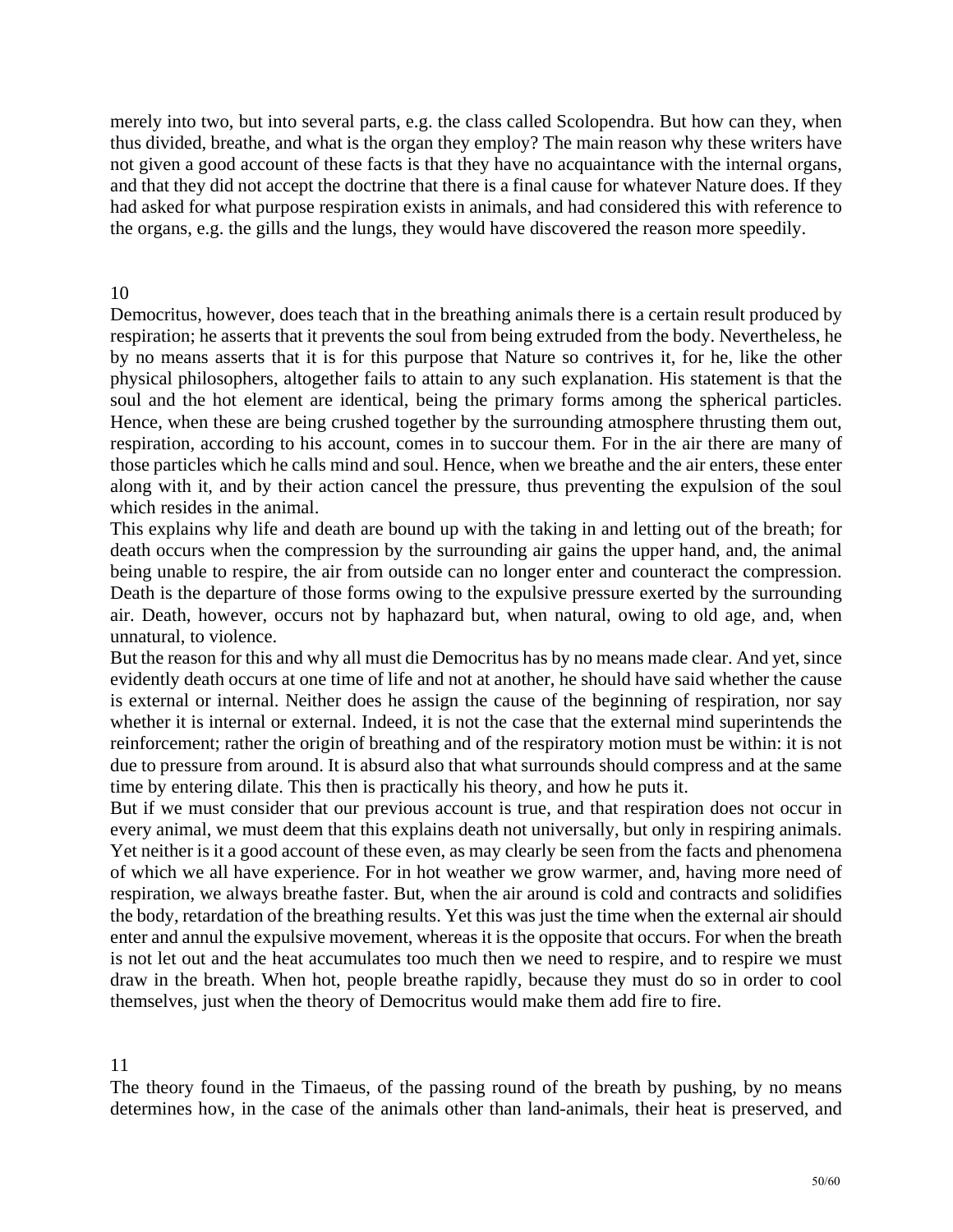whether it is due to the same or a different cause. For if respiration occurs only in land-animals we should be told what is the reason of that. Likewise, if it is found in others also, but in a different form, this form of respiration, if they all can breathe, must also be described.

the same route, and pushes back inwards through the mouth the air that had been discharged in a Further, the method of explaining involves a fiction. It is said that when the hot air issues from the mouth it pushes the surrounding air, which being carried on enters the very place whence the internal warmth issued, through the interstices of the porous flesh; and this reciprocal replacement is due to the fact that a vacuum cannot exist. But when it has become hot the air passes out again by warm condition. It is said that it is this action which goes on continuously when the breath is taken in and let out.

But according to this way of thinking it will follow that we breathe out before we breathe in. But the opposite is the case, as evidence shows, for though these two functions go on in alternation, yet the last act when life comes to a close is the letting out of the breath, and hence its admission must have been the beginning of the process.

presence in animals of this function (to wit the admission and emission of the breath), but treat it as Once more, those who give this kind of explanation by no means state the final cause of the though it were a contingent accompaniment of life. Yet it evidently has control over life and death, for it results synchronously that when respiring animals are unable to breathe they perish. Again, it is absurd that the passage of the hot air out through the mouth and back again should be quite perceptible, while we were not able to detect the thoracic influx and the return outwards once more of the heated breath. It is also nonsense that respiration should consist in the entrance of heat, for the evidence is to the contrary effect; what is breathed out is hot, and what is breathed in is cold. When it is hot we pant in breathing, for, because what enters does not adequately perform its cooling function, we have as a consequence to draw the breath frequently.

## 12

It is certain, however, that we must not entertain the notion that it is for purposes of nutrition that respiration is designed, and believe that the internal fire is fed by the breath; respiration, as it were, adding fuel to the fire, while the feeding of the flame results in the outward passage of the breath. is that the nutriment would enter and the refuse be discharged by the same channel, but this does To combat this doctrine I shall repeat what I said in opposition to the previous theories. This, or something analogous to it, should occur in the other animals also (on this theory), for all possess vital heat. Further, how are we to describe this fictitious process of the generation of heat from the breath? Observation shows rather that it is a product of the food. A consequence also of this theory not appear to occur in the other instances.

# 13

nostrils he imagines he is dealing with what is the primary kind of respiration. Even the breath Nature employs respiration through the nostrils as a secondary function in certain animals in order Empedocles also gives an account of respiration without, however, making clear what its purpose is, or whether or not it is universal in animals. Also when dealing with respiration by means of the which passes through the nostrils passes through the windpipe out of the chest as well, and without the latter the nostrils cannot act. Again, when animals are bereft of respiration through the nostrils, no detrimental result ensues, but, when prevented from breathing through the windpipe, they die.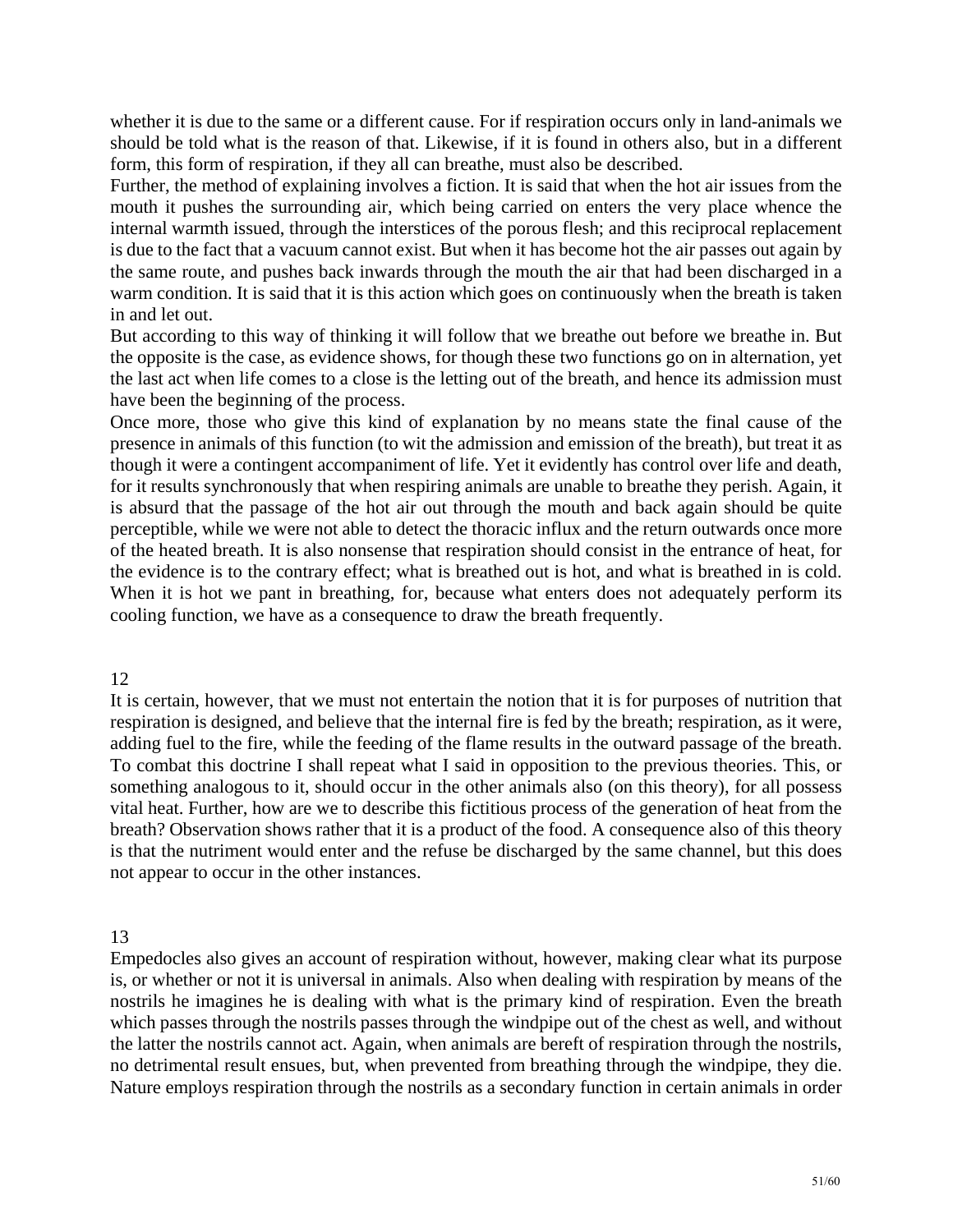to enable them to smell. But the reason why it exists in some only is that though almost all animals are endowed with the sense of smell, the sense-organ is not the same in all.

A more precise account has been given about this elsewhere. Empedocles, however, explains the passage inwards and outwards of the breath, by the theory that there are certain blood-vessels, which, while containing blood, are not filled by it, but have passages leading to the outer air, the calibre of which is fine in contrast to the size of the solid particles, but large relatively to those in the air. Hence, since it is the nature of the blood to move upwards and downwards, when it moves down the air rushes in and inspiration occurs; when the blood rises, the air is forced out and the outward motion of the breath results. He compares this process to what occurs in a clepsydra.

Thus all things outwards breathe and in; – their flesh has tubes

Bloodless, that stretch towards the body's outmost edge,

Which, at their mouths, full many frequent channels pierce,

Cleaving the extreme nostrils through; thus, while the gore

Lies hid, for air is cut a thoroughfare most plain.

And thence, whenever shrinks away the tender blood,

Enters the blustering wind with swelling billow wild.

But when the blood leaps up, backward it breathes. As when

With water-clock of polished bronze a maiden sporting,

Sets on her comely hand the narrow of the tube

And dips it in the frail-formed water's silvery sheen;

Not then the flood the vessel enters, but the air,

Until she frees the crowded stream. But then indeed

Upon the escape runs in the water meet.

So also when within the vessel's deeps the water

Remains, the opening by the hand of flesh being closed,

The outer air that entrance craves restrains the flood

At the gates of the sounding narrow,

upon the surface pressing,

Until the maid withdraws her hand. But then in contrariwise

Once more the air comes in and water meet flows out.

Thus to the to the subtle blood, surging throughout the limbs,

Whene'er it shrinks away into the far recesses

Admits a stream of air rushing with swelling wave,

But, when it backward leaps, in like bulk air flows out.

This then is what he says of respiration. But, as we said, all animals that evidently respire do so by means of the windpipe, when they breathe either through the mouth or through the nostrils. Hence, if it is of this kind of respiration that he is talking, we must ask how it tallies with the explanation given. But the facts seem to be quite opposed. The chest is raised in the manner of a forge-bellows when the breath is drawn in  $-$  it is quite reasonable that it should be heat which raises up and that the blood should occupy the hot region – but it collapses and sinks down, like the bellows once more, when the breath is let out. The difference is that in a bellows it is not by the same channel that the air is taken in and let out, but in breathing it is.

But, if Empedocles is accounting only for respiration through the nostrils, he is much in error, for that does not involve the nostrils alone, but passes by the channel beside the uvula where the extremity of the roof of the mouth is, some of the air going this way through the apertures of the nostrils and some through the mouth, both when it enters and when it passes out. Such then is the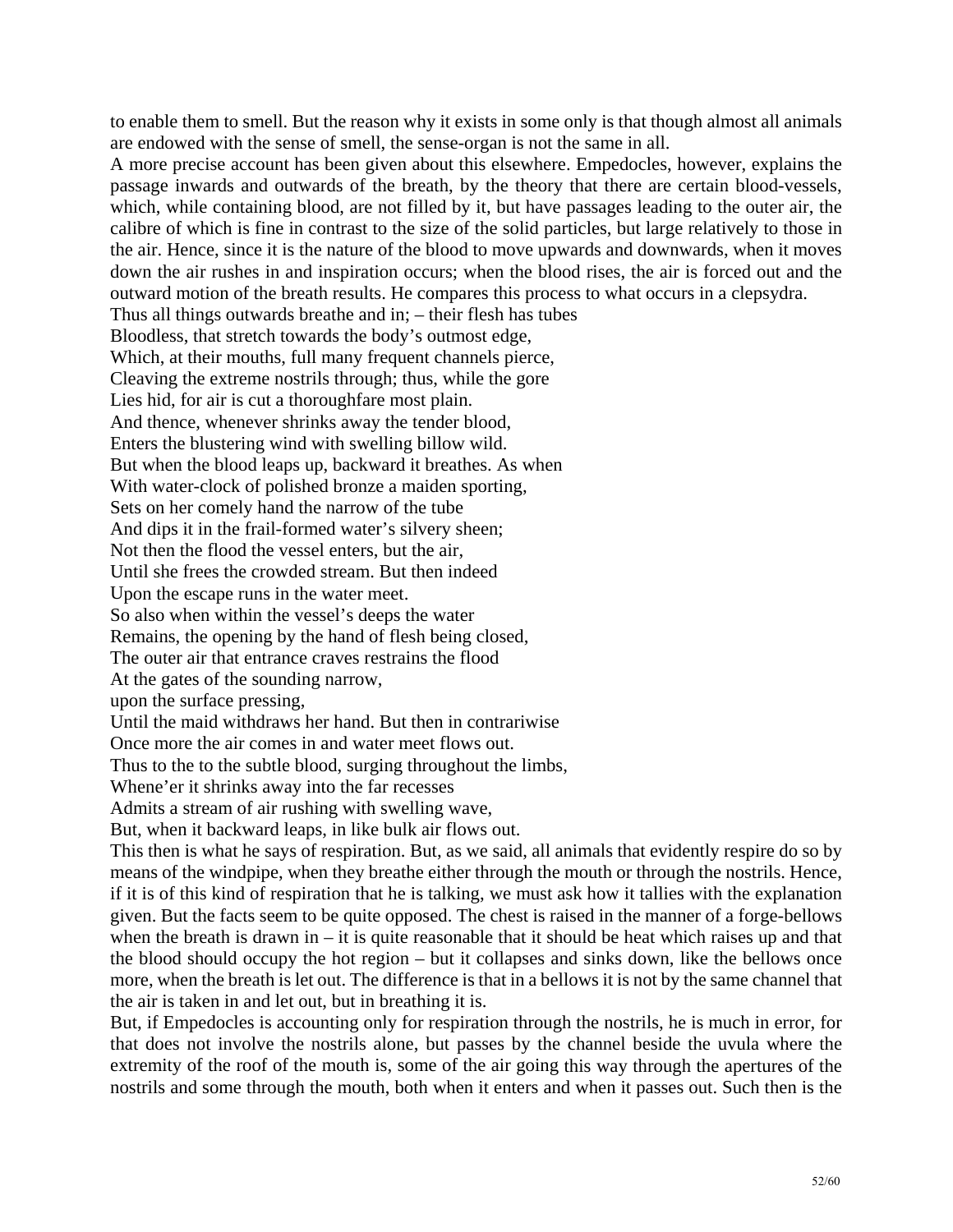nature and magnitude of the difficulties besetting the theories of other writers concerning respiration.

## 14

We have already stated that life and the presence of soul involve a certain heat. Not even the digesting process to which is due the nutrition of animals occurs apart from soul and warmth, for it is to fire that in all cases elaboration is due. It is for this reason, precisely, that the primary nutritive soul also must be located in that part of the body and in that division of this region which is the immediate vehicle of this principle. The region in question is intermediate between that where food enters and that where excrement is discharged. In bloodless animals it has no name, but in the sanguineous class this organ is called the heart. The blood constitutes the nutriment from which the organs of the animal are directly formed. Likewise the bloodvessels must have the same originating source, since the one exists for the other's behoof – as a vessel or receptacle for it. In sanguineous animals the heart is the starting-point of the veins; they do not traverse it, but are found to stretch out from it, as dissections enable us to see.

Now the other psychical faculties cannot exist apart from the power of nutrition (the reason has already been stated in the treatise On the Soul), and this depends on the natural fire, by the union with which Nature has set it aglow. But fire, as we have already stated, is destroyed in two ways, either by extinction or by exhaustion. It suffers extinction from its opposites. Hence it can be extinguished by the surrounding cold both when in mass and (though more speedily) when scattered. Now this way of perishing is due to violence equally in living and in lifeless objects, for the division of an animal by instruments and consequent congelation by excess of cold cause death. But exhaustion is due to excess of heat; if there is too much heat close at hand and the thing burning does not have a fresh supply of fuel added to it, it goes out by exhaustion, not by the action of cold. Hence, if it is going to continue it must be cooled, for cold is a preventive against this form of extinction.

## 15

too such animals are almost all short-lived, for, being small, they have less scope for deflection towards either extreme. But some insects are longer-lived though bloodless, like all the others), and these have a deep indentation beneath the waist, in order to secure cooling through the membrane, which there is thinner. They are warmer animals and hence require more refrigeration, and such are of a reed covered by a fine membrane. It is thus that the singing crickets too produce their song; Some animals occupy the water, others live on land, and, that being so, in the case of those which are very small and bloodless the refrigeration due to the surrounding water or air is sufficient to prevent destruction from this cause. Having little heat, they require little cold to combat it. Hence bees (some of which live as long as seven years) and all that make a humming noise, like wasps, cockchafers, and crickets. They make a sound as if of panting by means of air, for, in the middle section itself, the air which exists internally and is involved in their construction, causing a rising and falling movement, produces friction against the membrane. The way in which they move this region is like the motion due to the lungs in animals that breathe the outer air, or to the gills in fishes. What occurs is comparable to the suffocation of a respiring animal by holding its mouth, for then the lung causes a heaving motion of this kind. In the case of these animals this internal motion is not sufficient for refrigeration, but in insects it is. It is by friction against the membrane that they produce the humming sound, as we said, in the way that children do by blowing through the holes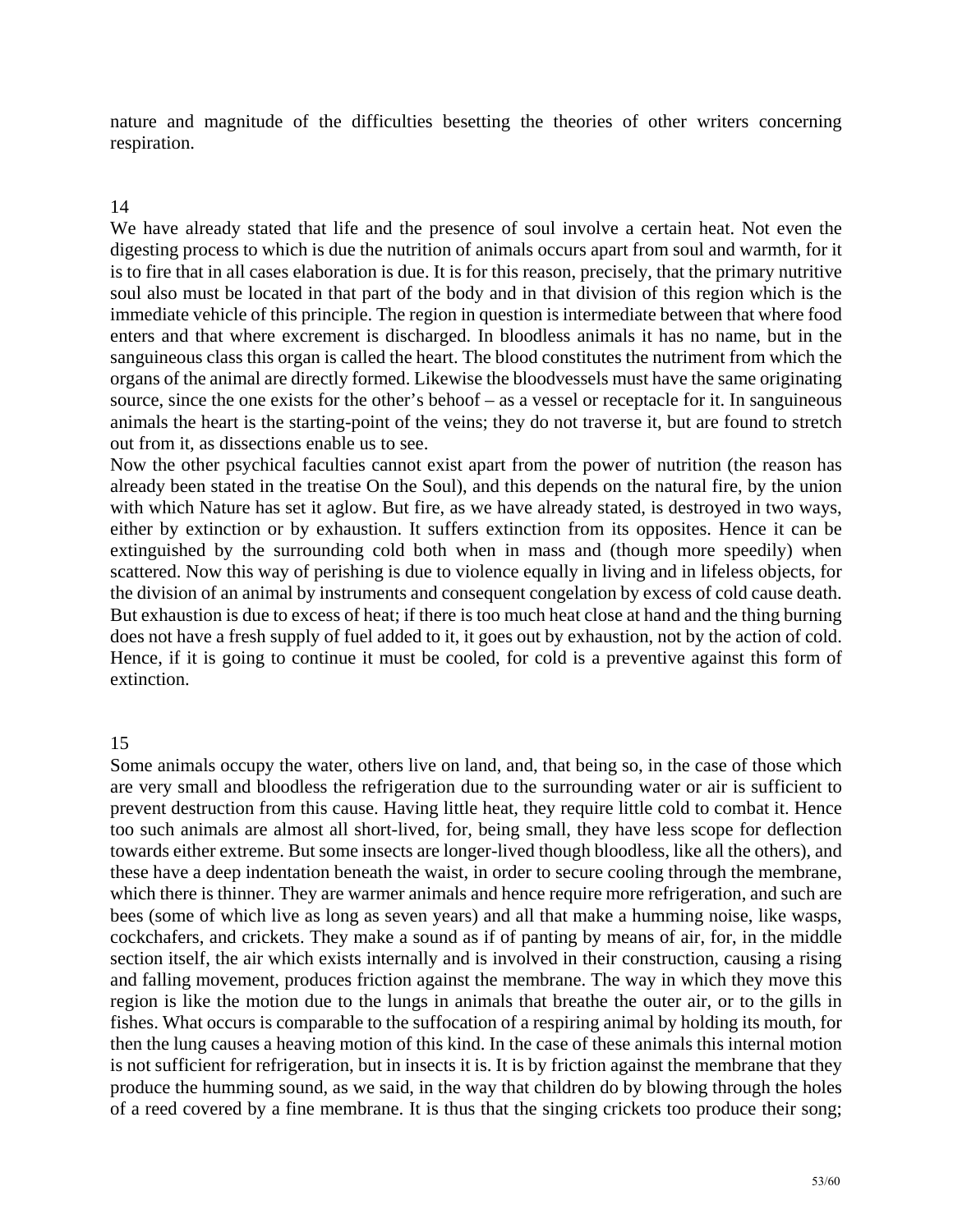they possess greater warmth and are indented at the waist, but the songless variety have no fissure there.

Animals also which are sanguineous and possess a lung, though that contains little blood and is spongy, can in some cases, owing to the latter fact, live a long time without breathing; for the lung, containing little blood or fluid, can rise a long way: its own motion can for a long time produce sufficient refrigeration. But at last it ceases to suffice, and the animal dies of suffocation if it does not respire – as we have already said. For of exhaustion that kind which is destruction due to lack of refrigeration is called suffocation, and whatsoever is thus destroyed is said to be suffocated.

We have already stated that among animals insects do not respire, and the fact is open to observation in the case of even small creatures like flies and bees, for they can swim about in a fluid for a long time if it is not too hot or too cold. Yet animals with little strength tend to breathe more frequently. These, however, die of what is called suffocation when the stomach becomes filled and the heat in the central segment is destroyed. This explains also why they revive after being among ashes for a time.

Again among water-animals those that are bloodless remain alive longer in air than those that have blood and admit the sea-water, as, for example, fishes. Since it is a small quantity of heat they possess, the air is for a long time adequate for the purposes of refrigeration in such animals as the crustacea and the polyps. It does not however suffice, owing to their want of heat, to keep them finally in life, for most fishes also live though among earth, yet in a motionless state, and are to be found by digging. For all animals that have no lung at all or have a bloodless one require less refrigeration.

## 16

Concerning the bloodless animals we have declared that in some cases it is the surrounding air, in others fluid, that aids the maintenance of life. But in the case of animals possessing blood and heart, all which have a lung admit the air and produce the cooling effect by breathing in and out. All animals have a lung that are viviparous and are so internally, not externally merely (the Selachia are viviparous, but not internally), and of the oviparous class those that have wings, e.g. birds, and those with scales, e.g. tortoises, lizards, and snakes. The former class have a lung charged with blood, but in the most part of the latter it is spongy. Hence they employ respiration more sparingly as already said. The function is found also in all that frequent and pass their life in the water, e.g. the class of water-snakes and frogs and crocodiles and hemydes, both sea – and land-tortoises, and seals.

All these and similar animals both bring forth on land and sleep on shore or, when they do so in the water, keep the head above the surface in order to respire. But all with gills produce refrigeration by taking in water; the Selachia and all other footless animals have gills. Fish are footless, and the limbs they have get their name (pterugion) from their similarity to wings (pterux). But of those with feet one only, so far as observed, has gills. It is called the tadpole.

(pneumon) from its function as a receptacle of the breath (pneuma)), while gills are relevant to No animal yet has been seen to possess both lungs and gills, and the reason for this is that the lung is designed for the purpose of refrigeration by means of the air (it seems to have derived its name refrigeration by water. Now for one purpose one organ is adapted and one single means of refrigeration is sufficient in every case. Hence, since we see that Nature does nothing in vain, and if there were two organs one would be purposeless, this is the reason why some animals have gills, others lungs, but none possess both.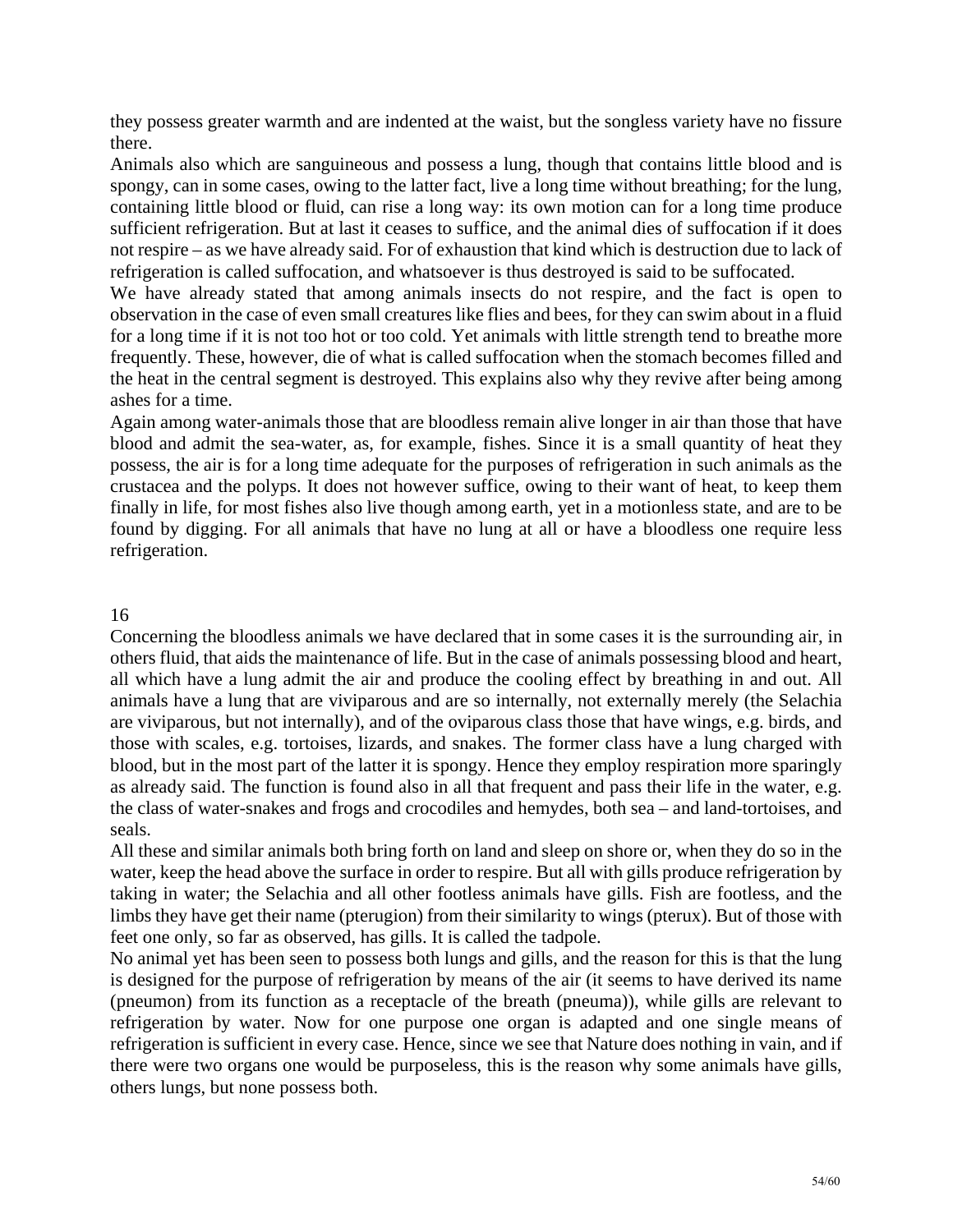#### 17

Every animal in order to exist requires nutriment, in order to prevent itself from dying, refrigeration; and so Nature employs the same organ for both purposes. For, as in some cases the tongue serves both for discerning tastes and for speech, so in animals with lungs the mouth is employed both in working up the food and in the passage of the breath outwards and inwards. In lungless and non-respiring animals it is employed in working up the food, while in those of them that require refrigeration it is the gills that are created for this purpose.

We shall state further on how it is that these organs have the faculty of producing refrigeration. But to prevent their food from impeding these operations there is a similar contrivance in the respiring nimals and in those that admit water. At the moment of respiration they do not take in food, for a otherwise suffocation results owing to the food, whether liquid or dry, slipping in through the water and the seizing of their food is rapid, and their teeth are sharp and in almost all cases arranged windpipe and lying on the lung. The windpipe is situated before the oesophagus, through which food passes into what is called the stomach, but in quadrupeds which are sanguineous there is, as it were, a lid over the windpipe – the epiglottis. In birds and oviparous quadrupeds this covering is absent, but its office is discharged by a contraction of the windpipe. The latter class contract the windpipe when swallowing their food; the former close down the epiglottis. When the food has passed, the epiglottis is in the one case raised, and in the other the windpipe is expanded, and the air enters to effect refrigeration. In animals with gills the water is first discharged through them and then the food passes in through the mouth; they have no windpipe and hence can take no harm from liquid lodging in this organ, only from its entering the stomach. For these reasons the expulsion of in a saw-like fashion, for they are debarred from chewing their food.

#### 18

Among water-animals the cetaceans may give rise to some perplexity, though they too can be rationally explained.

of suffocation owing to lack of respiration, and hence they can be seen to come to the surface owing to the necessity of breathing. But, since they have to feed in the water, they must admit it, and it is in order to discharge this that they all have a blow-hole; after admitting the water they expel it through the blow-hole as the fishes do through the gills. The position of the blow-hole is an Examples of such animals are dolphins and whales, and all others that have a blowhole. They have no feet, yet possess a lung though admitting the sea-water. The reason for possessing a lung is that which we have now stated [refrigeration]; the admission of water is not for the purpose of refrigeration. That is effected by respiration, for they have a lung. Hence they sleep with their head out of the water, and dolphins, at any rate, snore. Further, if they are entangled in nets they soon die indication of this, for it leads to none of the organs which are charged with blood; but it lies before the brain and thence discharges water.

they admit water, and hence must expel it in order to prevent its being swallowed simultaneously It is for the very same reason that molluscs and crustaceans admit water – I mean such animals as Carabi and Carcini. For none of these is refrigeration a necessity, for in every case they have little heat and are bloodless, and hence are sufficiently cooled by the surrounding water. But in feeding with the food. Thus crustaceans, like the Carcini and Carabi, discharge water through the folds beside their shaggy parts, while cuttlefish and the polyps employ for this purpose the hollow above the head. There is, however, a more precise account of these in the History of Animals.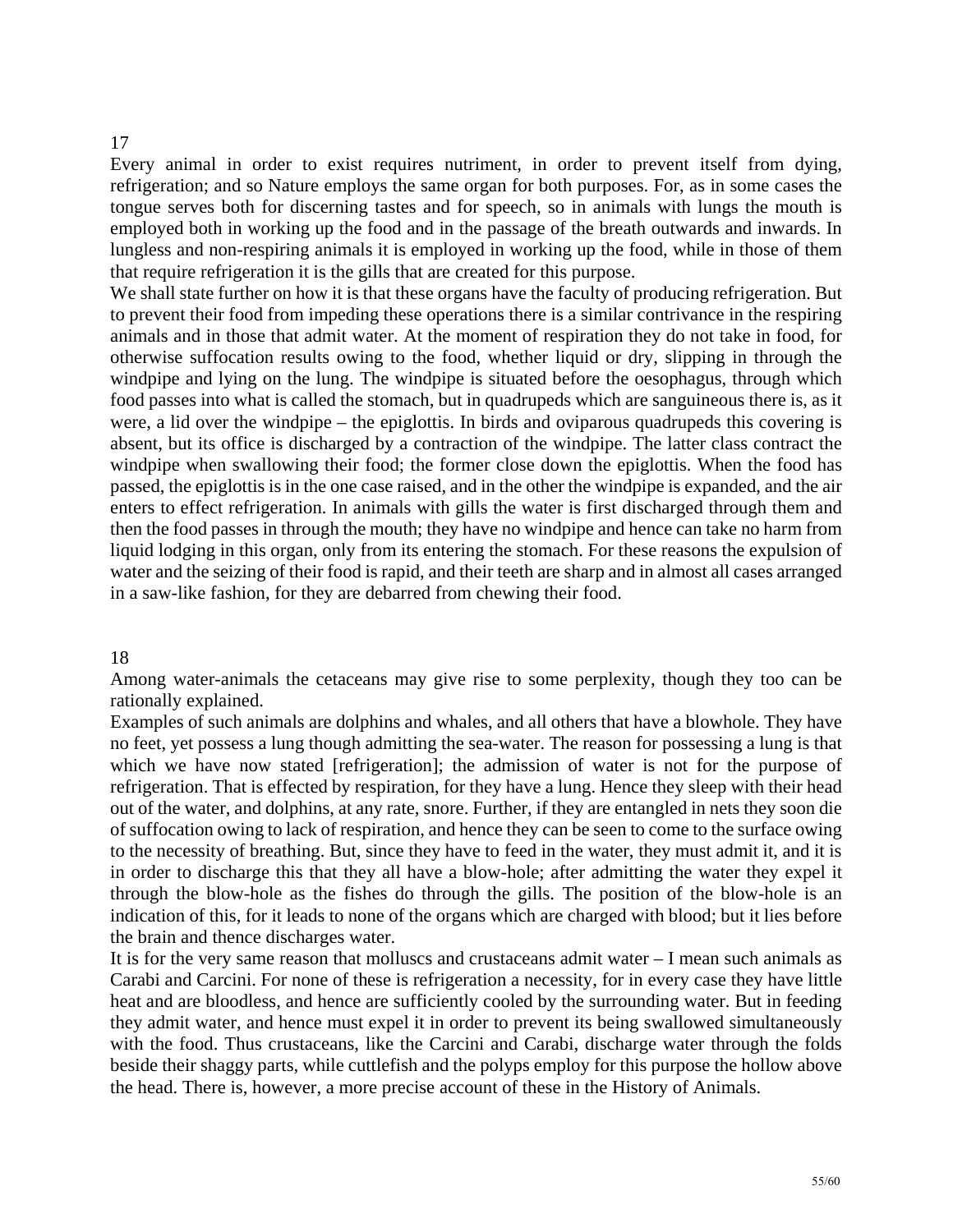Thus it has been explained that the cause of the admission of the water is refrigeration, and the fact that animals constituted for a life in water must feed in it.

## 19

An account must next be given of refrigeration and the manner in which it occurs in respiring animals and those possessed of gills. We have already said that all animals with lungs respire. The reason why some creatures have this organ, and why those having it need respiration, is that the higher animals have a greater proportion of heat, for at the same time they must have been assigned a higher soul and they have a higher nature than plants. Hence too those with most blood and most warmth in the lung are of greater size, and animal in which the blood in the lung is purest and most plentiful is the most erect, namely man; and the reason why he alone has his upper part directed to the upper part of the universe is that he possesses such a lung. Hence this organ as much as any other must be assigned to the essence of the animal both in man and in other cases.

This then is the purpose of refrigeration. As for the constraining and efficient cause, we must For some have a greater proportion of earth in their composition, like plants, and others, e.g. believe that it created animals like this, just as it created many others also not of this constitution. aquatic animals, contain a larger amount of water; while winged and terrestrial animals have an excess of air and fire respectively. It is always in the region proper to the element preponderating in the scheme of their constitution that things exist.

## 20

every case originate on dry land, and afterwards change their place of abode to the water; for they Empedocles is then in error when he says that those animals which have the most warmth and fire live in the water to counterbalance the excess of heat in their constitution, in order that, since they are deficient in cold and fluid, they may be kept in life by the contrary character of the region they occupy; for water has less heat than air. But it is wholly absurd that the water-animals should in are almost all footless. He, however, when describing their original structure says that, though originating on dry land, they have abandoned it and migrated to the water. But again it is evident that they are not warmer than land-animals, for in some cases they have no blood at all, in others little.

which Empedocles aims at establishing, yet his account is not correct. Excess in a bodily state is environment akin to it. There is a difference between the material of which any animal is onstituted and the states and dispositions of that material. For example, if nature were to constitute c a thing of wax or of ice, she would not preserve it by putting it in a hot place, for the opposing quality would quickly destroy it, seeing that heat dissolves that which cold congeals. Again, a thing The question, however, as to what sorts of animals should be called warm and what cold, has in each special case received consideration. Though in one respect there is reason in the explanation cured by a situation or season of opposite character, but the constitution is best maintained by an composed of salt or nitre would not be taken and placed in water, for fluid dissolves that of which the consistency is due to the hot and the dry.

Hence if the fluid and the dry supply the material for all bodies, it is reasonable that things the composition of which is due to the fluid and the cold should have liquid for their medium [and, if they are cold, they will exist in the cold], while that which is due to the dry will be found in the dry. Thus trees grow not in water but on dry land. But the same theory would relegate them to the water,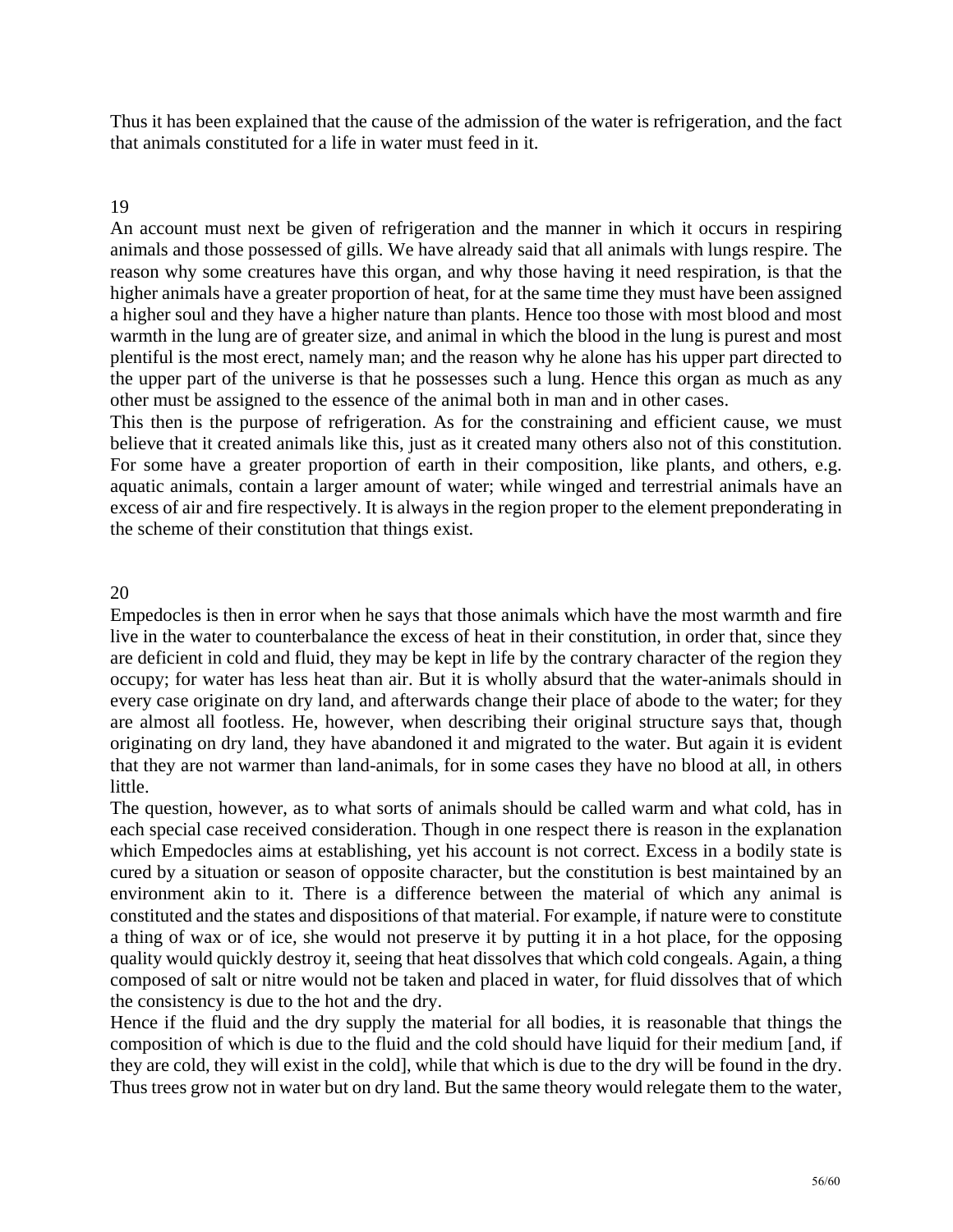on account of their excess of dryness, just as it does the things that are excessively fiery. They would migrate thither not on account of its cold but owing to its fluidity.

Thus the natural character of the material of objects is of the same nature as the region in which states of the body can be opposed in character to the environment, the material of which it is omposed can never be so. This, then, is a sufficient explanation of why it is not owing to the heat c in their constitution that some animals are aquatic, others terrestrial, as Empedocles maintains, and of why some possess lungs and others do not. they exist; the liquid is found in liquid, the dry on land, the warm in air. With regard, however, to states of body, a cold situation has, on the other hand, a beneficial effect on excess of heat, and a warm environment on excess of cold, for the region reduces to a mean the excess in the bodily condition. The regions appropriate to each material and the revolutions of the seasons which all experience supply the means which must be sought in order to correct such excesses; but, while

## 21

account of the large quantity of blood and heat it contains. But both these operations can be easily The explanation of the admission of air and respiration in those animals in which a lung is found, and especially in those in which it is full of blood, is to be found in the fact that it is of a spongy nature and full of tubes, and that it is the most fully charged with blood of all the visceral organs. All animals with a full-blooded lung require rapid refrigeration because there is little scope for deviation from the normal amount of their vital fire; the air also must penetrate all through it on performed by air, for, being of a subtle nature, it penetrates everywhere and that rapidly, and so performs its cooling function; but water has the opposite characteristics.

The reason why animals with a full-blooded lung respire most is hence manifest; the more heat there is, the greater is the need for refrigeration, and at the same time breath can easily pass to the source of heat in the heart.

# 22

we must consult both dissections and the account in the History of Animals. The universal cause of relatively to the gills we must employ dissections, and for precise details we must refer to Natural In order to understand the way in which the heart is connected with the lung by means of passages, the need which the animal has for refrigeration, is the union of the soul with fire that takes place in the heart. Respiration is the means of effecting refrigeration, of which those animals make use that possess a lung as well as a heart. But when they, as for example the fishes, which on account of their aquatic nature have no lung, possess the latter organ without the former, the cooling is effected through the gills by means of water. For ocular evidence as to how the heart is situated History. As a summarizing statement, however, and for present purposes, the following is the account of the matter.

It might appear that the heart has not the same position in terrestrial animals and fishes, but the position really is identical, for the apex of the heart is in the direction in which they incline their heads. But it is towards the mouth in fishes that the apex of the heart points, seeing that they do not incline their heads in the same direction as land-animals do. Now from the extremity of the heart a tube of a sinewy, arterial character runs to the centre where the gills all join. This then is the largest of those ducts, but on either side of the heart others also issue and run to the extremity of each gill, and by means of the ceaseless flow of water through the gills, effect the cooling which passes to the heart.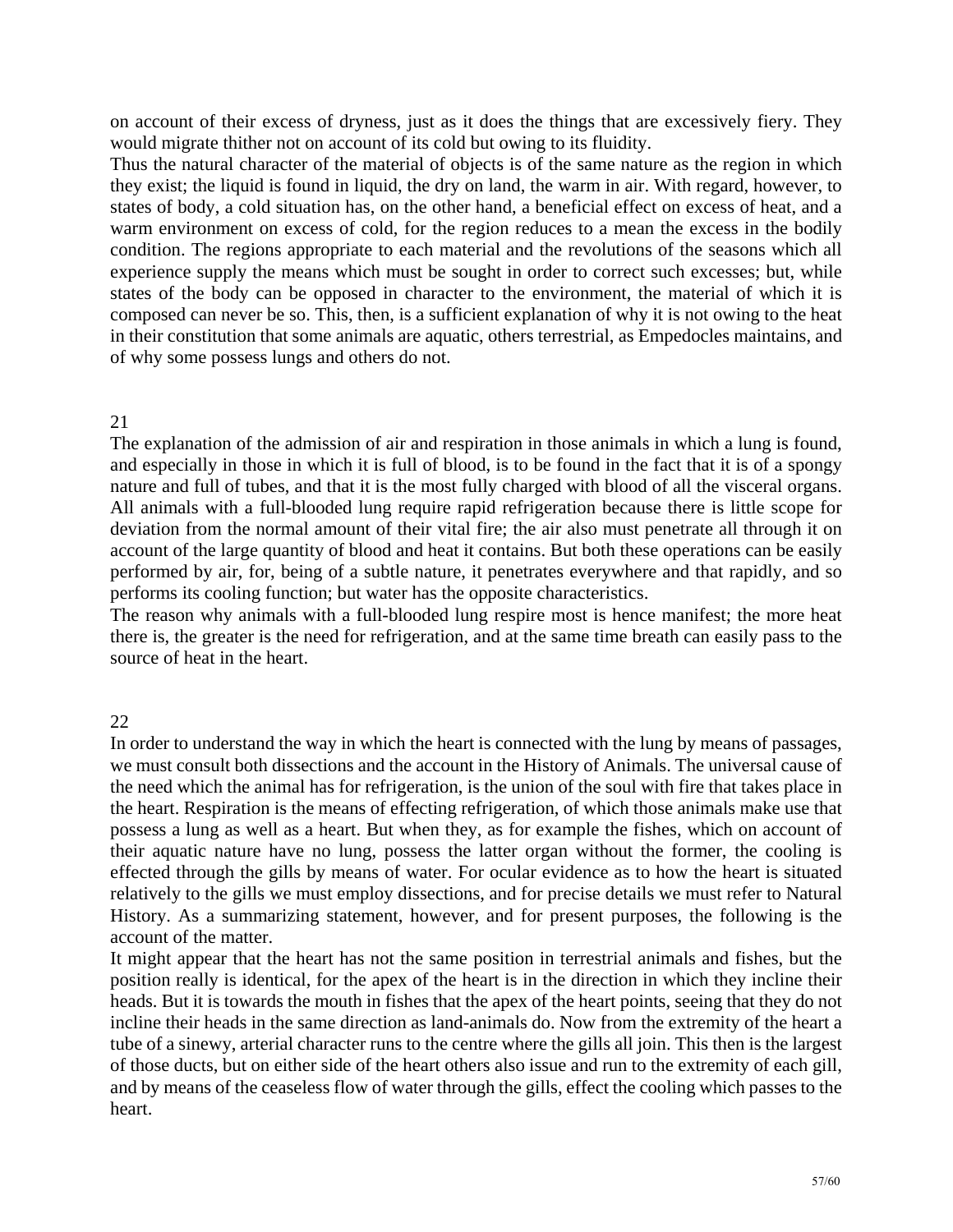In similar fashion as the fish move their gills, respiring animals with rapid action raise and let fall the chest according as the breath is admitted or expelled. If air is limited in amount and unchanged they are suffocated, for either medium, owing to contact with the blood, rapidly becomes hot. The heat of the blood counteracts the refrigeration and, when respiring animals can no longer move the lung aquatic animals their gills, whether owing to discase or old age, their death ensues.

# 23

to them all. There is violent death and again natural death, and the former occurs when the cause of given to this is withering, in animals senility. Death and decay pertain to all things that are not imperfectly developed; to the imperfect also they may be ascribed in nearly the same but not an identical sense. Under the imperfect I class eggs and seeds of plants as they are before the root appears. To be born and to die are common to all animals, but there are specifically diverse ways in which these phenomena occur; of destruction there are different types, though yet something is common death is external, the latter when it is internal, and involved from the beginning in the constitution of the organ, and not an affection derived from a foreign source. In the case of plants the name

It is always to some lack of heat that death is due, and in perfect creatures the cause is its failure in the organ containing the source of the creature's essential nature. This member is situate, as has been said, at the junction of the upper and lower parts; in plants it is intermediate between the root and the stem, in sanguineous animals it is the heart, and in those that are bloodless the corresponding part of their body. But some of these animals have potentially many sources of life, though in actuality they possess only one. This is why some insects live when divided, and why, even among sanguineous animals, all whose vitality is not intense live for a long time after the heart has been removed. Tortoises, for example, do so and make movements with their feet, so long as the shell is left, a fact to be explained by the natural inferiority of their constitution, as it is in insects also.

The source of life is lost to its possessors when the heat with which it is bound up is no longer tempered by cooling, for, as I have often remarked, it is consumed by itself. Hence when, owing to lapse of time, the lung in the one class and the gills in the other get dried up, these organs become hard and earthy and incapable of movement, and cannot be expanded or contracted. Finally things come to a climax, and the fire goes out from exhaustion.

the organ quickly causes extinction. It is just as though the heart contained a tiny feeble flame breath is given out and death ensues. Hence a small disturbance will speedily cause death in old age. Little heat remains, for the most of it has been breathed away in the long period of life preceding, and hence any increase of strain on which the slightest movement puts out. Hence in old age death is painless, for no violent disturbance is required to cause death, and there is an entire absence of feeling when the soul's connexion is severed. All diseases which harden the lung by forming tumours or waste residues, or by excess of morbid heat, as happens in fevers, accelerate the breathing owing to the inability of the lung to move far either upwards or downwards. Finally, when motion is no longer possible, the

24

Generation is the initial participation, mediated by warm substance, in the nutritive soul, and life is the maintenance of this participation. Youth is the period of the growth of the primary organ of refrigeration, old age of its decay, while the intervening time is the prime of life.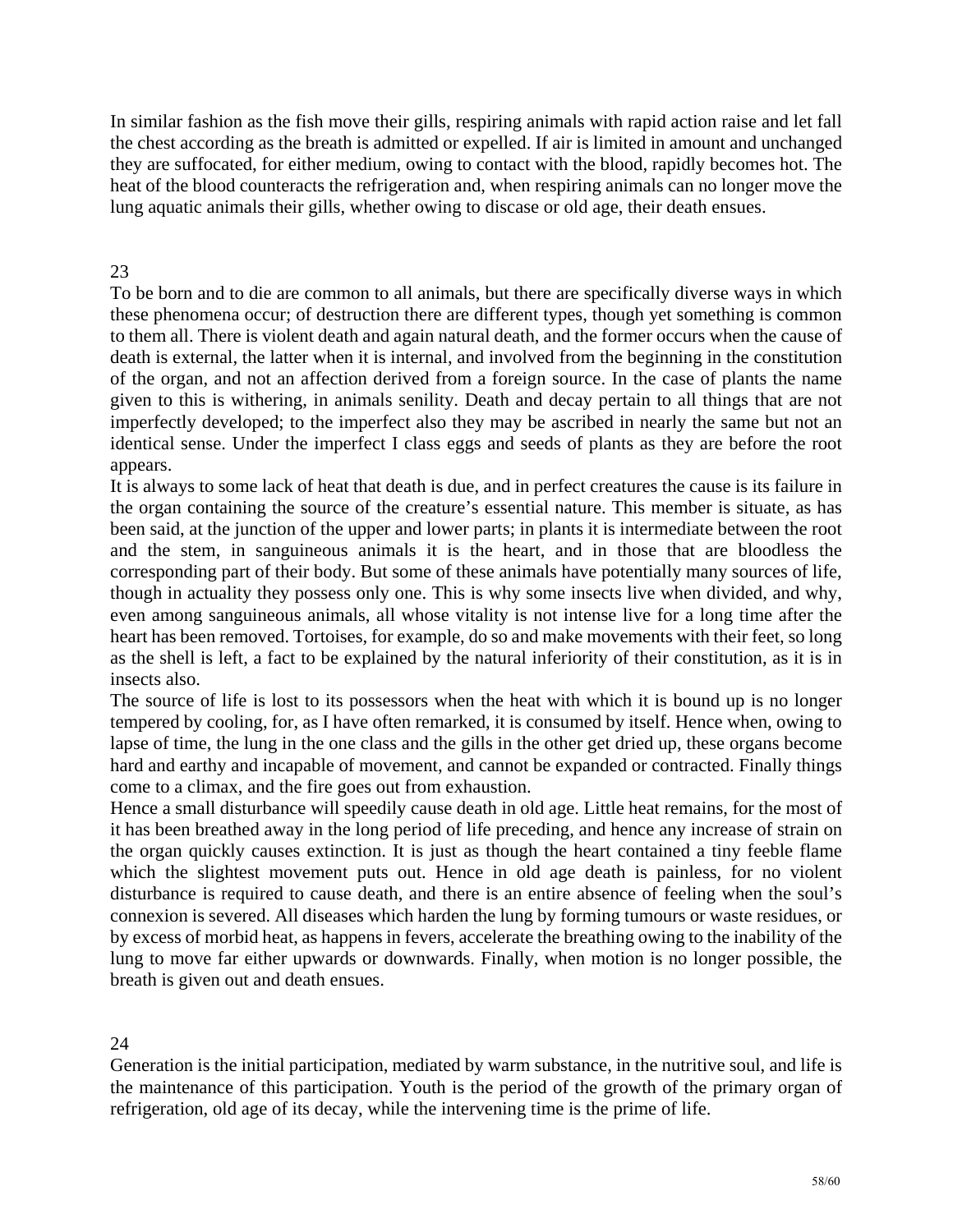A violent death or dissolution consists in the extinction or exhaustion of the vital heat (for either of these may cause dissolution), while natural death is the exhaustion of the heat owing to lapse of time, and occurring at the end of life. In plants this is to wither, in animals to die. Death, in old age, is the exhaustion due to inability on the part of the organ, owing to old age, to produce refrigeration. This then is our account of generation and life and death, and the reason for their occurrence in animals.

## 25

It is hence also clear why respiring animals are suffocated in water and fishes in air. For it is by water in the latter class, by air in the former that refrigeration is effected, and either of these means of performing the function is removed by a change of environment.

There is also to be explained in either case the cause of the cause of the motion of the gills and of the lungs, the rise and fall of which effects the admission and expulsion of the breath or of water. The following, moreover, is the manner of the constitution of the organ.

## 26

In connexion with the heart there are three phenomena, which, though apparently of the same nature, are really not so, namely palpitation, pulsation, and respiration.

Palpitation is the rushing together of the hot substance in the heart owing to the chilling influence of residual or waste products. It occurs, for example, in the ailment known as 'spasms' and in other diseases. It occurs also in fear, for when one is afraid the upper parts become cold, and the hot substance, fleeing away, by its concentration in the heart produces palpitation. It is crushed into so small a space that sometimes life is extinguished, and the animals die of the fright and morbid disturbance.

between this phenomenon and that of boiling; for boiling is due to the volatilization of fluid by heat and the expansion consequent on increase of bulk. But in an abscess, if there is no evaporation through the walls, the process terminates in suppuration due to the thickening of the liquid, while in boiling it ends in the escape of the fluid out of the containing vessel. The beating of the heart, which, as can be seen, goes on continuously, is similar to the throbbing of an abscess. That, however, is accompanied by pain, because the change produced in the blood is unnatural, and it goes on until the matter formed by concoction is discharged. There is a similarity

continuously; for there is a constant flow of the fluid that goes to constitute the blood, it being in the In the heart the beating is produced by the heat expanding the fluid, of which the food furnishes a constant supply. It occurs when the fluid rises to the outer wall of the heart, and it goes on heart that the blood receives its primary elaboration. That this is so we can perceive in the initial stages of generation, for the heart can be seen to contain blood before the veins become distinct. This explains why pulsation in youth exceeds that in older people, for in the young the formation of vapour is more abundant.

heart. The heart always beats, and hence they also beat continuously and simultaneously with each other and with it. All the veins pulse, and do so simultaneously with each other, owing to their connexion with the

Palpitation, then, is the recoil of the heart against the compression due to cold; and pulsation is the volatilization of the heated fluid.